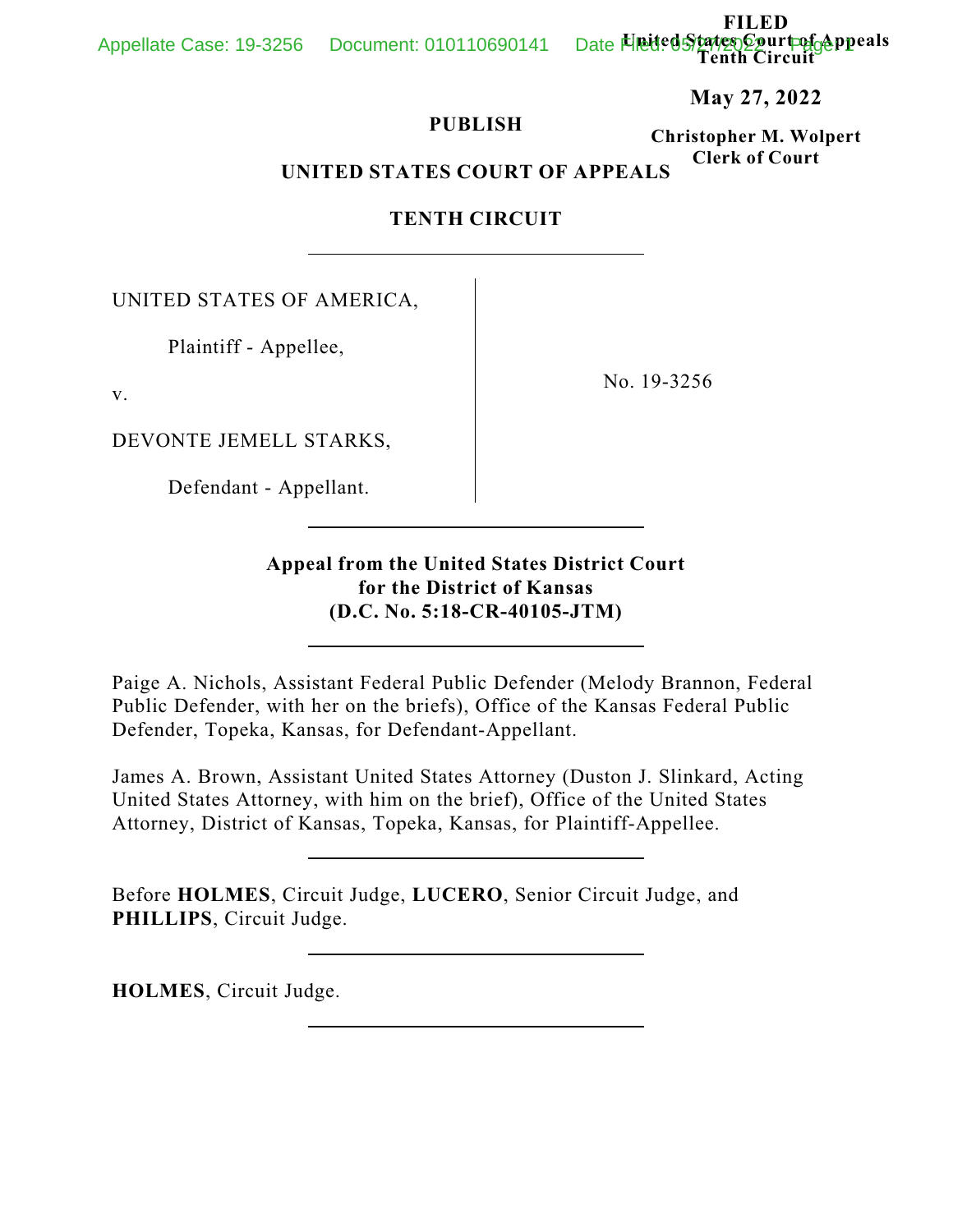Devonte Starks appeals from his convictions for possession with intent to distribute fentanyl and possession with intent to distribute heroin. The central question that we must address is whether Mr. Starks's conviction can be upheld after the government advised the jury in its closing argument that Mr. Starks's right to be presumed innocent no longer existed after the presentation of the trial evidence (i.e., the "presumption-of-innocence advisement"). Mr. Starks did not object to this presumption-of-innocence advisement. Accordingly, we review his appellate challenge under the rigorous plain-error rubric. Under that rubric, we conclude—as the government concedes—that the district court committed clear or obvious error in allowing this advisement to stand uncorrected before the jury. We further believe that this error had some prejudicial effects. Irrespective of whether those effects, standing alone, were sufficient to affect Mr. Starks's substantial rights and warrant reversal, we conclude that, when those effects are cumulated with the prejudicial effects stemming from two other errors—which the government also concedes—Mr. Starks's convictions cannot stand. Accordingly, exercising jurisdiction under 28 U.S.C. § 1291, we **reverse** Mr. Starks's convictions and **remand** the case to the district court with instructions to **vacate** its judgment and to conduct further proceedings consistent with this opinion.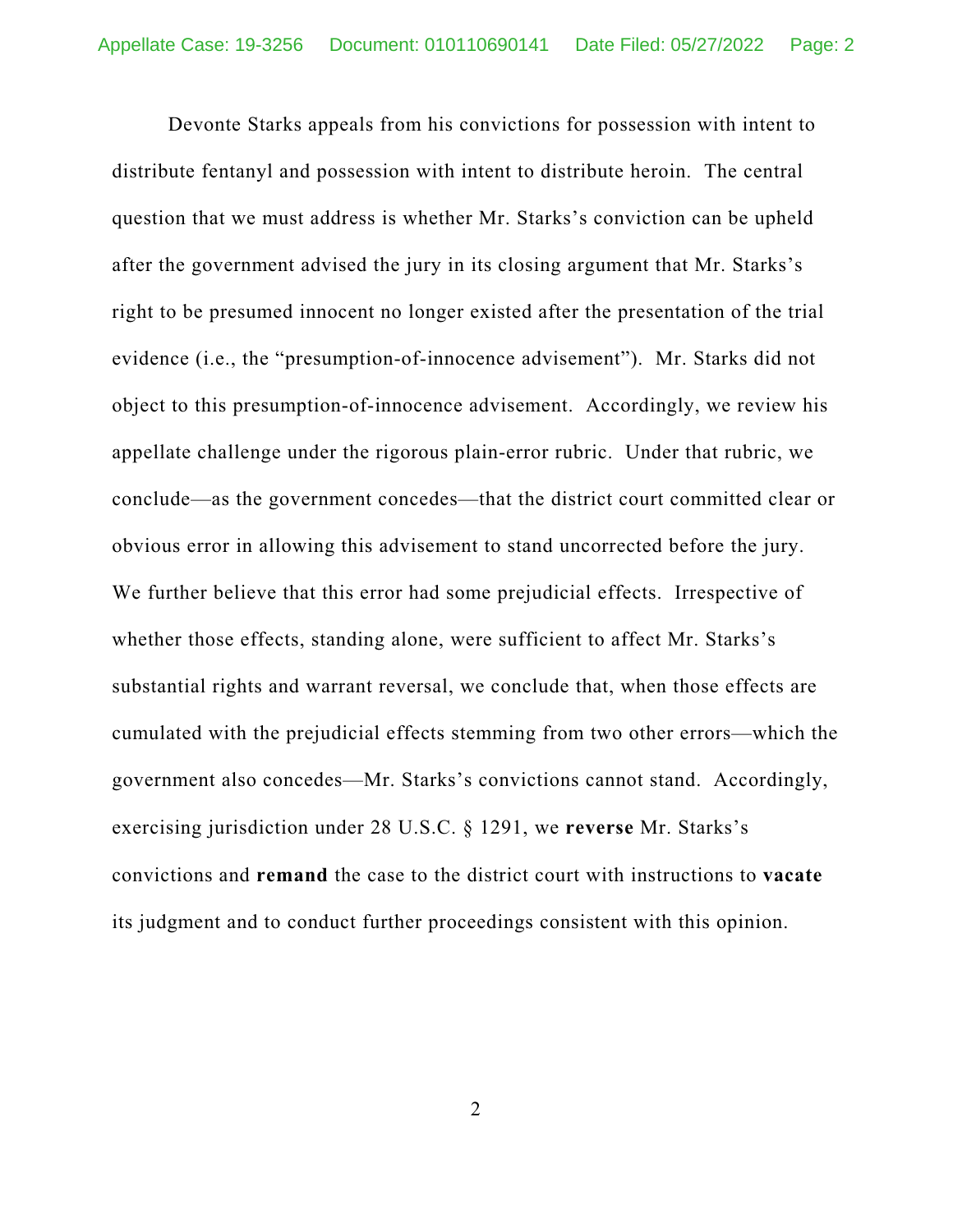# **I**

## **A**

On September 17, 2018, Kansas Highway Patrol Troopers Goheen and Birney stopped a Toyota Camry ("Toyota") and a Chevrolet Impala ("Chevy") that were driving single file across Interstate 70 ("I-70") in Kansas. The Chevy was occupied by two men—Mr. Starks and Kevin Scott—and contained drug paraphernalia, but no drugs. The Toyota was occupied by two women—Toya Avery and Lamika Watt—and contained two drug-laden suitcases holding two kilograms of fentanyl and four kilograms of heroin.

More specifically, Trooper Goheen initially focused on the cars because the Toyota was following the Chevy too closely on the highway. By the time the troopers caught up to the vehicles, they had switched positions and the Chevy (occupied by Mr. Starks and Mr. Scott) was following the Toyota too closely. Trooper Goheen checked the Kansas Turnpike's computer system—which stores photographs that cameras on the turnpike take of vehicular traffic on I-70—and noted that, on September 13, 2018 (i.e., four days prior), the same two vehicles had passed the Bonner Springs turnpike station, traveling in the same lane, six seconds apart. Based on that information, Trooper Goheen inferred that the vehicles had been intentionally traveling together.

Trooper Goheen pulled up next to the Toyota—occupied by Ms. Avery and Ms. Watt. And, when he did so, the Chevy pulled in behind his vehicle and began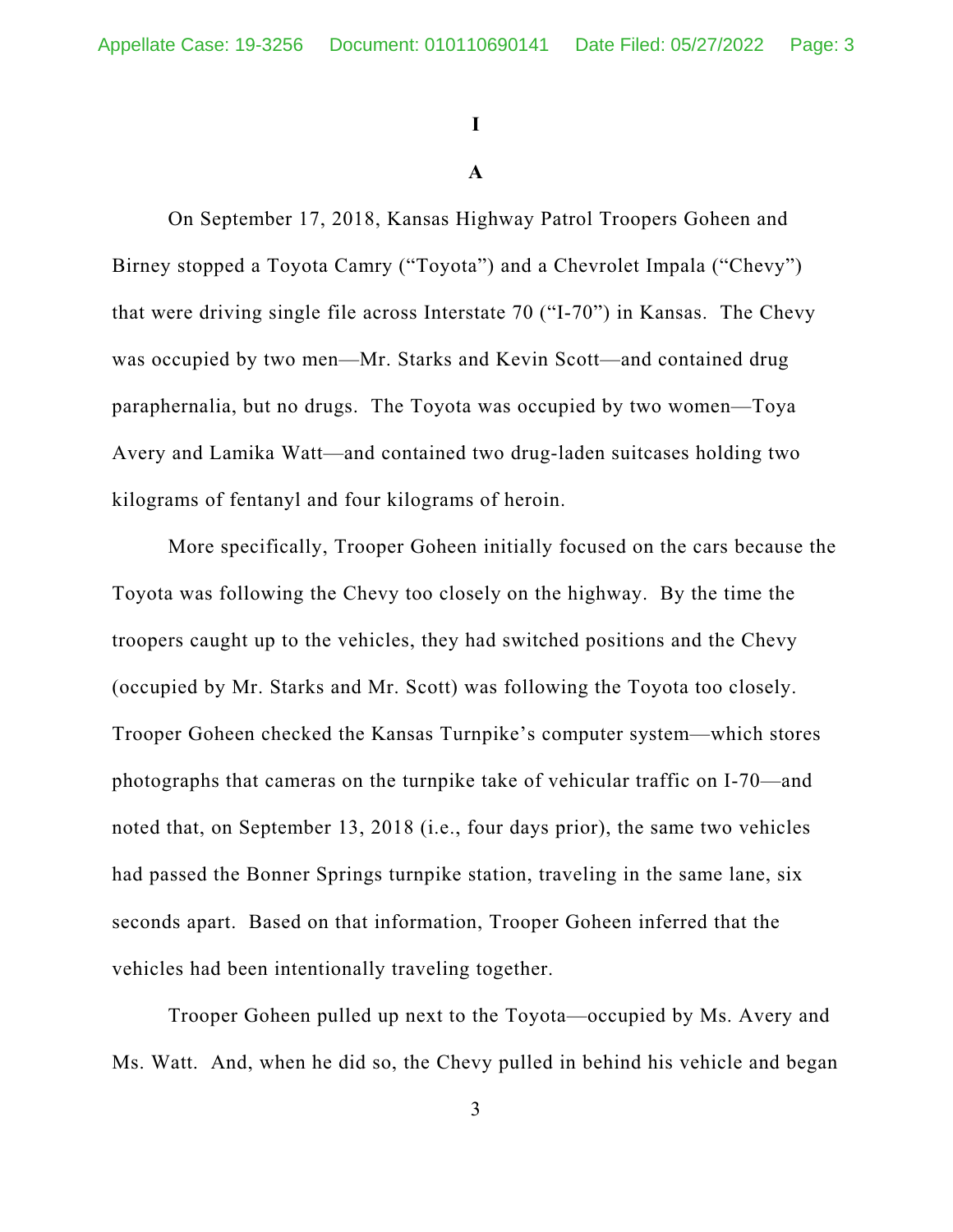following it too closely. Trooper Goheen radioed Trooper Birney to stop the Chevy for a following-too-closely violation, and he did so. Around the same time, Trooper Goheen observed that the license-plate bracket of the Toyota obscured the state of registration (i.e., Ohio), which is a traffic offense, and he accordingly stopped the Toyota.

Trooper Goheen approached the Toyota on the driver's side. When Ms. Avery, who was driving the Toyota, rolled down her window, Trooper Goheen smelled burnt marijuana. He also observed that Ms. Avery's hands were shaking when she produced her license. Both Ms. Avery and Ms. Watt denied traveling with the occupants of the Chevy. They stated that they were coming from Utah and Colorado and were headed to Kansas City. Ms. Watt said that she was on a business trip that involved recruiting people. They provided Trooper Goheen with a rental agreement for the Toyota; according to the rental agreement, Ms. Watt had rented the vehicle in Ohio five days prior, on the morning of September 12, 2018.

Because of (among other things) the smell of marijuana, Trooper Goheen suspected Ms. Avery and Ms. Watt of committing a criminal offense and instructed them to get out of the Toyota, so he could search it. During the search, Trooper Goheen found fentanyl and heroin in two suitcases in the trunk. Trooper Goheen arrested Ms. Avery and Ms. Watt, both of whom denied knowledge of the drugs. The packages were not tested for fingerprints or DNA.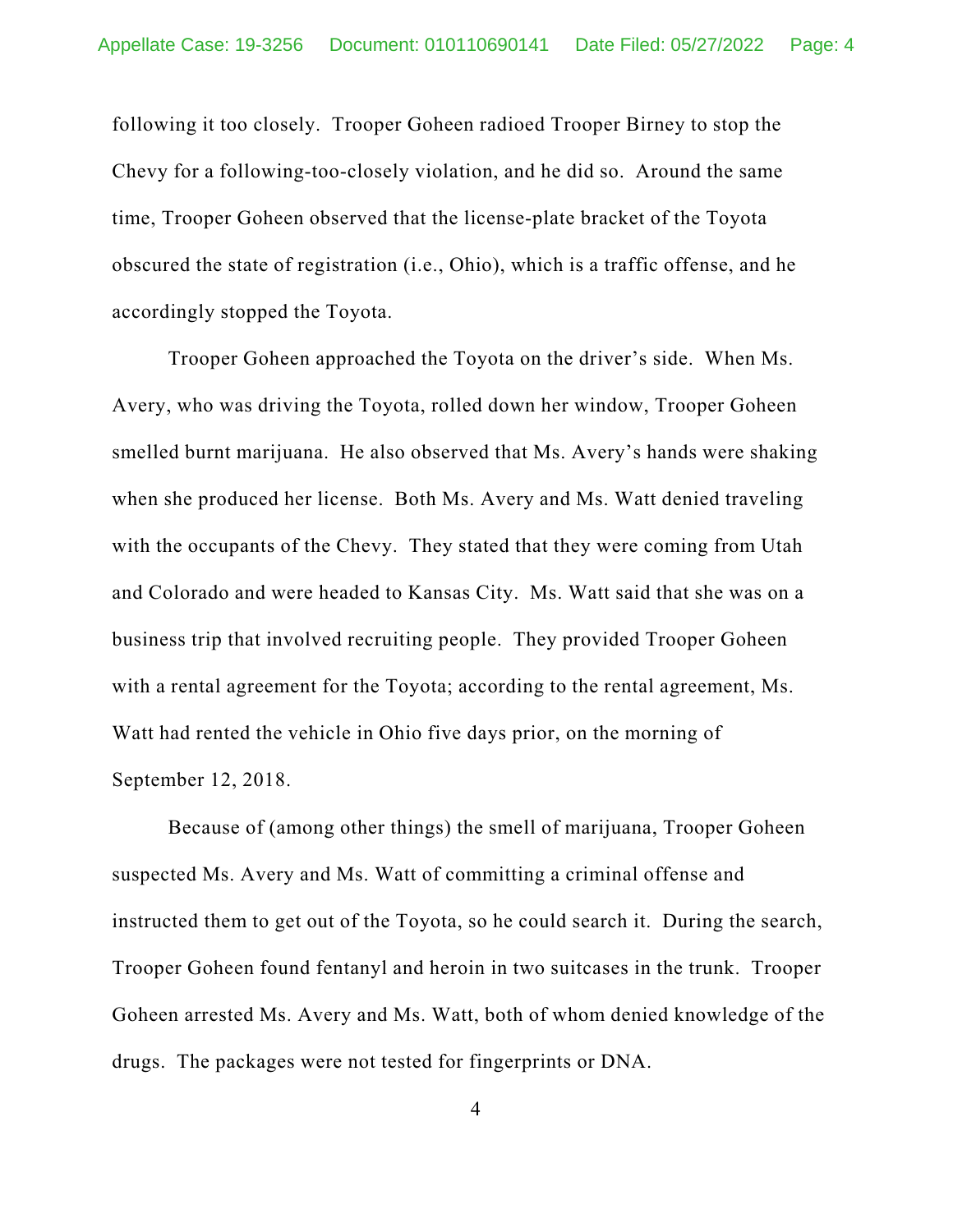Meanwhile, Trooper Birney had pulled over the Chevy; Mr. Starks was driving and Mr. Scott was the passenger. As with the Toyota, Trooper Birney smelled burnt marijuana inside this vehicle. Mr. Starks and Mr. Scott told Trooper Birney that they were not traveling with the Toyota and did not know its occupants. Mr. Starks explained that he was following the Toyota too closely because he had his cruise control set and the Toyota slowed down. The Chevy also was a rental vehicle. Trooper Birney obtained the rental agreement; it showed that Mr. Scott had rented the vehicle. When Trooper Birney questioned the two men about their travel plans, they said that Mr. Scott had picked up Mr. Starks in Arizona and they had spent some time in Las Vegas. And, now, they were heading to Topeka, Kansas, to see Mr. Starks's son.

When Trooper Birney returned to his vehicle to perform a records check of Mr. Starks's license, he learned on the radio from Trooper Goheen that, four days prior, the same two vehicles had passed the Bonner Springs turnpike station, traveling in the same lane, six seconds apart, and that Trooper Goheen had found drugs in the Toyota. Trooper Birney then returned to the Chevy and questioned Mr. Starks and Mr. Scott about the marijuana smell; both men denied having or smoking marijuana. Under questioning from Trooper Birney, both men also denied again knowing the occupants of the Toyota. Trooper Birney searched the Chevy but found no controlled substances. He did discover, however, items associated with illegal drugs in the Chevy's trunk—specifically, syringes, a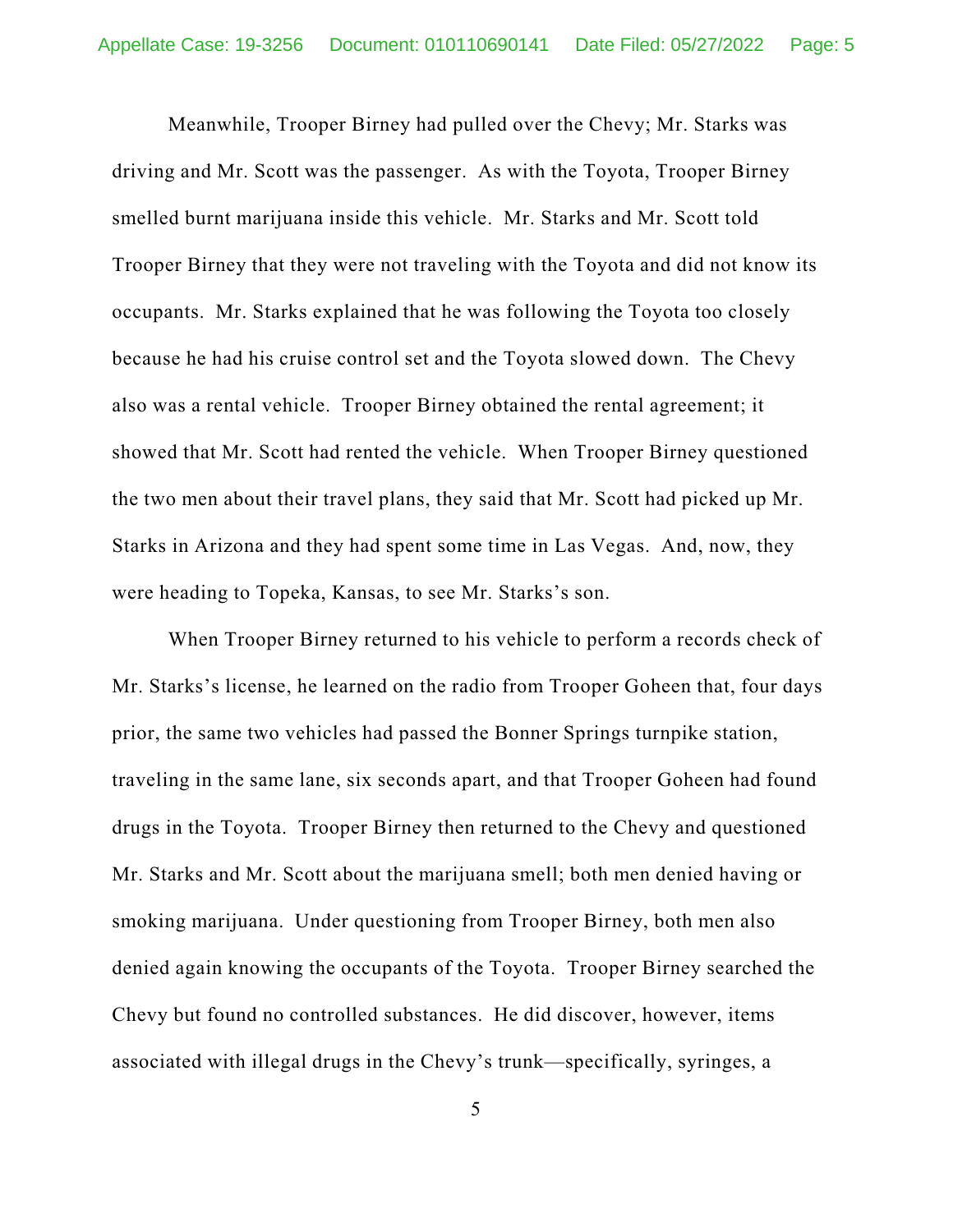"vacuum sealer or a food saver," and plastic bags to package items with the sealer. R., Vol. III, at 355 (Trial Tr., dated Apr. 2, 2019).

Ultimately, law enforcement learned that the syringes found in the Chevy belonged to Ms. Avery and the sealer and plastic bags belonged to Mr. Scott. Furthermore, law enforcement recovered a total of four cell phones from the two vehicles—two from the Chevy and two from the Toyota. During the subsequent investigation, law enforcement determined that three of the four phones had been in contact with each other, and one of the phones had a number that was attributable to Mr. Starks.

## **B**

Mr. Starks, Mr. Scott, Ms. Avery, and Ms. Watt were all subsequently charged in a three-count indictment with conspiring to possess with the intent to distribute approximately two kilograms of a mixture or substance containing a detectable amount of fentanyl and approximately four kilograms of a mixture or substance containing a detectable amount of heroin in violation of 21 U.S.C. § 846 (Count 1); possessing with the intent to distribute approximately two kilograms of a mixture or substance containing a detectable amount of fentanyl in violation of 21 U.S.C.  $\S$ § 841(a)(1) and 841(b)(1)(A), as well as 18 U.S.C. § 2 (Count 2); and possessing with the intent to distribute approximately four kilograms of a mixture or substance containing a detectable amount of heroin in violation of 21 U.S.C.  $\S$ § 841(a)(1) and 841(b)(1)(A), as well as 18 U.S.C. § 2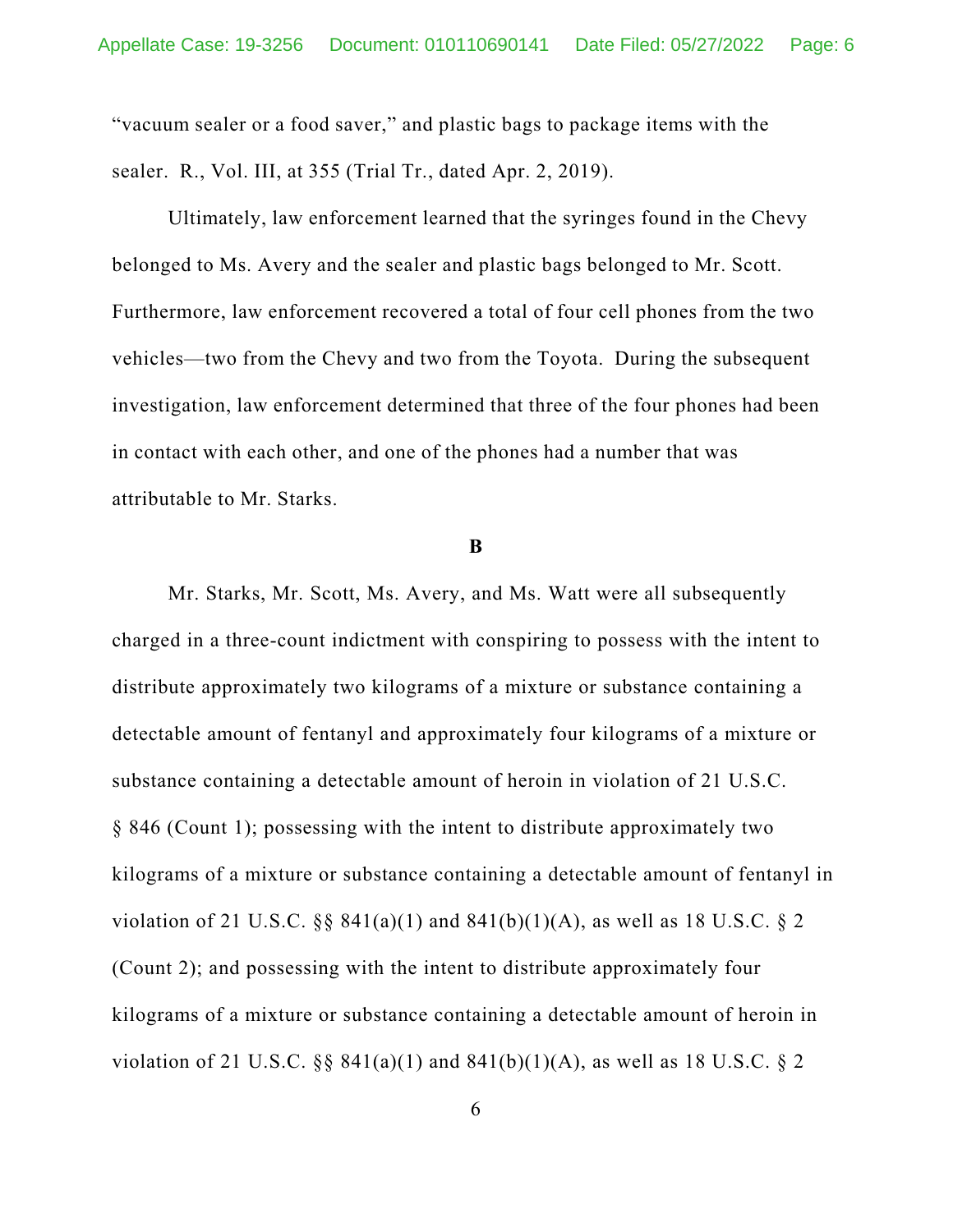(Count 3). Mr. Scott and Ms. Watt are currently fugitives and were not tried on the indictment. <sup>1</sup> Ms. Avery pleaded guilty to the conspiracy offense and testified at Mr. Starks's trial as a government witness.

**1**

Mr. Starks's trial commenced—as the district court acknowledged—in an unconventional manner. As particularly relevant here, apparently without consulting counsel, the court adopted what it acknowledged was an unique approach in instructing the jury. Rather than comprehensively instructing the jury concerning the governing law after the close of the evidence, the court elected to give the jury—with only a couple of exceptions that it deemed "better left to the end of the case"<sup>2</sup>—the full set of instructions regarding the governing law immediately *before* the presentation of the evidence. R., Vol. III, at 272 (Trial Tr., dated Apr. 1, 2019). Addressing the jury, the court said:

> Well, folks, usually the instructions are given at the end of the case, right before closing arguments. It has always seemed to me

 $1$  Mr. Scott was released after he told law enforcement that he would become a confidential informant. He never contacted the government after his release, and the government has not been able to locate him. Ms. Watt also fled after she was released from a detention facility in Russell County, Kansas.

The two exceptions—that is, the instructions the court did not give at that time—related, generally, to the jurors' responsibility to arrive at a "unanimous" verdict, if they could "do so without violating [their] individual judgment and [their individual] conscience" and, further, the mechanics of the deliberation process, including the "first" requirement to "select a presiding juror." R., Vol. I, at 169–72 (Instrs. 33 and 34).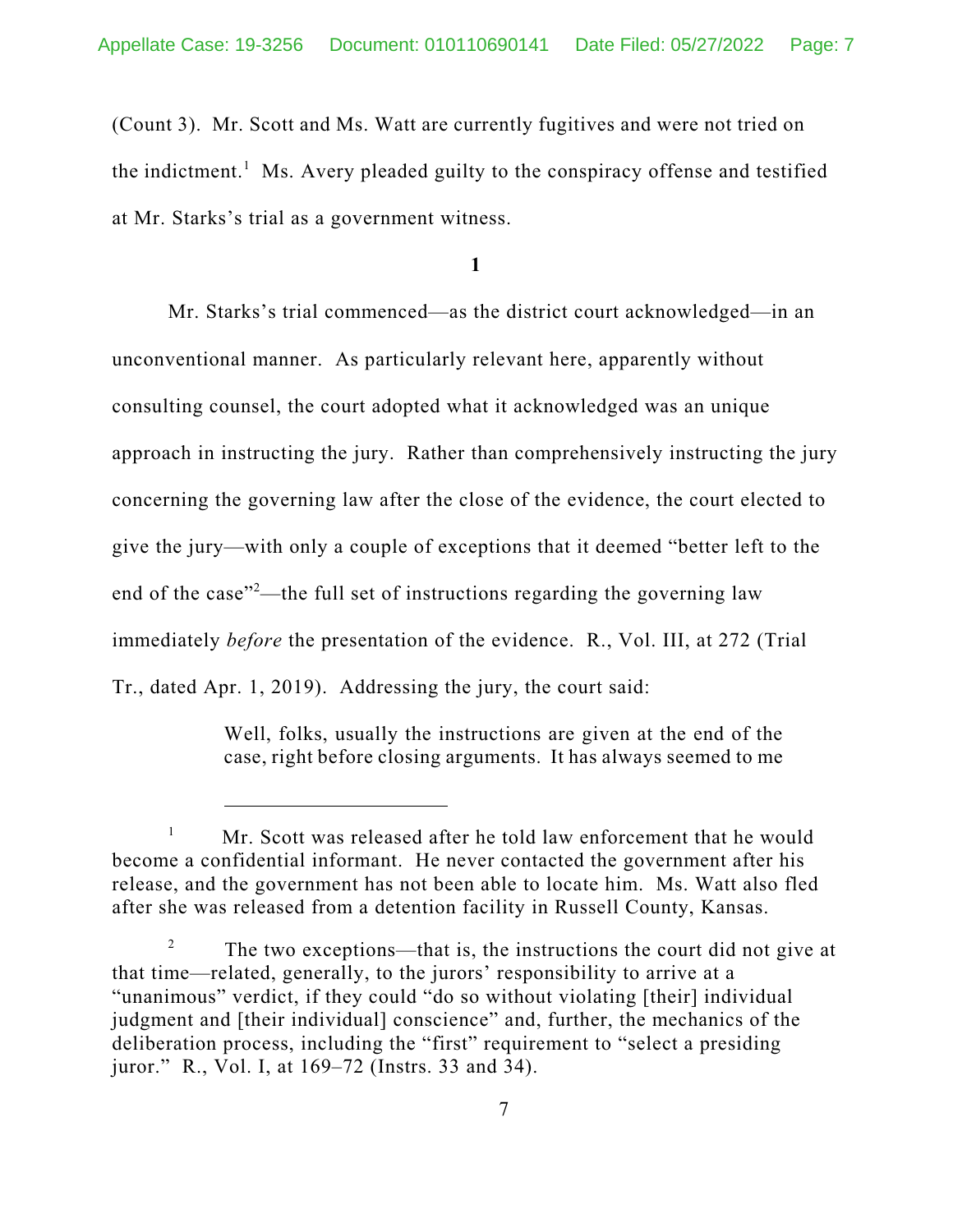that that got things backwards. It's like waiting until the end and saying, ["]Oh, by the way, these are the things that you should have been listening for throughout the trial.["]

*Id.* at 244. The court allowed each juror to have a written set of the instructions, which permitted the jurors (if they wished) to "read along" while the court orally gave them the instructions, and to "take notes" on, and "refer" to, their copies of the written instructions during the course of the trial. *Id.* And the court also informed the jury that the "original copy of the instructions" would "go back to the jury room with [them] at the end," along with "the verdict form." *Id.* at 272.

Notably, among the instructions that the court gave at this early stage were the instructions directly bearing on the government's obligation to establish Mr. Starks's guilt "beyond a reasonable doubt" (i.e., Instrs. 5 and 7) and concerning the "presumption of innocence" that is constitutionally afforded to Mr. Starks (i.e., Instr. 6). *Id.* at 248–50. In particular, in orally presenting Instruction No. 6—regarding the presumption of innocence—the court informed the jury that the presumption of innocence "remains with [Mr. Starks] throughout the trial." *Id.* at 249.

After the court finished instructing the jury, the parties presented their evidence and closing arguments over the course of approximately two days. We turn now to consider the evidence and arguments that the jury heard, insofar as they bear on Mr. Starks's contentions of error.

8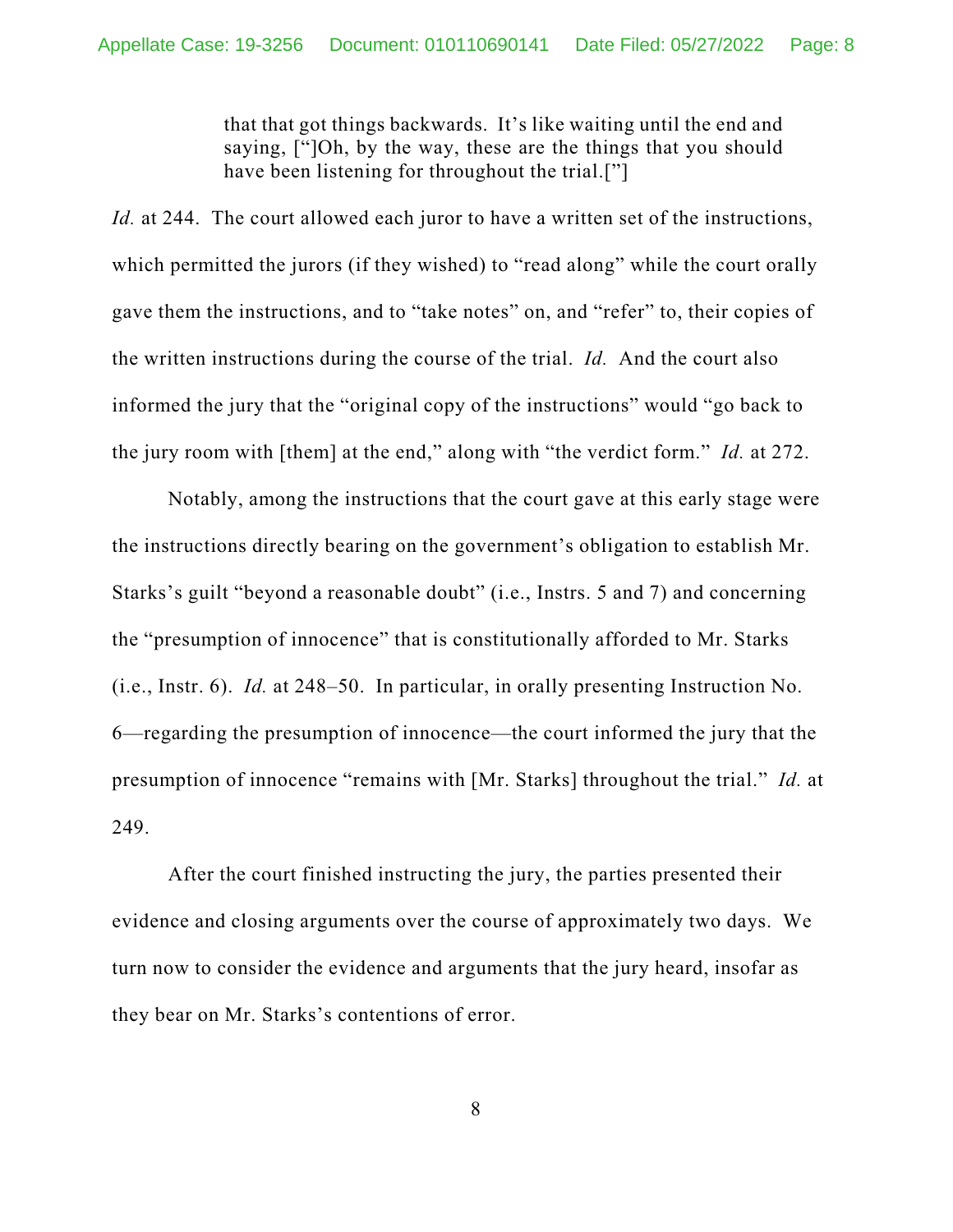**2**

During its case in chief, the government called Troopers Goheen and

Birney to testify. The troopers communicated to the jury their factual

observations concerning the traffic stop of Mr. Starks. But Mr. Starks's counsel

objected to five of the troopers' statements that he believed constituted improper

expert testimony regarding the purported patterns and practices of drug

traffickers. In particular, Mr. Starks objected that the government had provided

"no notice of expert testimony," and that the testimony was subject to "a *Daubert*

analysis 3 or [Federal Rule of Evidence] 702 analysis." R., Vol. III, at 297–98.

Specifically, Mr. Starks objected to the following five statements:

1. Trooper Goheen's statement that "from our training and experience and what we're seeing out on the road, [I-70 and I-35] are . . . the main highways of the United States that these drugs are being trafficked . . . on because [they are the] most direct route[s]." *Id.* at 277.

2. Trooper Goheen's statement that, based on his training and experience, "the guy hauling a hundred pounds of marijuana in his trunk is probably not going to come by you at 95 miles an hour so, you know, . . . [the] violations that I'm seeing are minor .... For instance, no turn signals; following too close[ly]; fail[ing] to maintain a single lane of traffic, those are the types of violations that I'm out looking for because . . . the people transporting illegal contraband . . . are going to be making the minor mistakes." *Id.* at 281.

3. Trooper Goheen's statement that, based on his training and experience, drugs are trafficked across the Mexican border,

<sup>3</sup> *Daubert v. Merrell Dow Pharm., Inc.*, 509 U.S. 579 (1993).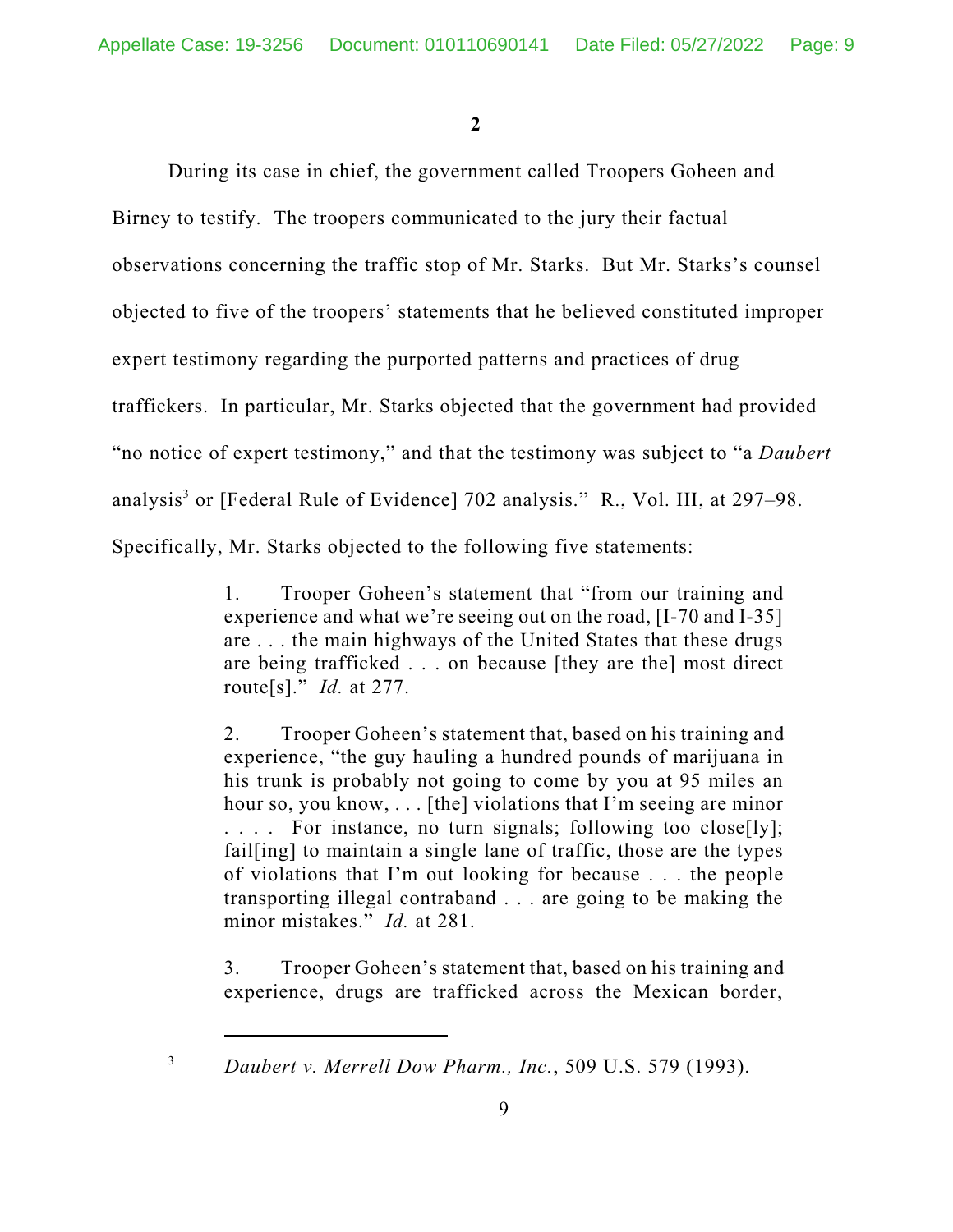parceled out in California, and shipped across I-70 in "suicide loads" by rental car. *Id.* at 322–26.

4. Trooper Goheen's statement that based on his training and experience drug traffickers use "escort vehicles or decoys" to divert law enforcement from load vehicles. *Id.* at 357–58.

5. Trooper Birney's statement that, based on his training and experience, "just everything [was] adding up" that the two vehicles in this case and their occupants were operating together. *Id.* at 411.

The court overruled Mr. Starks's objections. As to Trooper Goheen, for

example, the court stated that it did "not consider what he has talked about in

terms of his knowledge and experience and conclusions he was drawing as expert

testimony but just the things that support his reasons for doing the things that he

did out there." *Id.* at 299.

During its closing argument, the government highlighted this testimony,

saying:

Remember the testimony of Trooper Goheen. Trooper Goheen told you that based on his training and experience, what you see in interdiction is a load car and then an escort car. In this case, who's driving that escort car? The defendant [i.e., Mr. Starks].

What does the defendant do? The defendant, when he sees the trooper pulling up along side, about to pull over the dope car, he whips over and tailgates a trooper.

I challenge any of you to pull over and tailgate a trooper like that without knowing exactly what's going to happen.

*Id.* at 630 (Trial Tr., dated Apr. 3, 2019).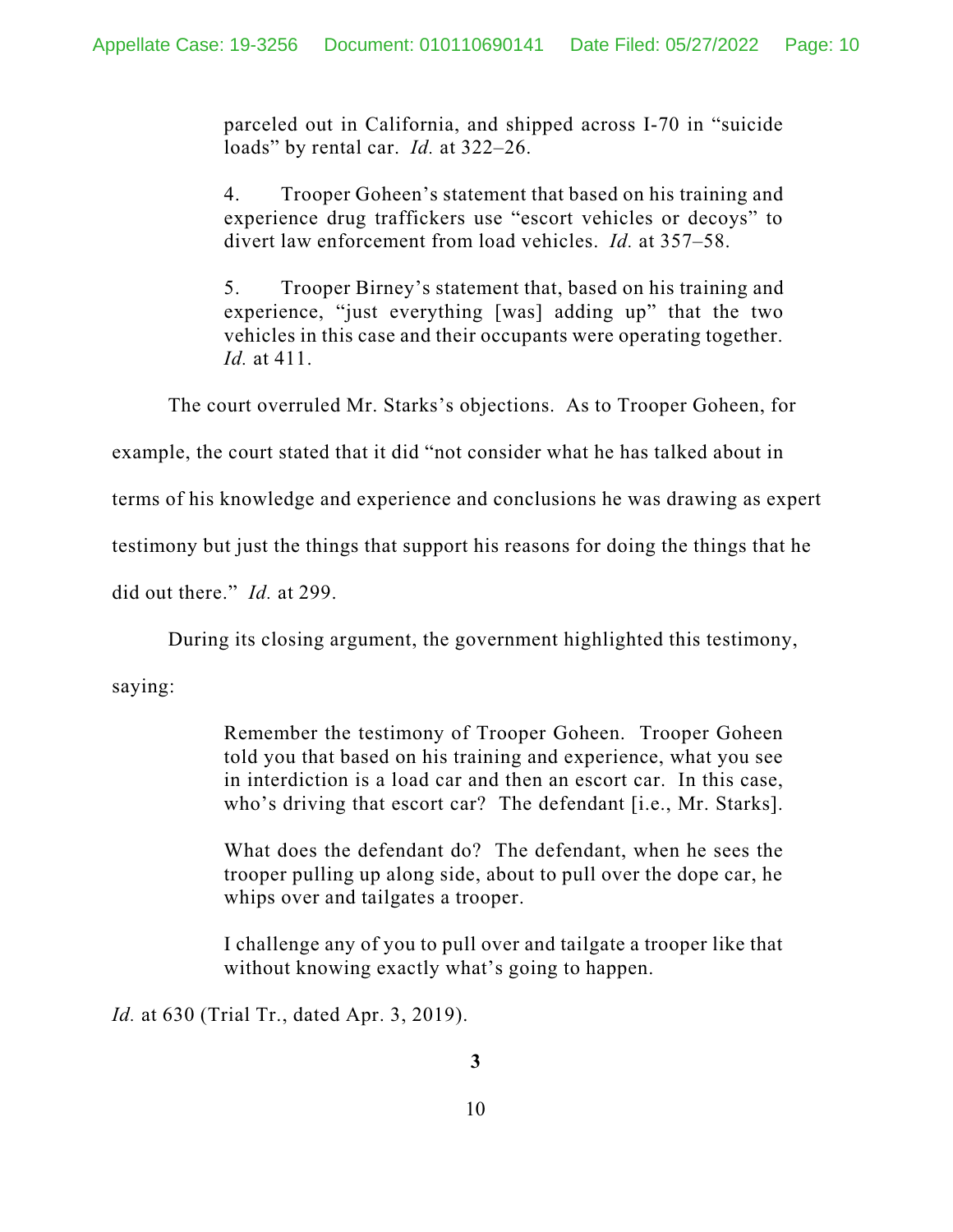After Troopers Goheen and Birney testified, the government called Special Agent Heizer from the Department of Homeland Security. Agent Heizer testified to the authenticity of a government record, Exhibit 11. Exhibit 11 showed that two men, possessing names and birthdays identical to those of Mr. Scott and Mr. Starks, crossed the U.S.-Mexico border on foot at 9:00 p.m. EST on September 7, 2018—which was five days before Mr. Scott and Ms. Watt rented the cars that Troopers Goheen and Birney later stopped on September 17. Eighteen minutes later, they returned to the United States on foot via that same entry-exit point, within one minute of each other.

Mr. Starks's counsel objected to the introduction of Exhibit 11 on hearsay grounds. Specifically, Mr. Starks's counsel maintained that Agent Heizer had no personal knowledge concerning the creation of Exhibit 11 nor regarding the section of the border where that record was generated. His objection was overruled without comment.

**4**

Following Agent Heizer's testimony, the government called Drug Enforcement Administration ("DEA") Task Force Officer Proffitt ("TFO Proffitt") to testify concerning the post-arrest search of the phones found in the Chevy and Toyota, as well as Mr. Starks's prior criminal history. In addition to testifying that three of the four phones had been in contact with each other, and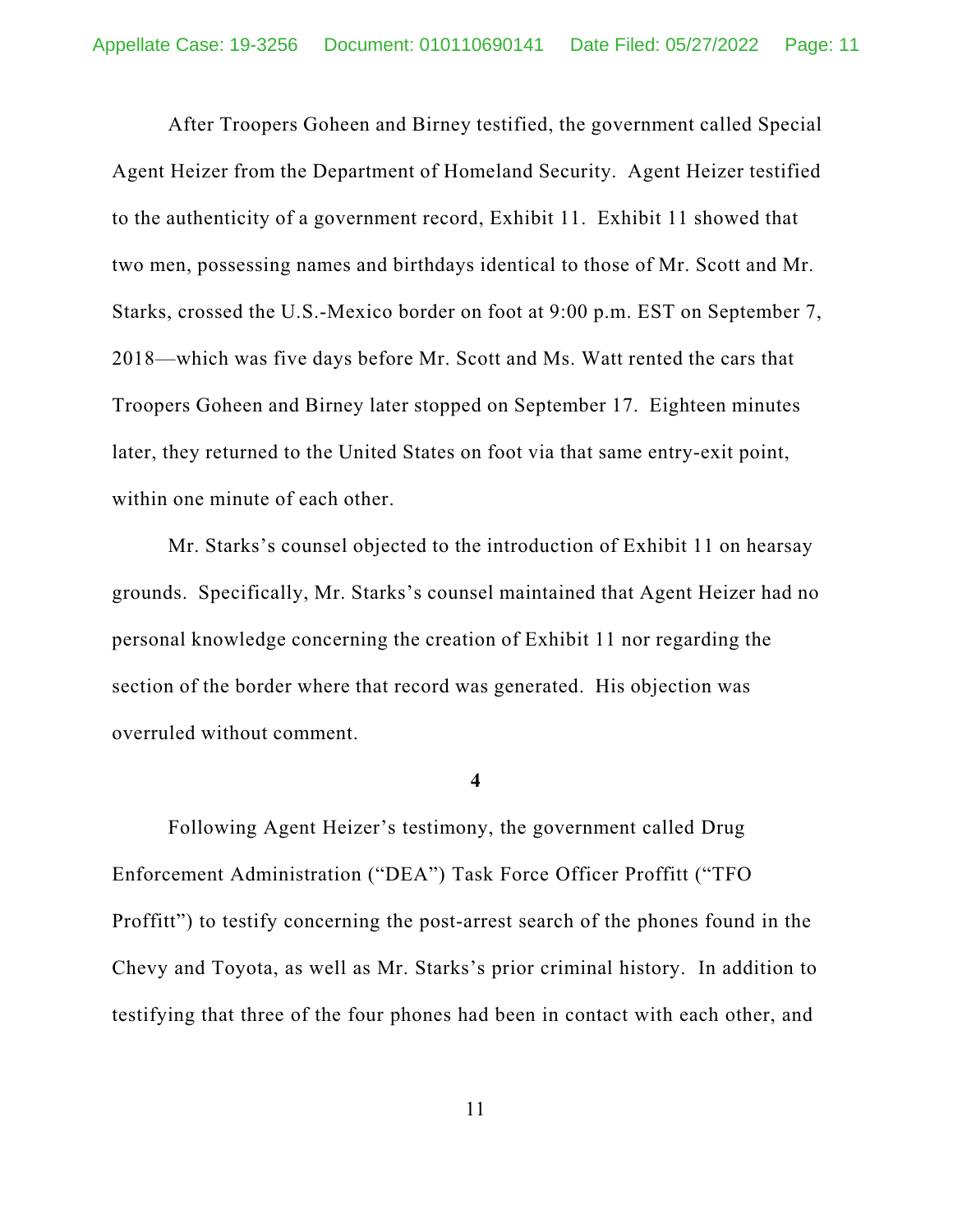that one of the phones had a number that was attributable to Mr. Starks, <sup>4</sup> TFO Proffitt noted that all of the phones had been activated on September 11, 2018—six days before the traffic stop. Through TFO Proffitt, the government also presented evidence that in 2015 Mr. Starks was convicted in state court for attempted possession of heroin for sale, for which he served prison time.

Notably, during his cross-examination of TFO Proffitt, Mr. Starks's counsel asked TFO Proffitt about a search warrant he had obtained for Mr. Starks's residence *after* Mr. Starks's arrest on September 17, 2018, and prior to trial. Specifically, Mr. Starks's counsel asked TFO Proffitt what he found as a result of that warrant, and if he had hoped to use that warrant to find additional evidence of drug trafficking. TFO Proffitt stated that he obtained and executed the warrant hoping to find additional drug-trafficking evidence, but his search of Mr. Starks's residence yielded no such evidence.

On redirect, the government asked TFO Proffitt how he obtained probable cause for the warrant. TFO Proffitt stated that two non-testifying, local police officers who had responded to a domestic-dispute call at Mr. Starks's residence had informed him that they observed a gallon-sized Ziploc bag of cash at the

<sup>4</sup> Tracking in part the testimony of Ms. Avery, discussed *infra*, TFO Proffitt testified that contact information had been saved on the four phones under various names: "three had a [contact saved as], T-A, and the fourth had other versions, it had a Vonte, a Vonte KC, and . . . a Bro Tae," and the stored data from the phones also referenced "Bro Tay" and "Ta." R., Vol. III, at 440–41.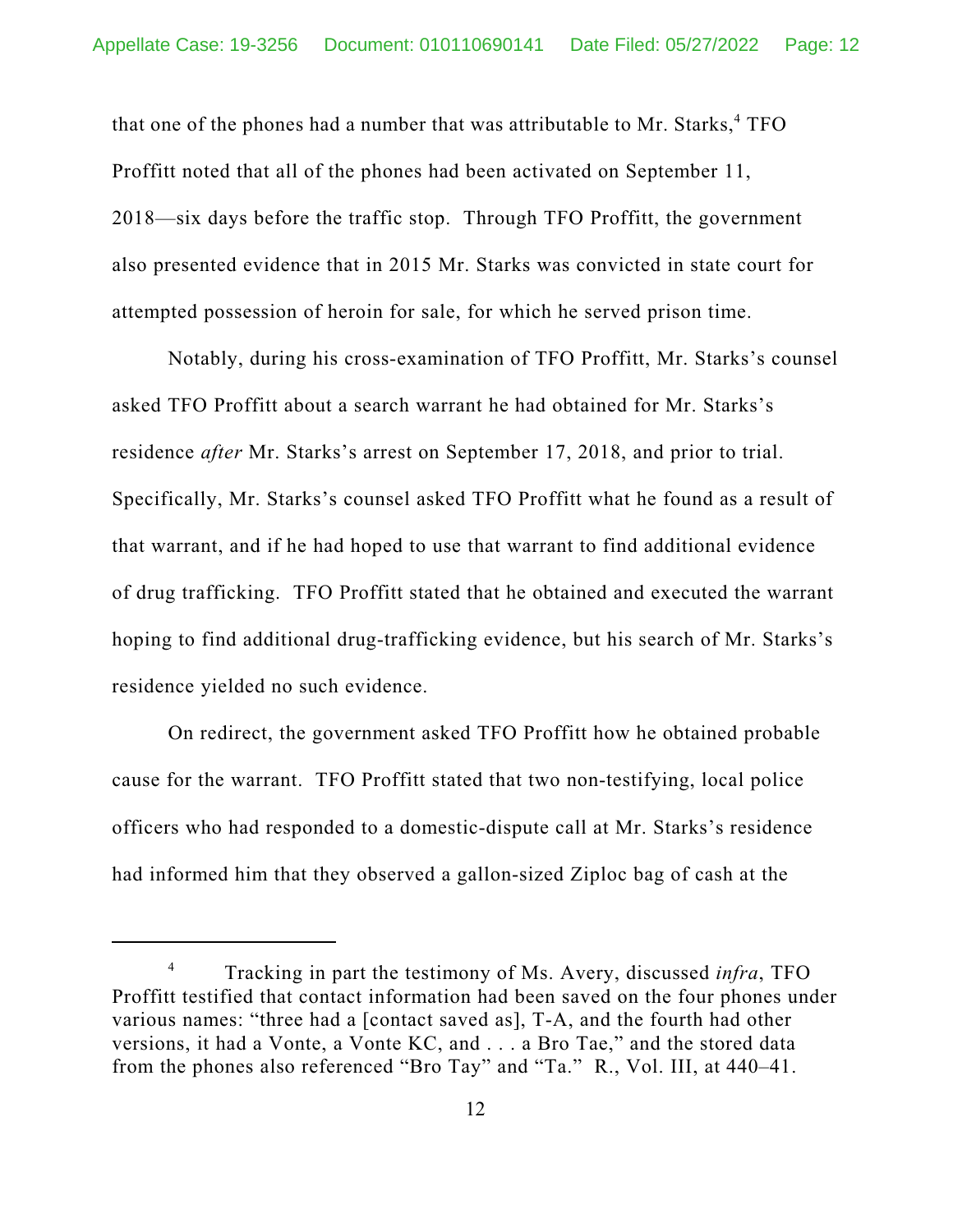home and smelled marijuana coming from Mr. Starks's person, the residence, and a car on the property.

**5**

The government concluded its presentation of evidence with testimony from Ms. Avery. Following her arrest, as previously noted, Ms. Avery pleaded guilty to the conspiracy charge, and she agreed to testify as a government witness under a plea agreement—with the acknowledged hope of receiving a more lenient sentence. During her testimony, Ms. Avery stated that Mr. Scott regularly sold heroin and fentanyl and used her as a drug tester. In that regard, Ms. Avery testified that she was "addicted to heroin and fentanyl" and had "a very, very high tolerance" for the drugs; thus, she was "beneficial to someone who sells drugs on [a] large scale," like Mr. Scott, as a tester of the quality of the drugs. R., Vol. III, at 519–20. They both worked the narcotics trade in Akron, Ohio.

Ms. Avery stated that she first met Mr. Starks in Arizona after Mr. Scott asked her to accompany him to meet a new potential supplier of heroin. In Arizona, Mr. Starks, Ms. Avery, and Mr. Scott went to a house in a gated community, where Ms. Avery tested tar heroin in the presence of Mr. Scott and Mr. Starks. When Ms. Avery proclaimed that the heroin was "junk," Mr. Starks reportedly indicated that he would "talk to [his sources] and figure out what can be done about this." *Id.* at 526–27. Mr. Scott and Ms. Avery then transported some heroin back to Ohio. The two typically traveled in rental cars that Mr. Scott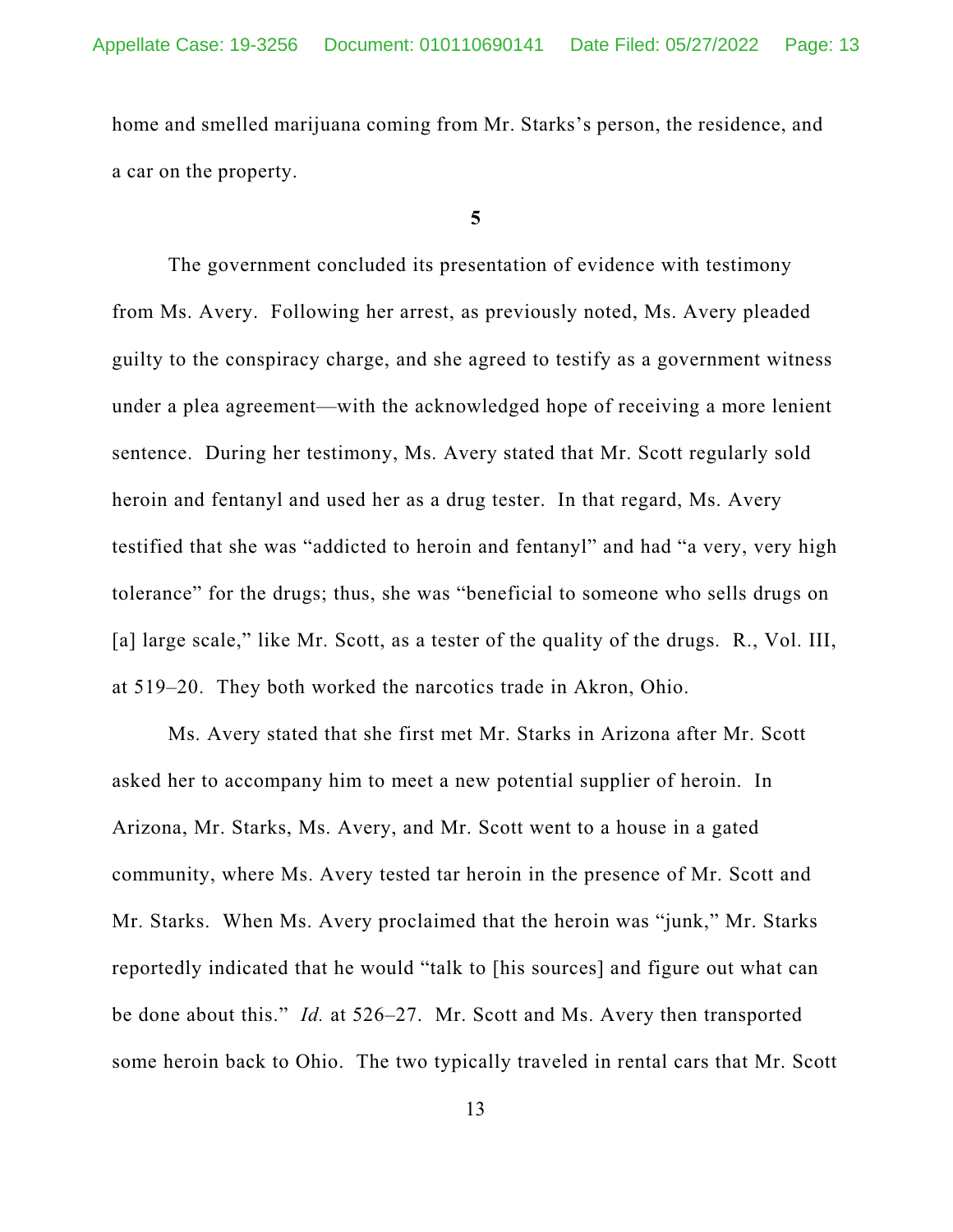would rent and pay for. Ms. Avery testified that it was her understanding that Mr. Starks "was going to get paid every time" they did a drug deal with his suppliers. *Id.* at 540.

Ms. Avery testified that she met Mr. Starks at the same house in Arizona on two subsequent trips with Mr. Scott. According to Ms. Avery, on the first of these trips—which occurred around two months after the initial one—their group was joined by "two Mexicans" who were narcotics suppliers of Mr. Starks. *Id.* at 533. The Mexican suppliers had brought with them "a kilo of heroin," Ms. Avery testified, but this was not satisfactory to her and Mr. Scott because Ms. Avery said that she and Mr. Scott also wanted fentanyl; they "needed both" heroin and fentanyl. *Id.* at 534. Mr. Scott expressed this need for both drugs to Mr. Starks and his "Mexican" suppliers, but he purchased the heroin. *Id.* Mr. Scott and Ms. Avery "broke it down, repackaged it and taped it to [her] body," and then transported the heroin back to Ohio. *Id.* at 535. On the final Arizona trip, Ms. Avery testified that one of Mr. Starks's suppliers did bring both—more than a kilo of heroin and fentanyl. Mr. Scott purchased the narcotics, and, as before, he and Ms. Avery repackaged the drugs and traveled back to Ohio.

Notably, Ms. Avery further testified that on September 12, 2018, she met Mr. Scott, Ms. Watt, and Mr. Starks in Akron, where there were two rental vehicles present—a Toyota and a Chevy. Mr. Scott gave everyone a phone with pre-programmed contact information under different names: Mr. Scott's name was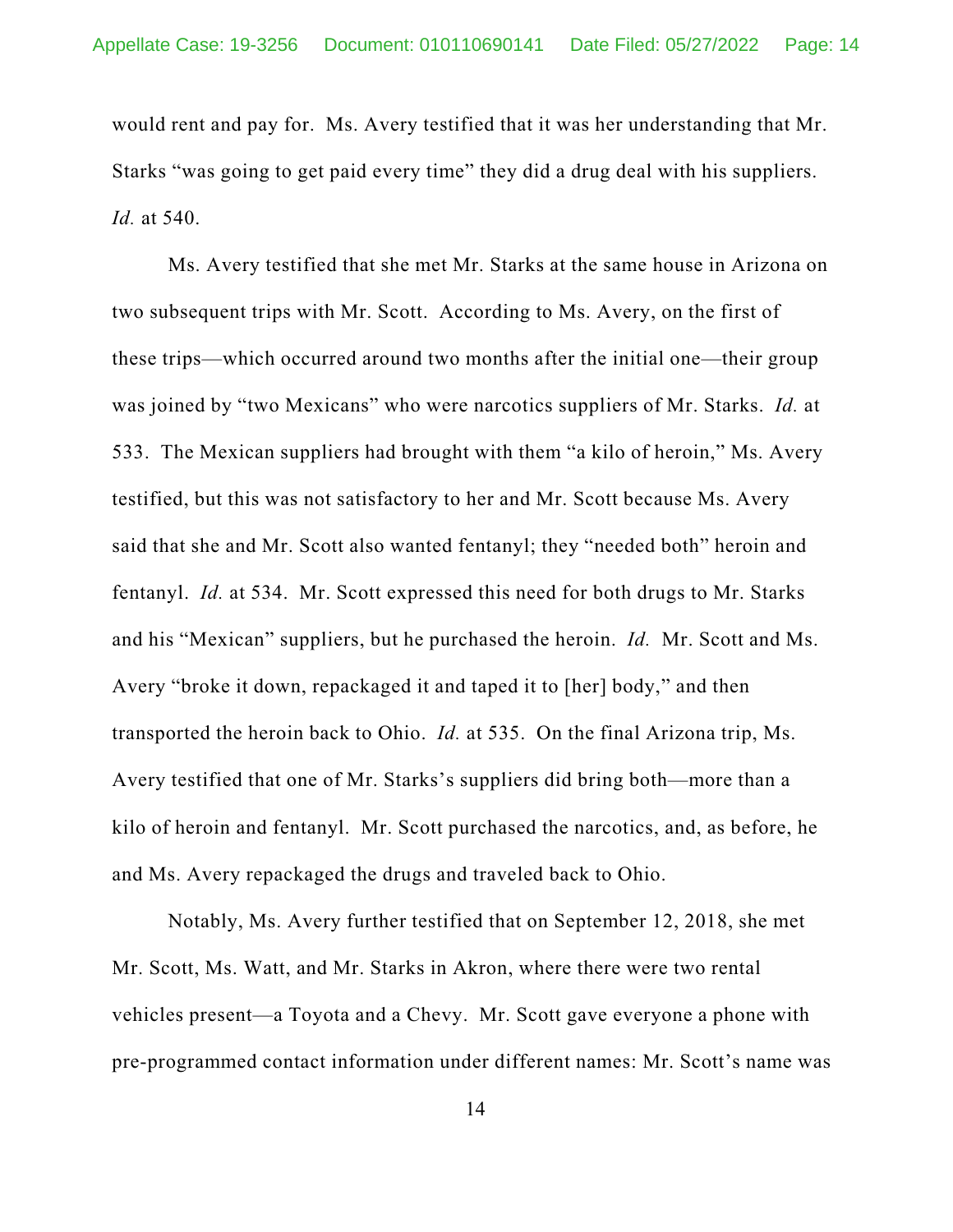"Bro," Ms. Avery's name was "Sis," and Mr. Starks's name was "Ta." *Id.* at 558. The four traveled to Anaheim, California. On the way there, before entering California, Ms. Avery stated that Mr. Starks spoke with someone on a speakerphone about getting drugs out of California, but the person advised that there was no safe way to do so. Once they arrived in California, they stayed for a few days; Ms. Avery was not sure why and did not ask. On the group's return, Ms. Avery started off riding in the car with Mr. Starks and Mr. Scott, but later joined Ms. Watt in her vehicle. Ms. Avery did a small portion of the driving and had "been driving about five or ten minutes" when the Kansas trooper (i.e., Trooper Goheen) pulled her over. *Id.* at 563.

Ms. Avery stated that, even though Mr. Scott had recruited her for the Anaheim trip and she believed that she would be testing drugs, she had not heard about any drug transaction or tested any drugs during the trip. Significantly, Ms. Avery testified that she did not know that drugs were in her vehicle on September 17, 2018—the day she was pulled over and arrested. She further testified that she did not talk directly to Mr. Starks about drug transactions. Ms. Avery said she and Mr. Starks did not "have an understanding about drugs. He's not paying for them and I'm not, either, so we don't need to be talking about how much of anything is going to be, you know, bought because we're not buying it." *Id.* at 561.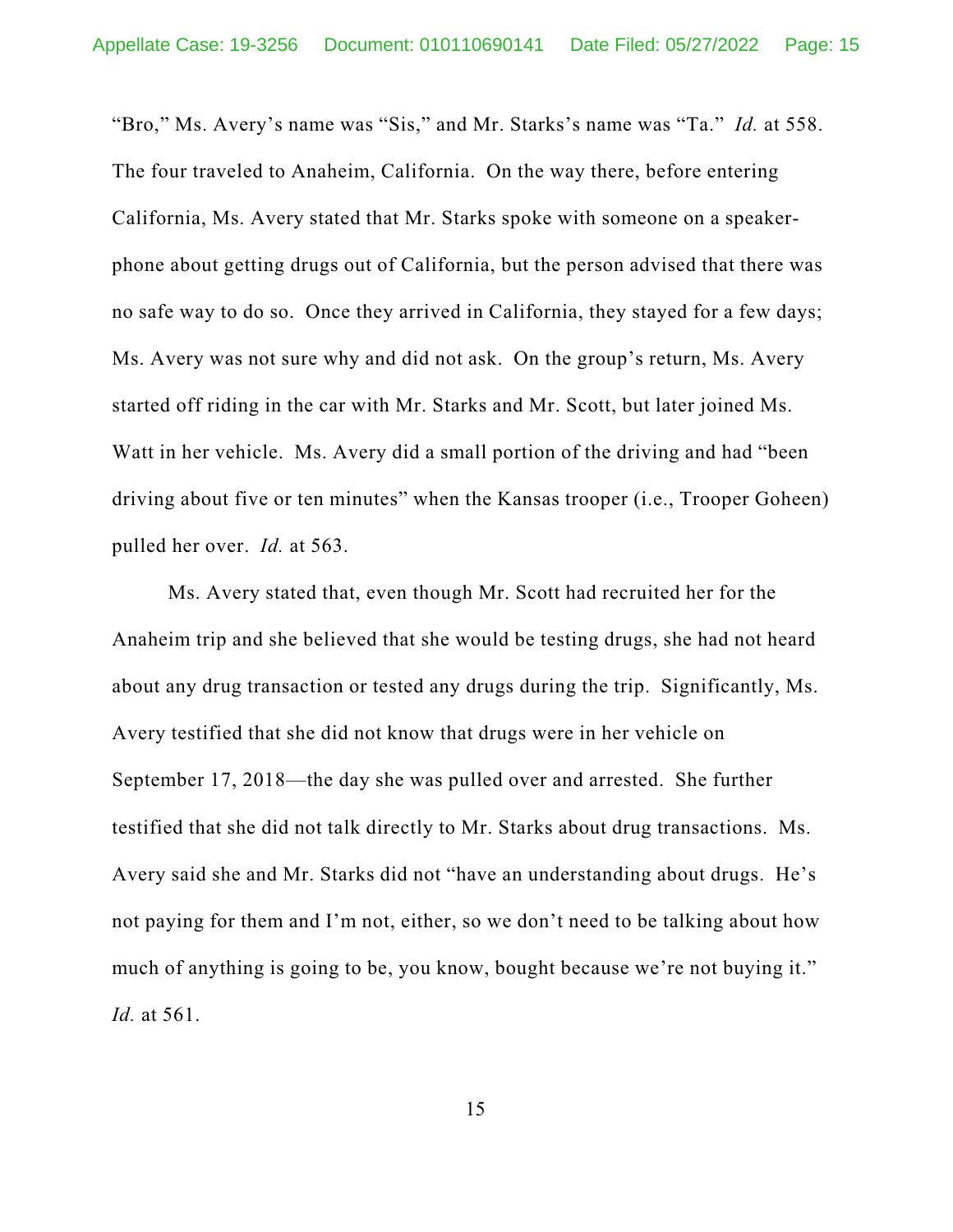**6**

Significantly, at the conclusion of the evidence—two days after the trial began—the district court elected not to comprehensively instruct the jury again. Specifically, in response to the government's inquiry as to whether it would do so, the court responded that it was "not going to go through the instructions again," but it would "read those final two instructions" that it initially had reserved for the end of the evidence, and then counsel could present their closing arguments. *Id.* at 485. Those two instructions concerned, generally, the jurors' responsibility to arrive at a "unanimous" verdict, if they could "do so without violating [their] individual judgment and [their individual] conscience," and, further, the mechanics of the deliberation process. R., Vol. I, at 169–72 (Instrs. 33 and 34); *accord id.*, Vol. III, at 620–22. As the court described them, those mechanics included the "first" requirement of the jury to "select a presiding juror" and "[t]he second thing [the jury] should do," that is, "review the instructions." *Id.*, Vol. I, at 171 (Instr. 34); *accord id.*, Vol. III, at 621. As to the "second thing," the court advised the jury that their work as jurors would be "more productive" if they were familiar with "the legal principles upon which [their] verdict must be based." *Id.*, Vol. I, at 171 (Instr. 34); *accord id.*, Vol. III, at 621.

Notably, however, as a consequence of the court's unconventional approach regarding the timing of the delivery of its oral instructions, the jury heard the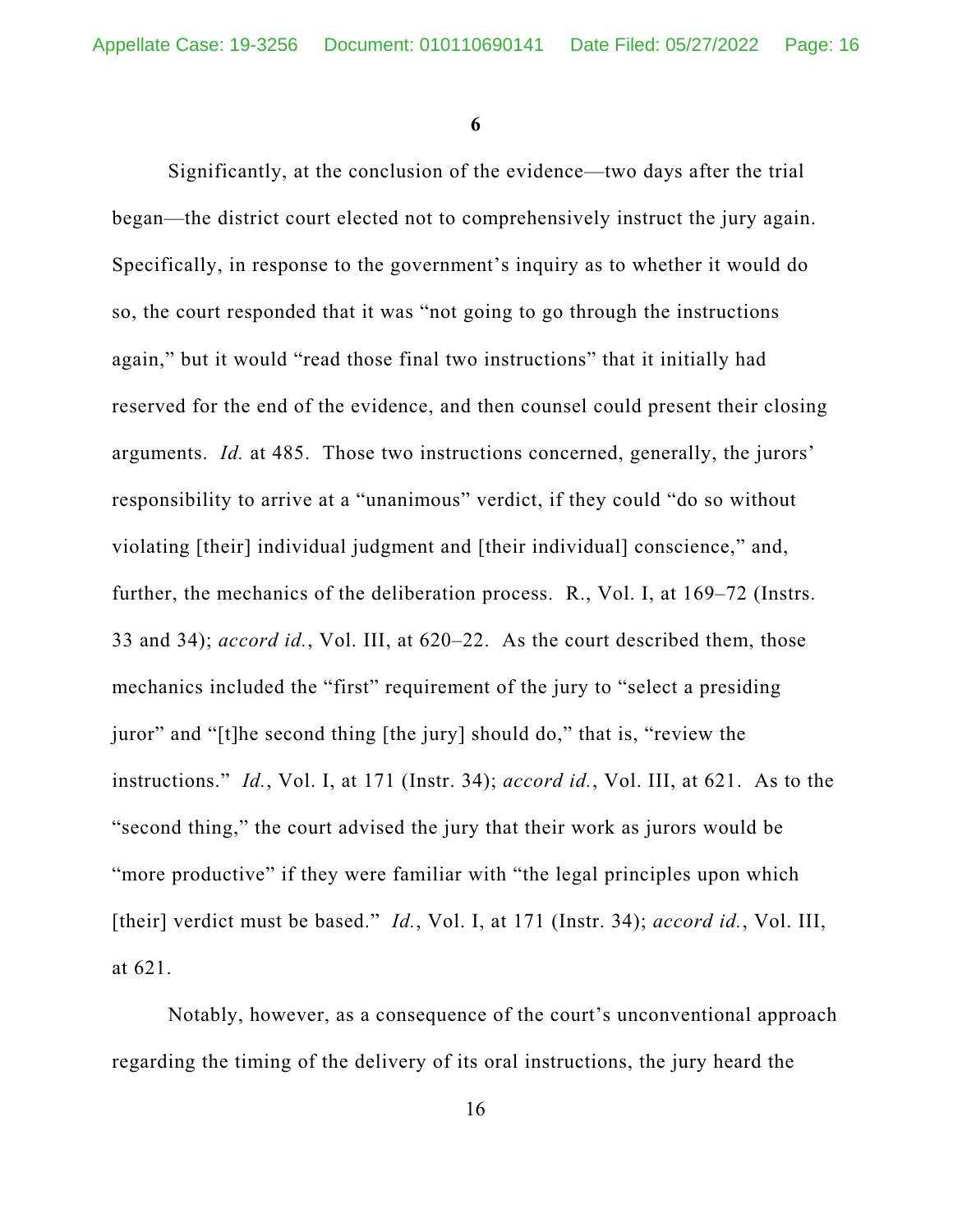court's oral instructions concerning most of the governing law only once, and approximately two days before they began deliberations. In particular, the jury did not hear again—at the close of the evidence—the court's oral instructions regarding the government's beyond-a-reasonable-doubt burden of proof (i.e., Instrs. 5 and 7) nor the court's instruction concerning the presumption of innocence that the Constitution afforded Mr. Starks (i.e., Instr. 6).

**7**

After the jury heard the court's two remaining instructions, the parties' counsel gave their closing arguments. Importantly, in its closing, the government told the jury:

> Now, on Monday, if you'll recall, you were instructed that this defendant was presumed innocent. That he was clothed in the presumption of innocence. And *that was absolutely true Monday*. But here we are[, on] Wednesday. Ladies and gentlemen, I submit to you that based upon the evidence and based upon your common sense, that *that is no longer true*. That as the defendant sits before you today, that that presumption *has been changed* based upon [the] substantial weight of credible evidence. And as you see him, the naked truth about him, this man, based on this evidence, is a drug dealer.

*Id.*, Vol. III, at 627 (emphases added). Mr. Starks's counsel did not contemporaneously object, and the court did not admonish the government or otherwise comment on the propriety of its argument.

The government then proceeded to make statements regarding its witnesses' truthfulness. Specifically, the government stated that Ms. Avery was bound to a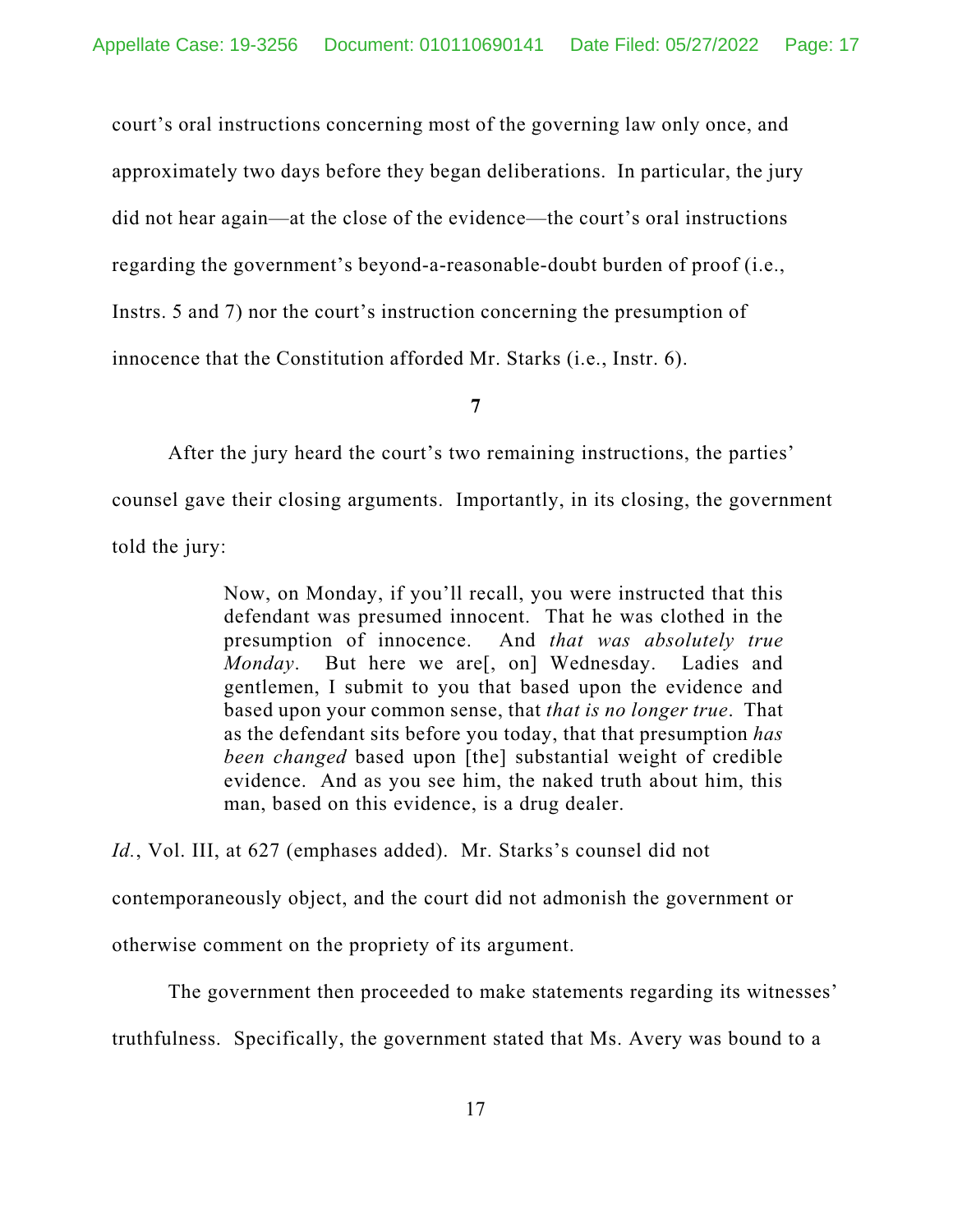plea agreement requiring her "only to do one thing: [t]ell the truth." *Id.* at 631. The government added, "[n]obody has ever told her to do anything other than tell the truth. And she sat there and she told you the absolute truth . . . ." *Id.* Mr. Starks's counsel objected to this statement as improper vouching. The district court sustained the objection, and it also instructed the jury to disregard the statement: i.e., "Jury will ignore what the prosecutor says in terms of truthfulness. That's your determination to make, not counsel's." *Id.*

### **8**

During his subsequent closing argument, Mr. Starks's counsel did express his disagreement with the prosecutor's presumption-of-innocence advisement: "[The] Prosecutor said when he stood up that . . . [Mr.] Starks had the presumption of innocence but he doesn't now. I would disagree with that as a point of law. Until you decide otherwise, you, the jury, . . . Mr. Starks is presumed innocent. And he is innocent." *Id.* at 657. But the court itself did not instruct the jury regarding this matter or otherwise take remedial action.

When Mr. Starks's counsel concluded, the government began its rebuttal closing argument with forceful statements that appeared to be aimed at bolstering the credibility of Ms. Avery, the only government witness who testified about the alleged narcotics conspiracy and Mr. Starks's supposed involvement in it. Specifically, the government's counsel said:

Ladies and gentlemen, from the defendant's [i.e., Mr. Starks's]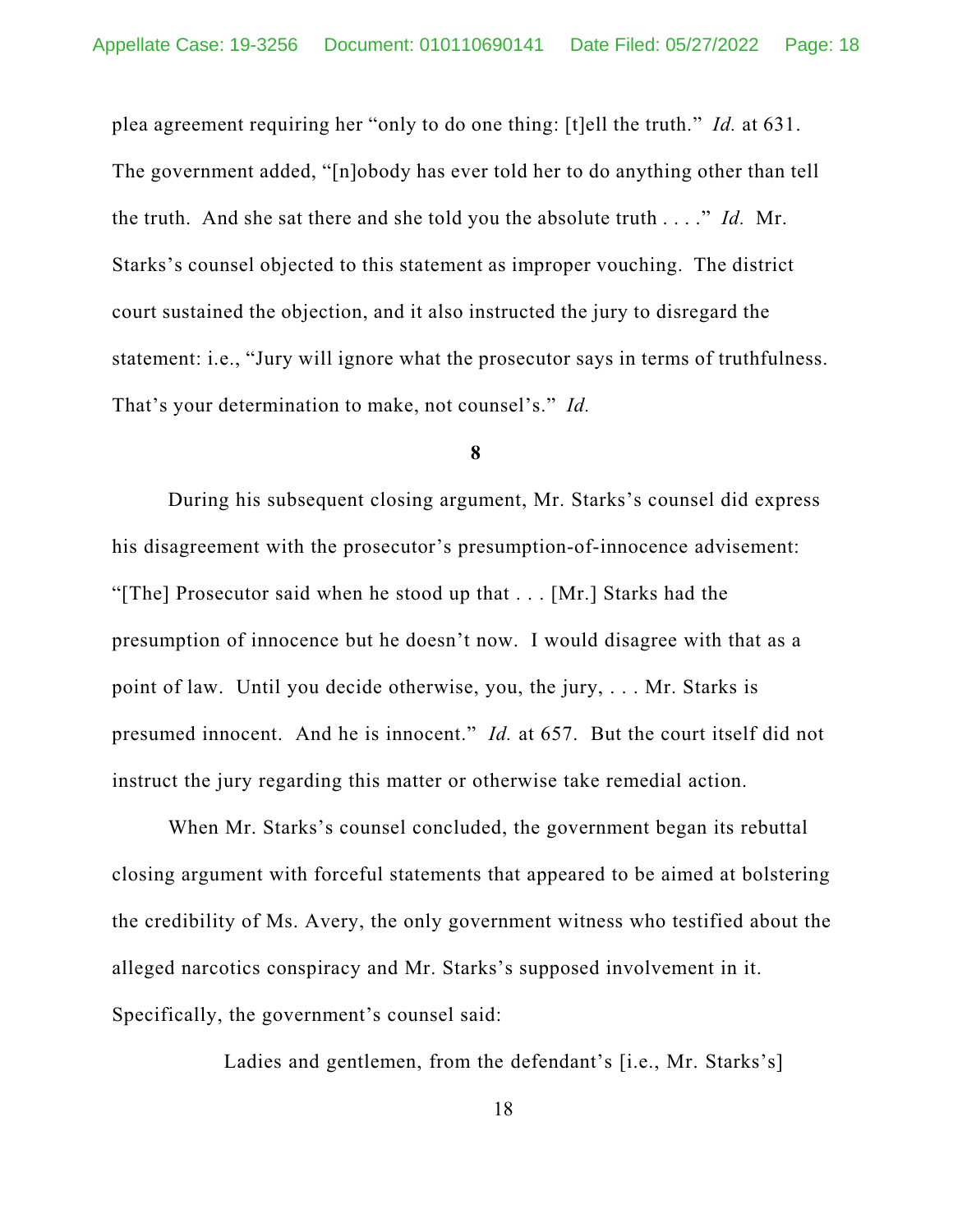point of view, as you just heard, you should believe everything about everyone else in this conspiracy except the defendant. That's not the law. It would defy human nature and common sense.

They attack Ms. Avery. Well, conspiracies are characterized by their secrecy and their criminal nature and people involved. Hatching plots in hell doesn't involve angels.

*Id.* at 658. Further, the government sought to lend additional credibility to the predicate for Agent Proffitt's search of Mr. Starks's residence. In particular, the government stated "based upon the observations of the officers[,] . . . a search warrant was acquired. [A j]udge look[ed] at the evidence and [concluded there was] probable cause to search . . . ." *Id.* at 660. Mr. Starks's counsel objected to this as improper vouching. The court sustained the objection, but did not provide a curative instruction.

The government also made statements commenting on Trooper Birney's and Trooper Goheen's testimony. Specifically, the government stated to the jury: "You saw Trooper Birney. You saw Trooper Goheen. You know their demeanor. You know how they do their jobs and how they've done it for years. They have no axe to grind and no reason to make things up and they don't take shortcuts." *Id.* at 661. Mr. Starks's attorney did not object to this statement.

### **9**

After hearing closing arguments, a little after 12:00 pm—approximately two days after orally receiving most of their instructions from the court—the jury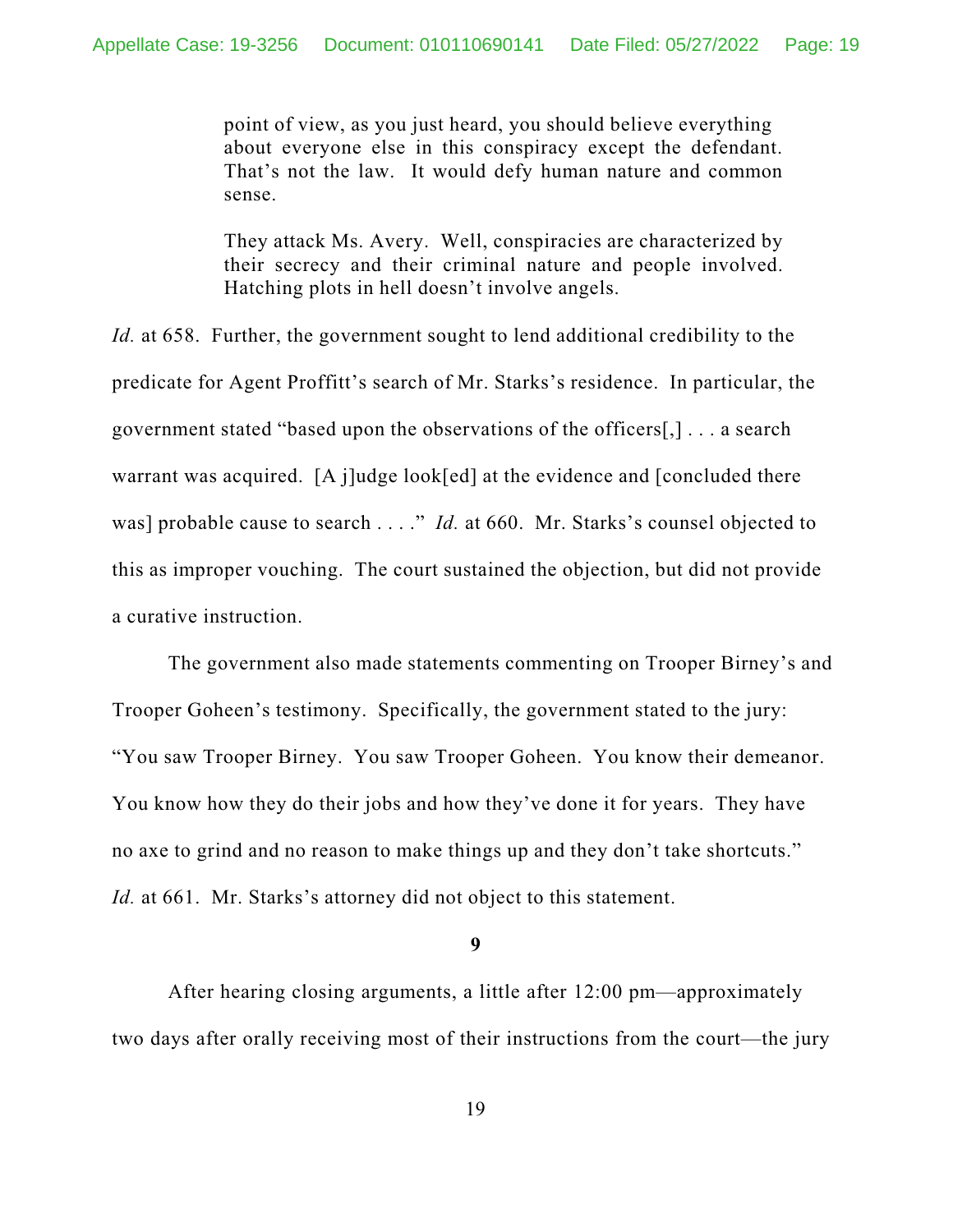retired to deliberate, with a written set of the "original" instructions and the verdict form. *Id.* at 664. After being dismissed at the end of the business day, it returned to court the next day and reached a verdict in the early afternoon. The jury convicted Mr. Starks of the two counts charging him with possessing with the intent to distribute narcotics—specifically, fentanyl (Count 2) and heroin (Count 3). However, the jury could not reach a verdict regarding the conspiracy charge (Count 1), and the court subsequently dismissed that charge on the government's motion. The district court sentenced Mr. Starks to a total term of 180 months' imprisonment followed by 5 years' supervised release. Mr. Starks timely appealed.

## **II**

Mr. Starks presents five arguments that he believes warrant reversal:

(1) the district court abused its discretion when it admitted expert testimony by Troopers Goheen and Birney regarding typical patterns and practices of drug traffickers, where the government failed to provide the requisite disclosures under Federal Rule of Criminal Procedure 16 and the court failed to make the necessary expert witness determinations under Federal Rule of Evidence 702;

(2) the district court abused its discretion by admitting hearsay evidence that Mr. Starks and Mr. Scott crossed the U.S.-Mexico border together;

(3) the district court plainly erred, in violation of Mr. Starks's Sixth Amendment rights, by allowing the jury to hear the out-ofcourt statements of non-testifying local law enforcement officers through the testimony of Agent Proffitt;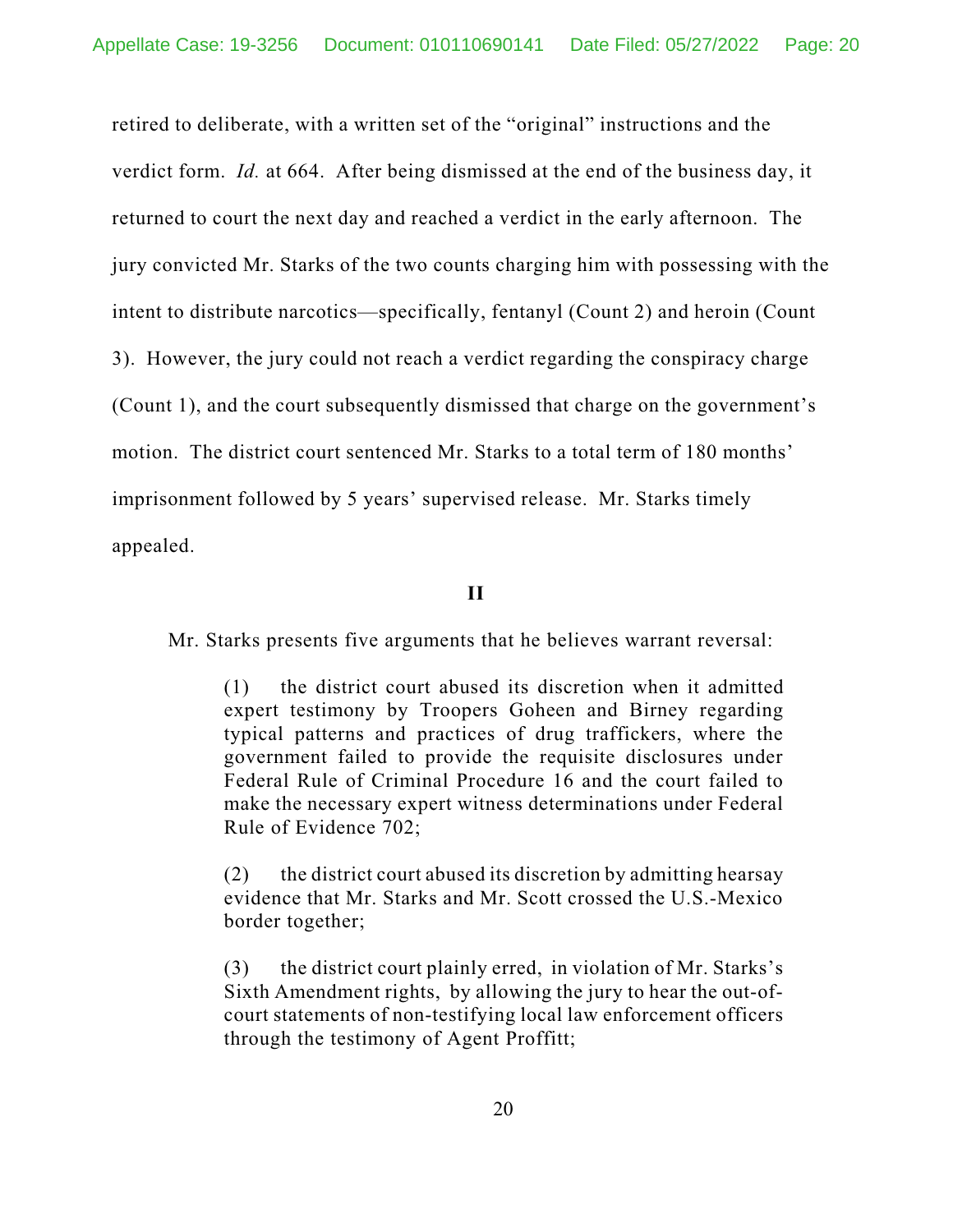(4) the district court plainly erred in allowing the government to engage in prosecutorial misconduct in closing argument, which deprived Mr. Starks of a fair trial, by (a) telling the jury that Mr. Starks's presumption of innocence had been abrogated before jury deliberations, (b) improperly vouching for Ms. Avery, Troopers Goheen and Birney, and the non-testifying local officers regarding whom Agent Proffitt testified, and (c) in its rebuttal argument, telling "jurors that the law prohibited them from concluding that [Ms.] Avery was telling the truth about her own and Mr. Scott's drug dealing, but lying about Mr. Starks"; and

(5) the cumulative effect of two or more of the foregoing errors deprived Mr. Starks of a fair trial.

*See* Aplt.'s Opening Br. at i–ii, 2.

However, in order to conclude that Mr. Starks's convictions cannot stand, we need not—and therefore do not—reach most of these arguments. *See, e.g.*, *United States v. Chavez*, 976 F.3d 1178, 1213 n.20 (10th Cir. 2020). That is because we determine that the cumulative effects of three errors that Mr. Starks alleges are enough to warrant reversal of his convictions: specifically, (1) the unpreserved error arising from the government's presumption-of-innocence advisement, (2) the preserved error concerning the court's admission of the expert testimony of Troopers Goheen and Birney regarding typical patterns and practices of drug traffickers, and (3) the unpreserved error relating to the prosecution's vouching for Ms. Avery's credibility.

More specifically, we begin our analysis with arguably the most problematic of the errors: that is, the one pertaining to the government's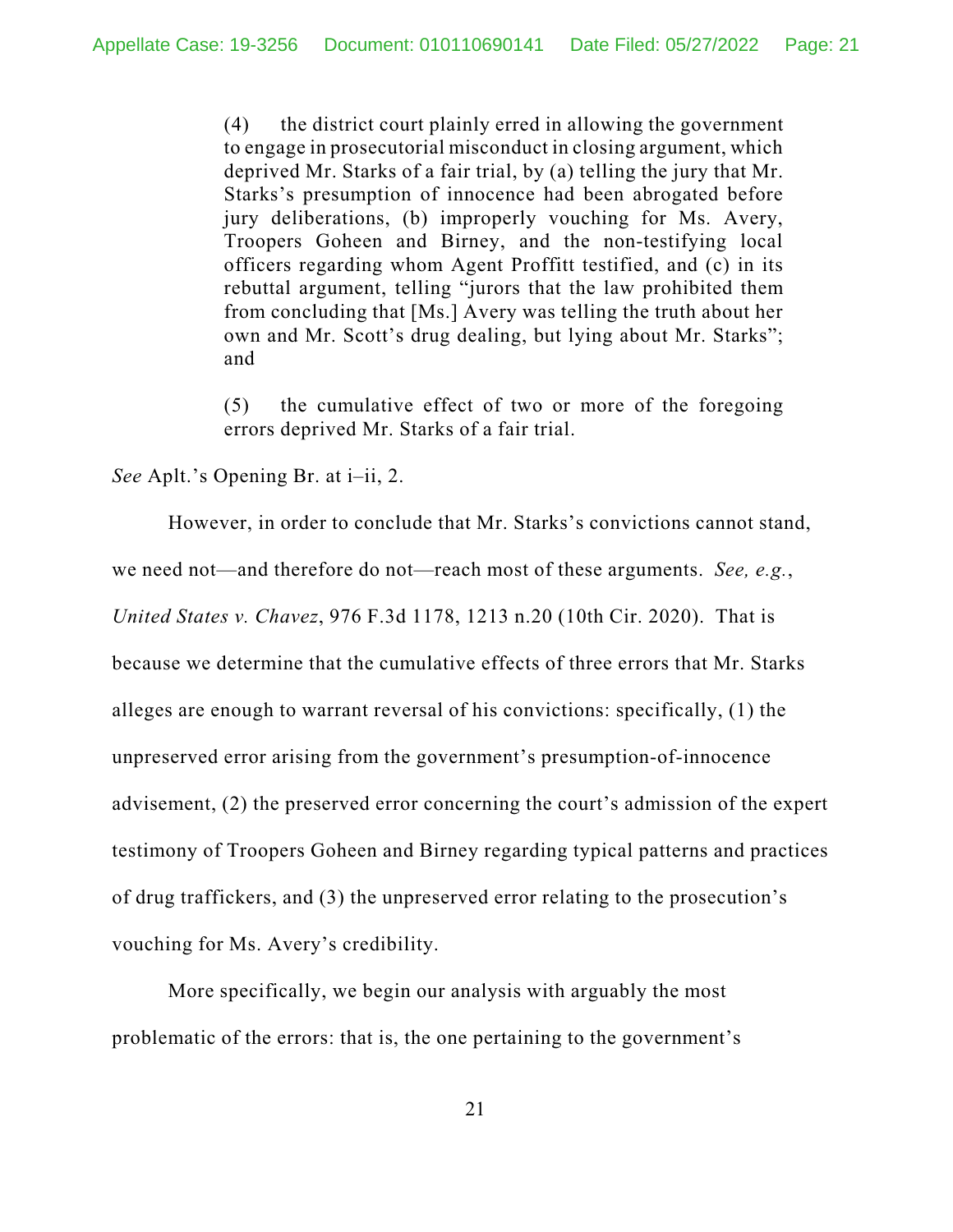presumption-of-innocence advisement. As noted, Mr. Starks did not preserve his challenge to this error in the district court (i.e., he failed to object to it). Thus, our review is only for plain error. *See, e.g.*, *United States v. Anaya*, 727 F.3d 1043, 1053 (10th Cir. 2013). The government does not dispute that, under the second prong of the plain-error test, this error was clear or obvious. Moreover, in our view, this error had some prejudicial effects. Regardless of whether those effects, standing alone, were sufficient to affect Mr. Starks's substantial rights and warrant reversal, we conclude that, when those effects are cumulated with the prejudicial effects of the errors relating to the court's admission of the expert testimony of Troopers Goheen and Birney and the prosecution's vouching for Ms. Avery's credibility, we cannot uphold Mr. Starks's convictions.

## **A**

### **1**

Under the plain-error rubric, reversal is only warranted where there is "(1) error, (2) that is plain, which  $(3)$  affects substantial rights, and which (4) seriously affects the fairness, integrity, or public reputation of judicial proceedings." *United States v. Portillo-Vega*, 478 F.3d 1194, 1202 (10th Cir. 2007) (quoting *United States v. Gonzalez-Huerta*, 403 F.3d 727, 732 (10th Cir. 2005) (en banc)). "We 'apply the plain error rule less rigidly when reviewing a potential constitutional error.'" *United States v. Dalton*, 918 F.3d 1117, 1130 (10th Cir. 2019) (quoting *United States v. Weeks*, 653 F.3d 1188, 1198 (10th Cir.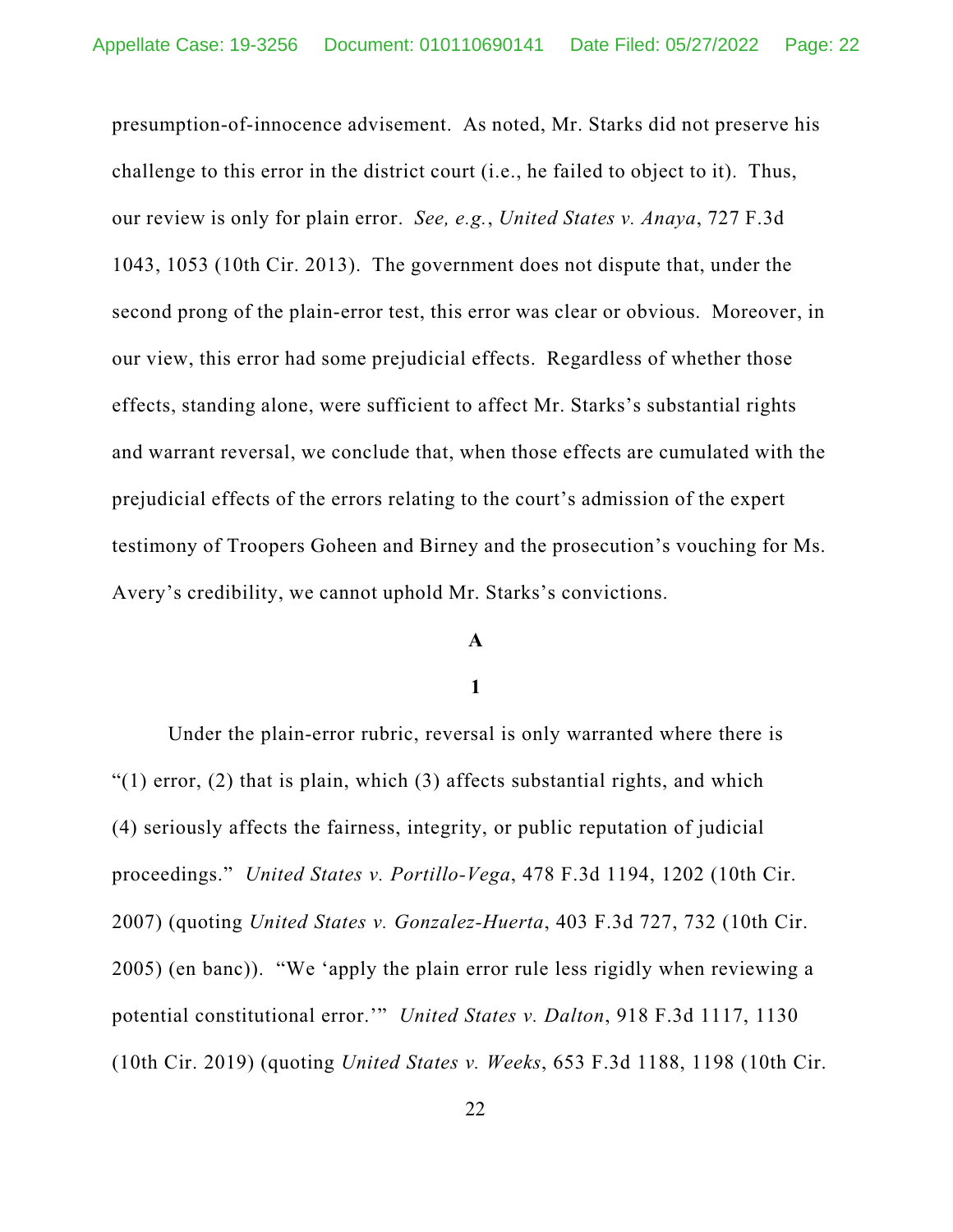2011)).

An error is "plain" if it is "so clear or obvious that it could not be subject to any reasonable dispute." *United States v. Courtney*, 816 F.3d 681, 684 (10th Cir. 2016). "In turn, to be clear or obvious, the error must be contrary to well-settled law." *United States v. Taylor*, 514 F.3d 1092, 1100 (10th Cir. 2008). "In general, for an error to be contrary to well-settled law, either the Supreme Court or this court must have addressed the issue." *United States v. Ruiz-Gea*, 340 F.3d 1181, 1187 (10th Cir. 2003). To demonstrate under the third prong of the plain-error test that an error affected a defendant's substantial rights, "a defendant generally must demonstrate that an error was 'prejudicial, meaning that there is a reasonable probability that, but for the error claimed, the result of the proceeding would have been different.'" *United States v. Bustamante-Conchas*, 850 F.3d 1130, 1138 (10th Cir. 2017) (en banc) (quoting *United States v. Algarate-Valencia*, 550 F.3d 1238, 1242 (10th Cir. 2008)).

"The reasonable-probability standard is not the same as, and should not be confused with, a requirement that a defendant prove by a preponderance of the evidence that but for error things would have been different." *Id.* (quoting *United States v. Dominguez Benitez*, 542 U.S. 74, 83 n.9 (2004)). Instead, "[a] reasonable probability is a probability sufficient to undermine confidence in the outcome." *United States v. Hasan*, 526 F.3d 653, 665 (10th Cir. 2008) (quoting *Sallahdin v. Gibson*, 275 F.3d 1211, 1235 (10th Cir. 2002)). It is the defendant's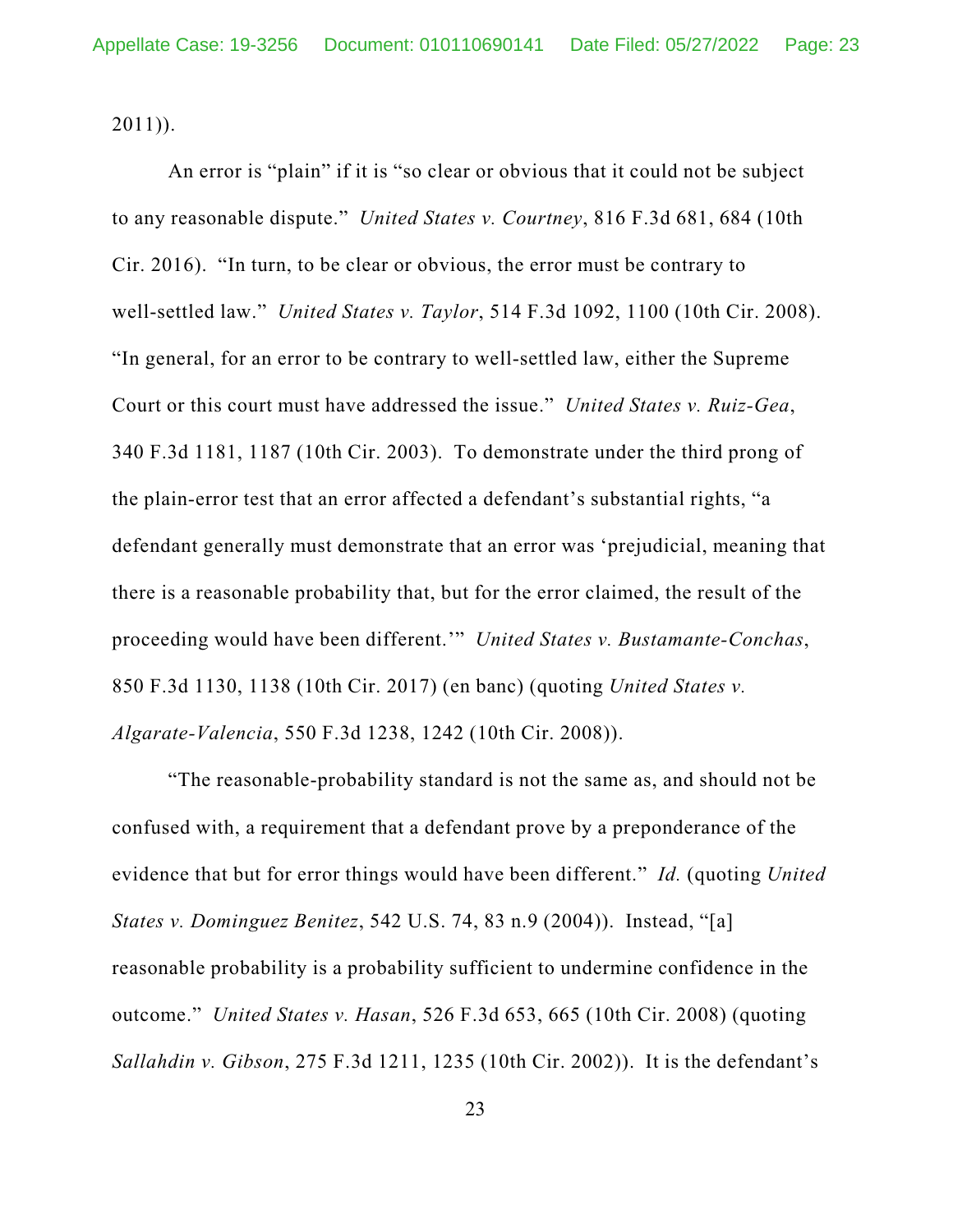burden to make this showing, even in a case of alleged constitutional error. *Gonzalez-Huerta*, 403 F.3d at 733.

As to plain error's fourth requirement, a party that fails to raise an argument in the district court must show that allowing a non-constitutional error to stand would be "particularly egregious" and would constitute a "miscarriage of justice." *United States v. Gilkey*, 118 F.3d 702, 704 (10th Cir. 1997) (quoting *United States v. Ivy*, 83 F.3d 1266, 1295 (10th Cir. 1996)). However, "[i]n the context of an alleged constitutional error, the relaxed standard means we do not require the exceptional showing required to remand a case of non-constitutional error." *United States v. Dazey*, 403 F.3d 1147, 1178 (10th Cir. 2005). Nevertheless, the burden remains with the defendant to show "that an exercise of

our discretion is appropriate." *Id.* The test is applied on "a case-specific and fact-intensive basis." *Bustamante-Conchas*, 850 F.3d at 1141 (quoting *Puckett v. United States*, 556 U.S. 129, 142 (2009)).

## **2**

Prosecutorial misconduct can cause constitutional error in two ways: first, it can prejudice a specific constitutional right amounting to a denial of the right; and second, "absent infringement of a specific constitutional right, a prosecutor's misconduct may in some instances render a . . . trial 'so fundamentally unfair as to deny [a defendant] due process.'" *Underwood v. Royal*, 894 F.3d 1154, 1167 (10th Cir. 2018) (quoting *Littlejohn v. Trammell*, 704 F.3d 817, 837 (10th Cir.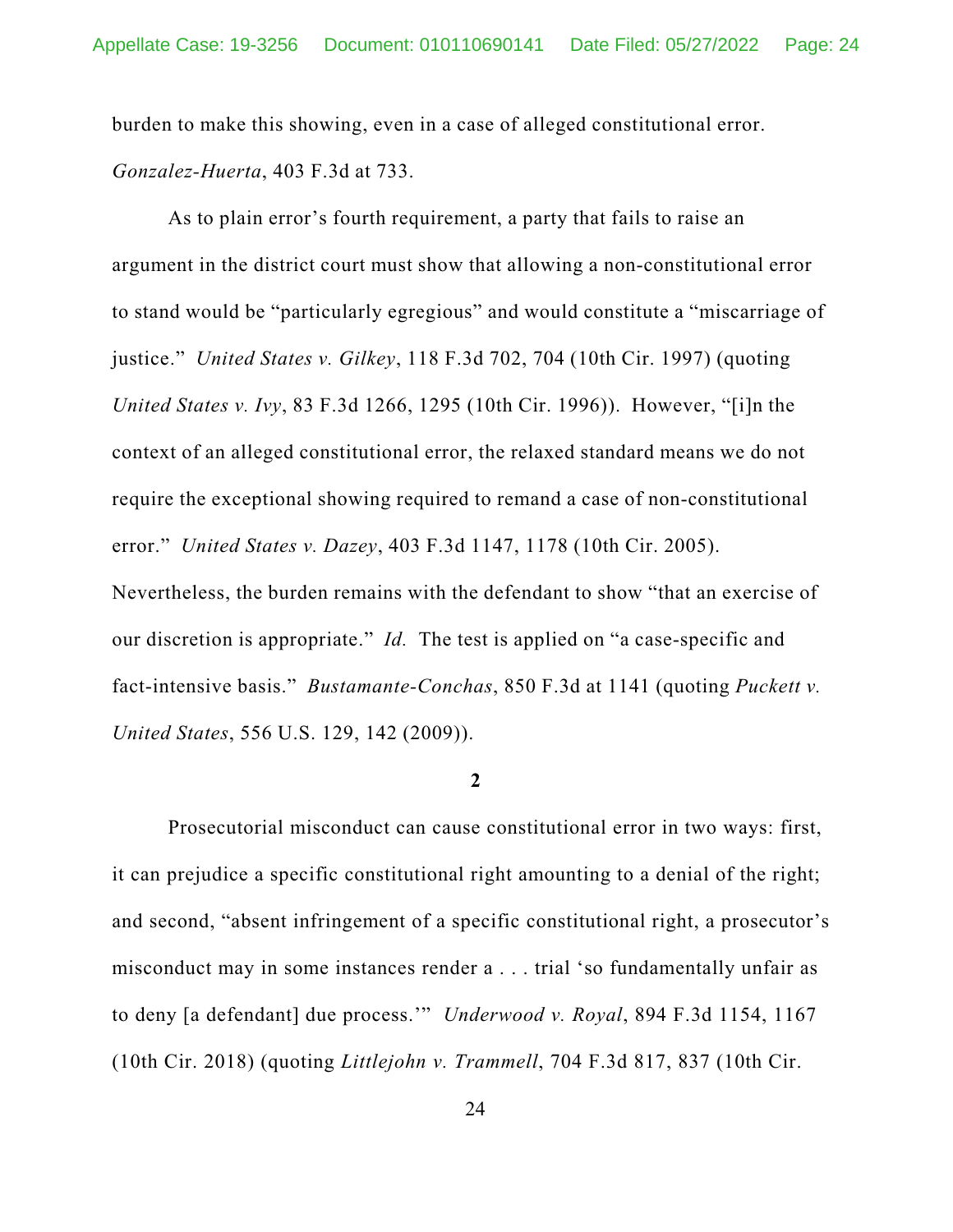2013)), *cert. denied, Underwood v. Carpenter*, --- U.S. ----, 139 S. Ct. 1342 (2019).

"When evaluating allegedly inappropriate remarks of counsel for plain error, we must view the remarks in the context of the entire trial." *United States v. Vann*, 776 F.3d 746, 760 (10th Cir. 2015) (quoting *United States v. Lopez-Medina*, 596 F.3d 716, 738 (10th Cir. 2010)). The relevant context includes "the curative acts of the district court, the extent of the misconduct, and the role of the misconduct within the case." *United States v. Christy*, 916 F.3d 814, 826 (10th Cir. 2019) (quoting *United States v. Gabaldon*, 91 F.3d 91, 94 (10th Cir. 1996)). The Supreme Court in *United States v. Young* observed that "[t]he line separating acceptable from improper advocacy is not easily drawn." 470 U.S. 1, 7 (1985). In *Christy*, we noted that one type of argument that clearly crosses the line into improper advocacy involves "misstating the law." 916 F.3d at 825 (citing *United States v. Currie*, 911 F.3d 1047, 1057 (10th Cir. 2018)).

### **B**

Arguably, Mr. Starks's most compelling claim of error arises from the government's erroneous presumption-of-innocence advisement during its closing argument:

> Now, on Monday, if you'll recall, you were instructed that this defendant was presumed innocent. That he was clothed in the presumption of innocence. And *that was absolutely true Monday*. But here we are[, on] Wednesday. Ladies and gentlemen, I submit to you that based upon the evidence and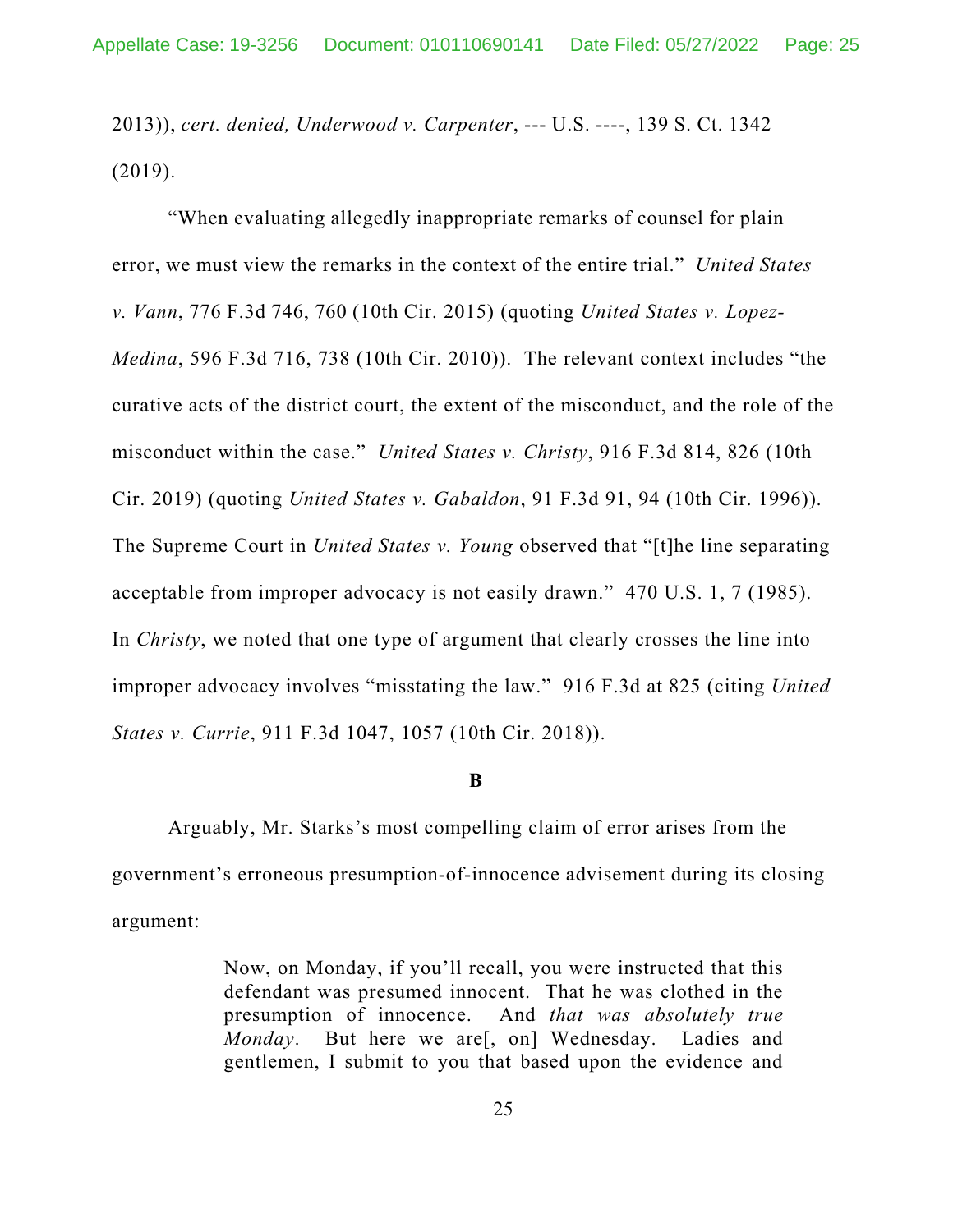based upon your common sense, that *that is no longer true*. That as the defendant sits before you today, that that presumption *has been changed* based upon [the] substantial weight of credible evidence. And as you see him, the naked truth about him, this man, based on this evidence, is a drug dealer.

R., Vol. III, at 627 (emphases added).

We have held that the "'constitutionally rooted presumption of innocence' [is] one of those basic rights whose violation may provide a ground for vacation of a state conviction independent of the more general due process concerns underlying fundamental fairness analysis." *Mahorney v. Wallman*, 917 F.2d 469, 472 (10th Cir. 1990) (per curiam) (quoting *Brinlee v. Crisp*, 608 F.2d 839, 854 (10th Cir. 1979)). Specifically, "[t]he presumption of innocence, although not articulated in the Constitution, is a basic component of a fair trial under our system of criminal justice." *Estelle v. Williams*, 425 U.S. 501, 503 (1976); *see Cool v. United States*, 409 U.S. 100, 104 (1972) (per curiam) (discussing the "constitutionally rooted presumption of innocence"). The presumption serves as a reminder to the jury that the prosecution has the burden of proving every element of the offense beyond a reasonable doubt, and is thus a bedrock of our criminal justice system. *See Delo v. Lashley*, 507 U.S. 272, 278 (1993) (per curiam). Yet the government here advised the jury in its closing argument that, after the presentation of the evidence, Mr. Starks was "no longer" "clothed in the presumption of innocence." R., Vol. III, at 627.

On appeal, the government wisely concedes that the district court clearly or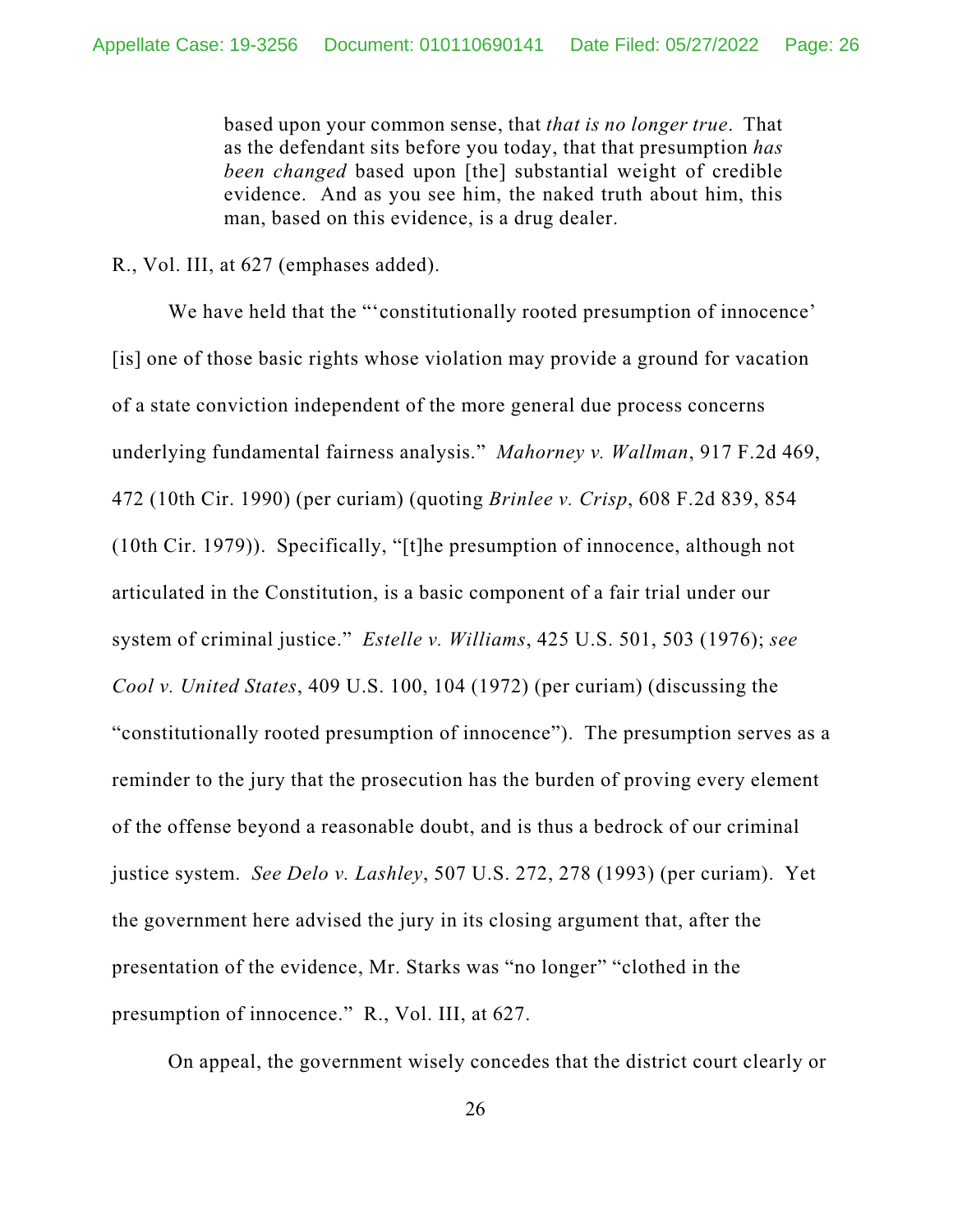obviously erred in letting this presumption-of-innocence advisement stand uncorrected before the jury. *See* Aplee.'s Resp. Br. at 44. However, the government contends that this error did not affect Mr. Starks's substantial rights and, thus, he cannot demonstrate that the third prong of the plain-error test is satisfied. Yet, in our view—irrespective of whether this is true—it is not determinative here. We conclude that, under the circumstances of this case, this clear or obvious error had some prejudicial effects. And, as noted, Mr. Starks's convictions cannot stand when these prejudicial effects are combined with the prejudicial effects of two other errors. We discuss the case-specific circumstances upon which we base this reasoning below. We begin, however, with an overview of our on-point decision in *Mahorney*—a decision that informs our subsequent analysis.

**1**

In *Mahorney*, we granted habeas relief on the ground that the prosecution's statements in closing argument impermissibly undermined the petitioner's presumption of innocence. *See* 917 F.2d at 474. Those statements are remarkably similar to those at issue here. Specifically, the prosecution said:

> I submit to you, under the law and the evidence, that we are in a little different position today than we were in when we first started this trial and it was your duty at that time, under the law of this land, as you were being selected as jurors, to actively in your minds presume that man over there not to be guilty of the offense of rape in the first degree, but, you know, *things have changed since that time*. I submit to you at this time, under the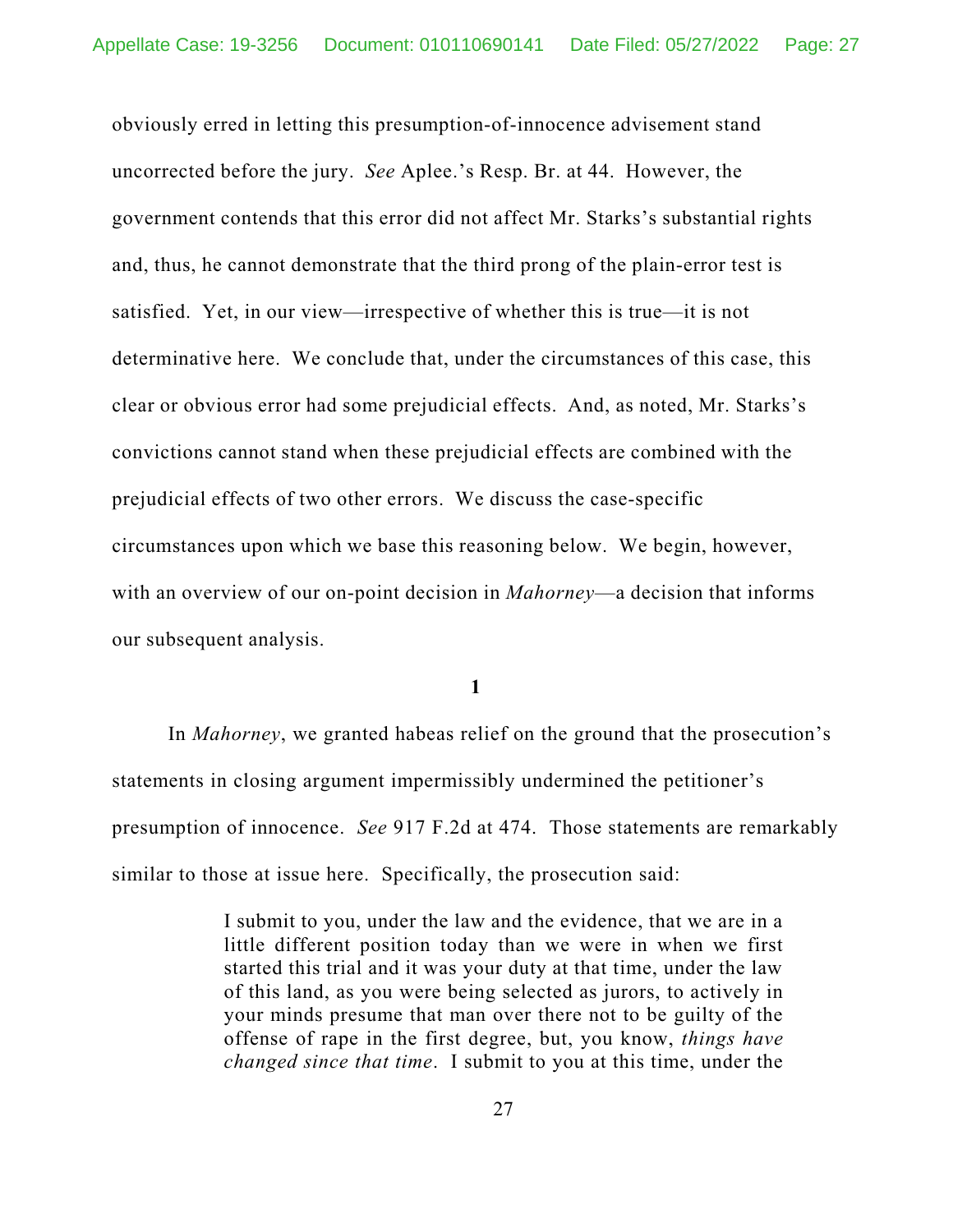law and under the evidence, that that presumption *has been removed*, that that presumption *no longer exists*, that that presumption has been removed by evidence and he is standing before you now guilty.

*Id.* at 471 (emphases added). As in this case, the prosecution did not even attempt on appeal to defend the propriety of these statements. *See id.* Nevertheless, we specifically noted that they were "impermissible because they undermined two fundamental aspects of the presumption of innocence, namely that the presumption (1) remains with the accused throughout every stage of the trial, including, most importantly, the jury's deliberations, and (2) is extinguished only upon the *jury's* determination that guilt has been established beyond a reasonable doubt." *Id.* at 471 n.2.

In particular, we noted in *Mahorney* that "the essence of the error in the prosecution's comments here was that they conveyed to the jury the idea that the presumption had been eliminated from the case prior to deliberations." *Id.* at 473. We rejected the suggestion that a generalized fundamental fairness inquiry was the proper framework for determining whether the prosecution's comments effected a constitutional violation. *Id.* at 472–73. That framework was applicable in circumstances where the court failed "to give a specific charge on the presumption of innocence." *Id.* at 472. Such a failure "'does not in and of itself violate the Constitution' in the absence of a finding that such failure, when considered with all other circumstances, rendered the trial fundamentally unfair."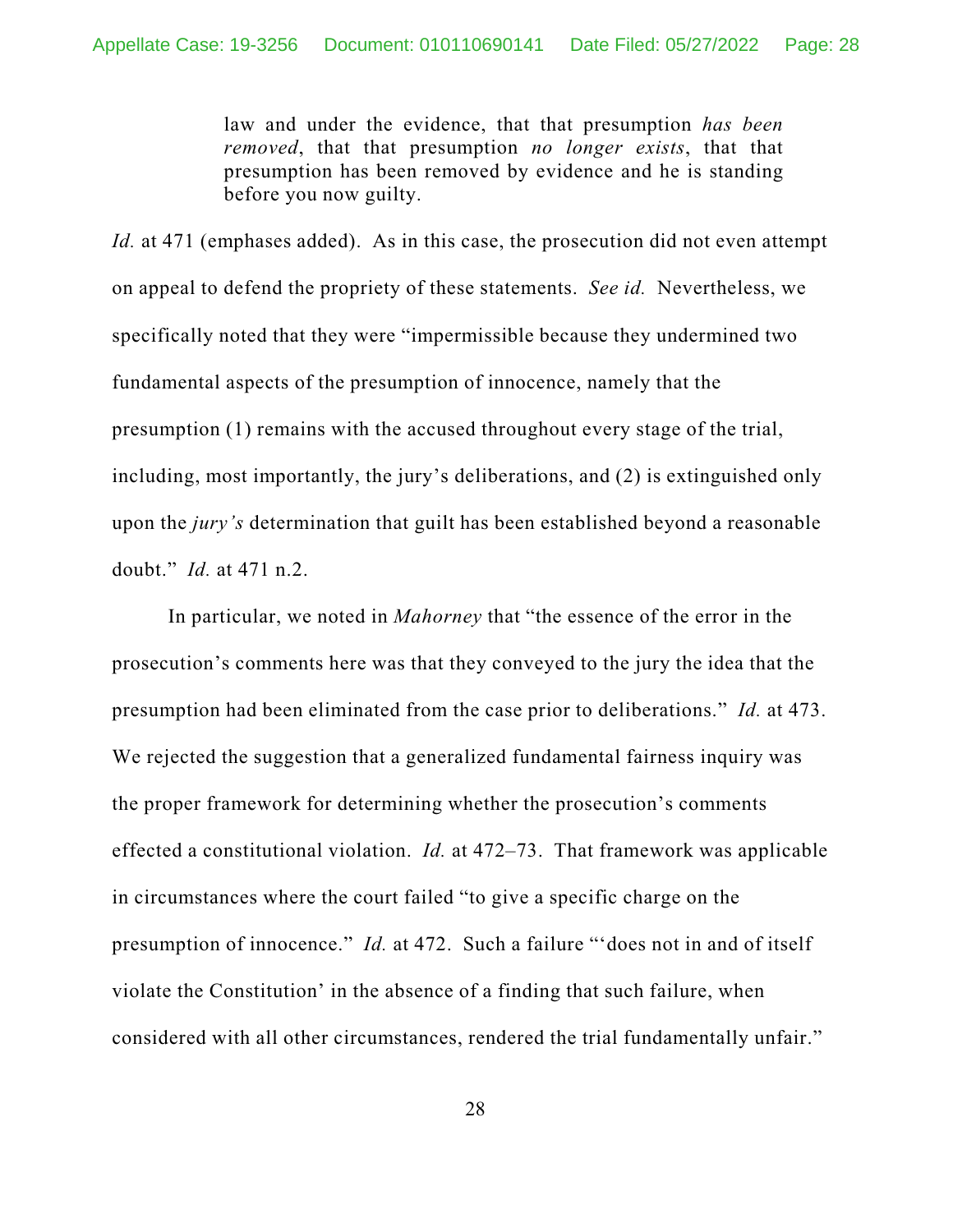*Id.* at 472 (quoting *Kentucky v. Whorton*, 441 U.S. 786, 789 (1979)). Rejecting this approach, and with the prosecution's comments in mind, we stated that "[a] misstatement of law that affirmatively negates a constitutional right or principle is often, in our view, a more serious infringement than the mere omission of a requested instruction." *Id.* at 473.

We recognized, however, that it was not enough that the prosecution's comments violated the petitioner's constitutional rights; they had to substantially prejudice him. And, considering "the pertinent surrounding circumstances at trial," we concluded that they did "show substantial prejudice." *Id.* Among the factors that the court concluded supported its prejudice determination was the fact that the court's "overall charge on the presumption of innocence and burden of proof was not sufficiently specific to preserve that presumption in light of the prosecutor's specific statement that it had been extinguished from the case." *Id.* at 473–74. Notably, we reached this conclusion even though "[t]he jury instructions were read to the jury [by the court] before closing arguments were made." *Id.* at 474 n.5.

"Moreover, the trial court did not thereafter attempt to cure or minimize the problem [caused by the prosecutor's presumption-of-innocence advisement] through admonishment or special instruction of the jury." *Id.* at 473. Furthermore, "the character and condition of the evidence" supported our determination of substantial prejudice. *Id.* at 474. Specifically, the outcome of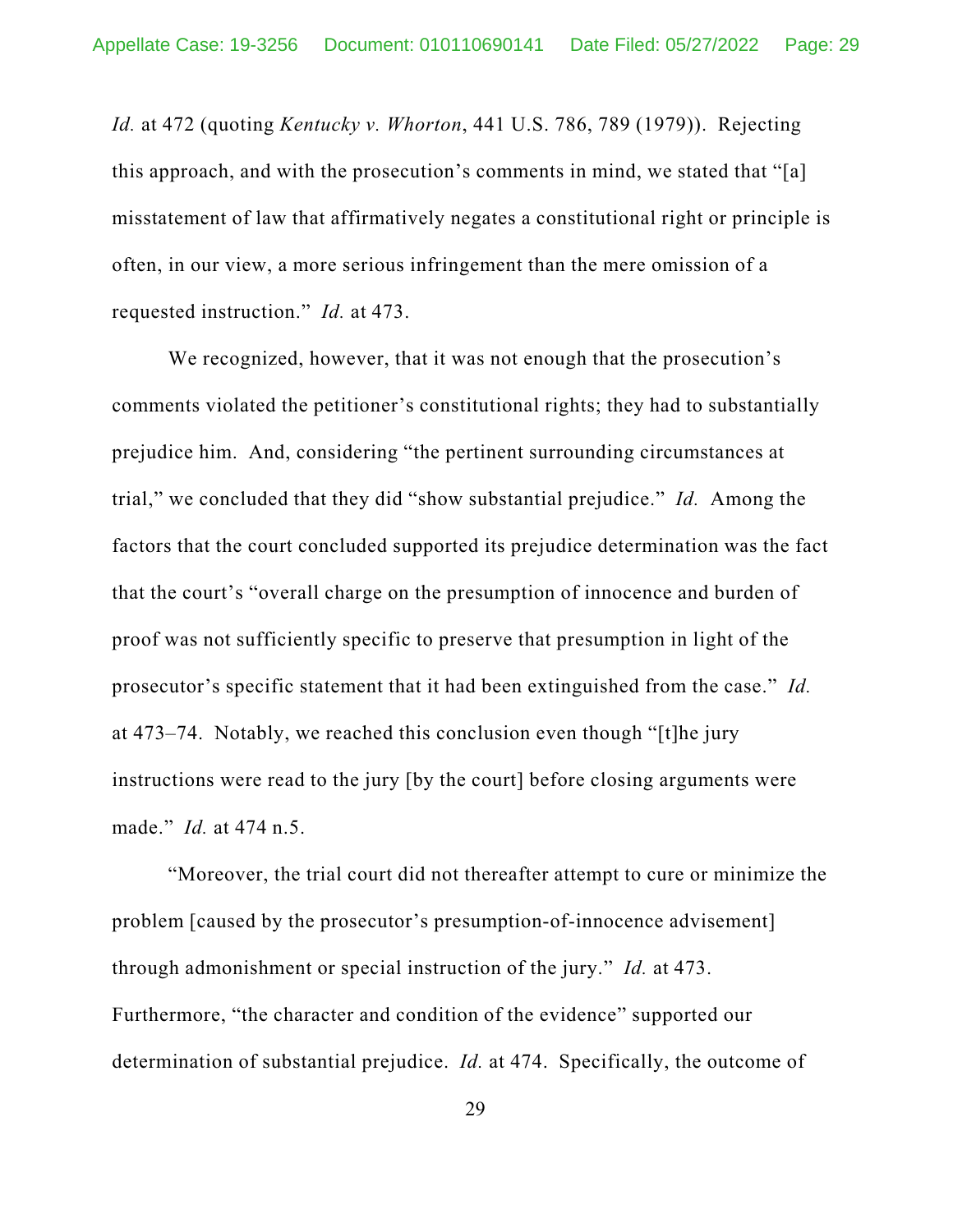the case turned on the credibility of testimonial evidence, which neither "was conclusively confirmed [n]or disproportionately discredited by extrinsic evidence." *Id.* Thus, considering the particular circumstances of the case—including this state of the evidence, "the aggravated effect of the prosecution's misconduct . . . and the fact that this misconduct went directly to a fundamental precept guiding the factfinder's evaluation of guilt or innocence"—we concluded that we could not "say that the constitutional infirmity in petitioner's criminal trial was harmless." *Id.*

**2**

Akin to *Mahorney*, we conclude that, under the particular circumstances of this case, the government's presumption-of-innocence advisement—at the very least—had some prejudicial effects on the trial, irrespective of whether those effects were sufficient to affect Mr. Starks's substantial rights, within the meaning of the plain-error test's third prong. This is so because in this case (1) the substance of the court's generalized instructions was not helpful in mitigating the strong potential for prejudice—and actual prejudicial effects—caused by the prosecution's presumption-of-innocence advisement; (2) the unconventional timing of the court's delivery of its oral instructions may have undermined the capacity of the instructions to be a positive instrument for mitigating any prejudice from the advisement; and (3) contrary to the government's contentions, its proof of Mr. Starks's guilt—being essentially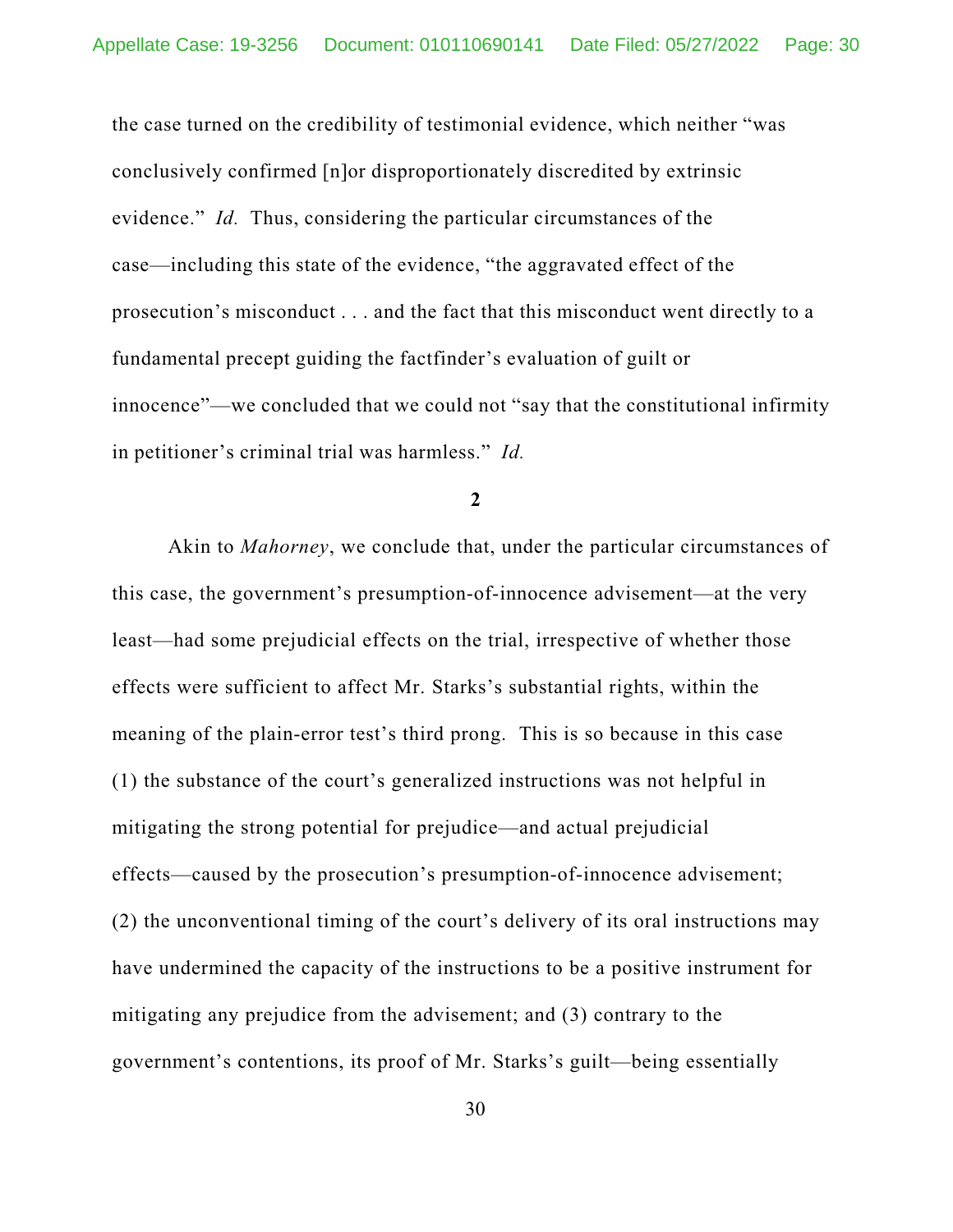circumstantial and dependent on the testimony of an admitted drug addict and alleged coconspirator with a plea deal—was not "overwhelming." *Cf.* Aplee.'s Resp. Br. at 21. We address each of these factors in turn.

**a**

In *Mahorney*, we bolstered our conclusion that the prosecution's presumption-of-innocence advisement, like the one here, caused the petitioner substantial prejudice by reasoning that "the trial court's overall charge on the presumption of innocence and burden of proof was not sufficiently specific to preserve that presumption in light of the prosecutor's specific statement that it had been extinguished from the case." 917 F.2d at 473–74. This reasoning also seems cogent here, where the district court offered only generalized instructions regarding the government's proof-beyond-a-reasonable doubt burden and the defendant's presumption of innocence. *See* R., Vol. I, at 54 (Instr. 5); *id.* at 135 (Instr. 6); *id.* at 136 (Instr. 7); *see also id.*, Vol. III, at 248–50 (Instrs. 5, 6, and 7).

Moreover, as in *Mahorney*, after the prosecution made its impermissible statements concerning the presumption of innocence, "the trial court did not thereafter attempt to cure or minimize the problem through admonishment or special instruction of the jury," 917 F.2d at 473—even though, as the government here concedes, the error was clear or obvious and thus an error that the court should have addressed sua sponte. This silence in the court's instructions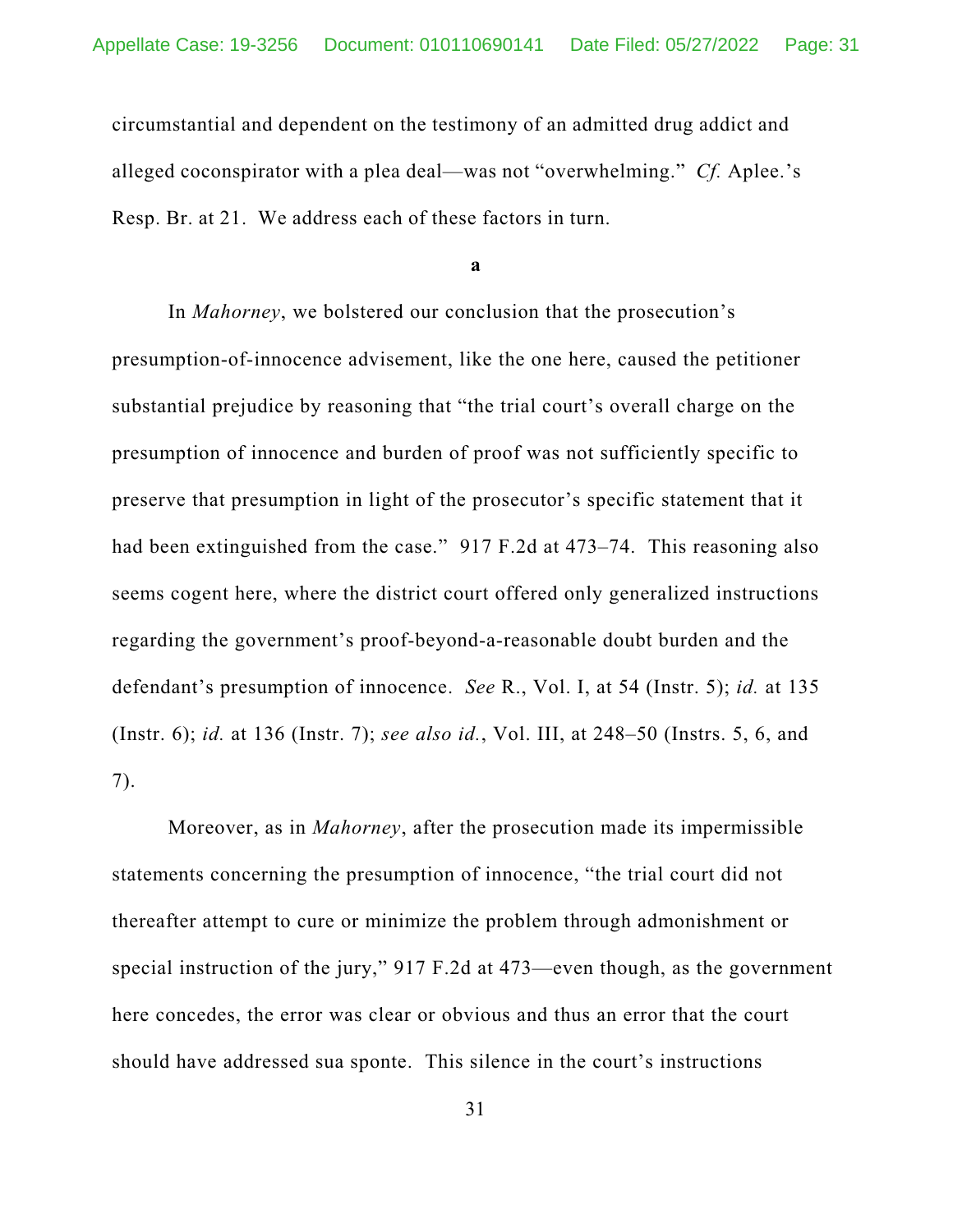possibly could have left the jury with the impression that the court condoned the prosecution's impermissible statements. *See Currie*, 911 F.3d at 1056 ("A court's refusal to correct a prosecutor's misstatement of law may affect the prejudicial effect of the comment."); *cf. United States v. Slatten*, 395 F. Supp. 3d 45, 103 (D.D.C. 2019) ("Because this Court quickly, forcefully, and repeatedly corrected the prosecutor's erroneous insinuation that the presumption of innocence no longer applied, [the defendant] wasn't prejudiced."); *cf. also Taylor*, 514 F.3d at 1100–01 (concluding district court's instruction immediately after improper comment cured prejudicial effect). 5

Therefore, the substance of the district court's generalized instructions here

[The] Prosecutor said when he stood up that on Monday [Mr.] Starks had the presumption of innocence but he doesn't now. I would disagree with that as a point of law. Until you decide otherwise, you, the jury, we, the people, Mr. Starks is presumed innocent. And he is innocent.

R., Vol. III, at 657. However, by its own terms, this comment of Mr. Starks's counsel expressed nothing more than a mere disagreement with the prosecution regarding the law. And the instructions made clear that the jury was obliged to look to the court for guidance regarding the governing law. *See id.* at 245 ("You must not substitute or follow your own notion or opinion as to what the law is or ought to be. It is your duty to apply the law as I explain it to you, regardless of the consequences."); *accord id.*, Vol. I, at 128. Accordingly, though wellintentioned, counsel's response to the prosecution's erroneous presumption-ofinnocence advisement had little force to diminish the strong potential for prejudice—and actual prejudicial effects—stemming from the advisement and certainly could not make up for the court's failure to correct the advisement.

<sup>5</sup> In his closing argument, defense counsel attempted to address the prosecution's erroneous presumption-of-innocence advisement. He said: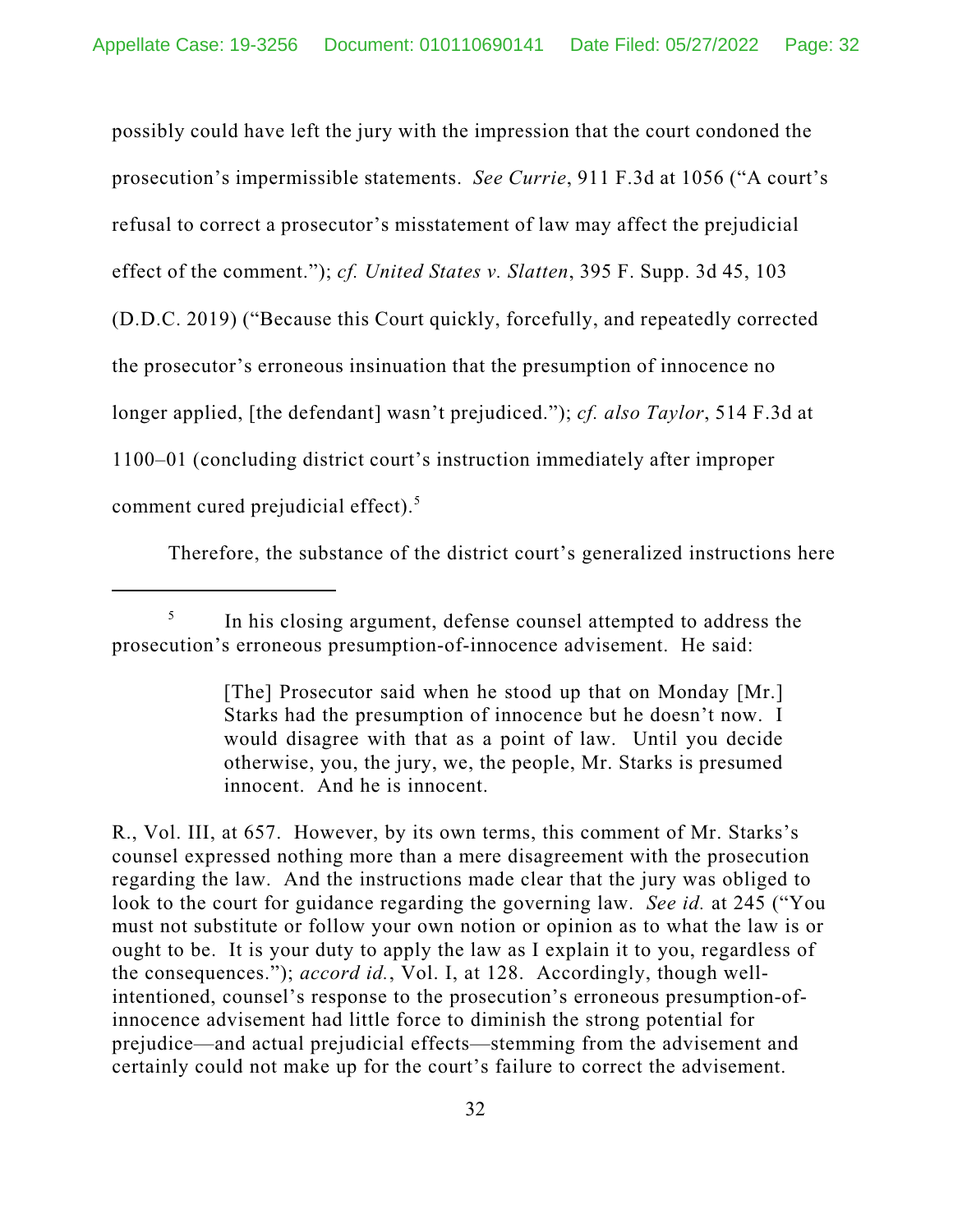was unhelpful in mitigating the strong potential for prejudice—and actual prejudicial effects—caused by the prosecution's presumption-of-innocence advisement. To be sure, the court's presumption-of-innocence instruction stated that the presumption "remains with [the defendant] *throughout the trial*." R., Vol. III, at 249 (emphasis added); *accord id.*, Vol. I, at 135. However, nothing in the jury instructions defined what procedural events constituted the "trial." As a result, a reasonable juror could have erroneously concluded—in a manner consistent with the government's flawed presumption-of-innocence advisement—that the "trial" ended with the close of evidence. *Cf. Mahorney*, 917 F.2d at 471 n.2 ("[T]he presumption of innocence . . . remains with the accused throughout every stage of the trial, including, most importantly, the jury's deliberations, and . . . is extinguished only upon the *jury's* determination that guilt has been established beyond a reasonable doubt.").

Further, the government reminds us that the court—in addition to instructing the jury regarding the government's beyond-a-reasonable-doubt burden and the presumption of innocence—also instructed the jury that "[s]tatements, arguments, and remarks of counsel are not evidence in the case," and that the jury was admonished to "consider only the evidence in the case." R., Vol. I, at 167 (Instr. 32). And the government points to the unremarkable proposition that "the jury is presumed to have followed" its instructions. Aplee.'s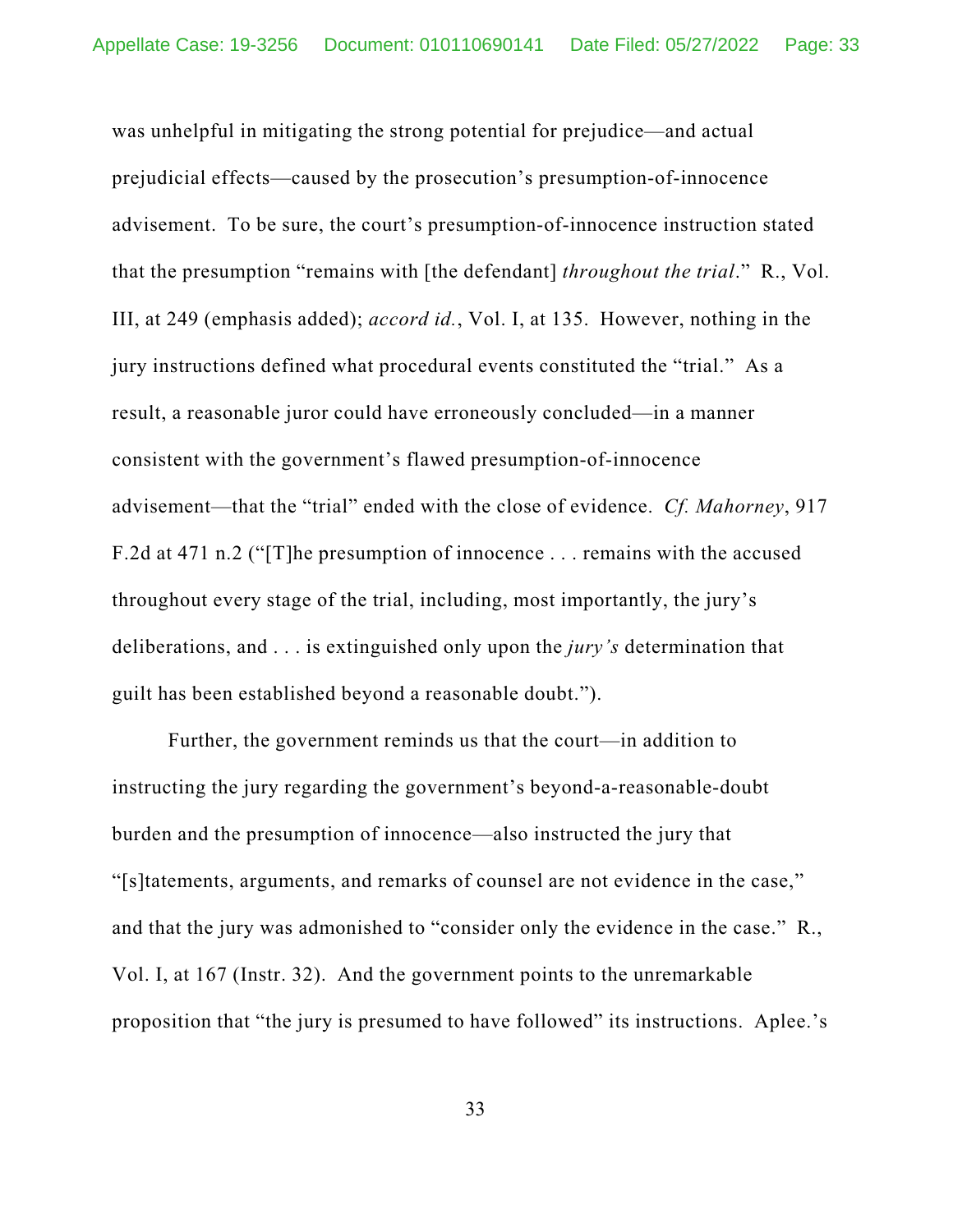Resp. Br. at 45; *see also Weeks v. Angelone*, 528 U.S. 225, 234 (2000) ("A jury is presumed to follow its instructions."); *Bland v. Sirmons*, 459 F.3d 999, 1015 (10th Cir. 2006) (noting that "[t]he jury is presumed to follow its instructions, even when there has been misleading argument" (citation omitted)).

The government's line of argument is of course intended to suggest that Mr. Starks was not prejudiced by the prosecutor's impermissible presumption-ofinnocence advisement because the jury—by dutifully following its instructions—would have ignored the advisement. However, the presumption that the jury follows its instructions in the face of a prosecutor's impermissible arguments is just that—a presumption.

More to the point, in the context of a prosecution argument remarkably similar to the one here, we emphasized that "[a] misstatement of *law* that affirmatively negates a constitutional right or principle" frequently results in a "serious infringement" of a defendant's constitutional rights. *Mahorney*, 917 F.2d at 473 (emphasis added). And, as Mr. Starks aptly notes, "that instruction [providing that counsel's statements or arguments are not evidence, which the government relies on here] says nothing about counsel's statements about *the law*. The prosecutor's improper statement about the presumption of innocence stood uncorrected by any instruction." <sup>6</sup> Aplt.'s Reply Br. at 13. Accordingly, guided in

<sup>6</sup>

It is true that the court's generalized instructions told the jury that it (continued...)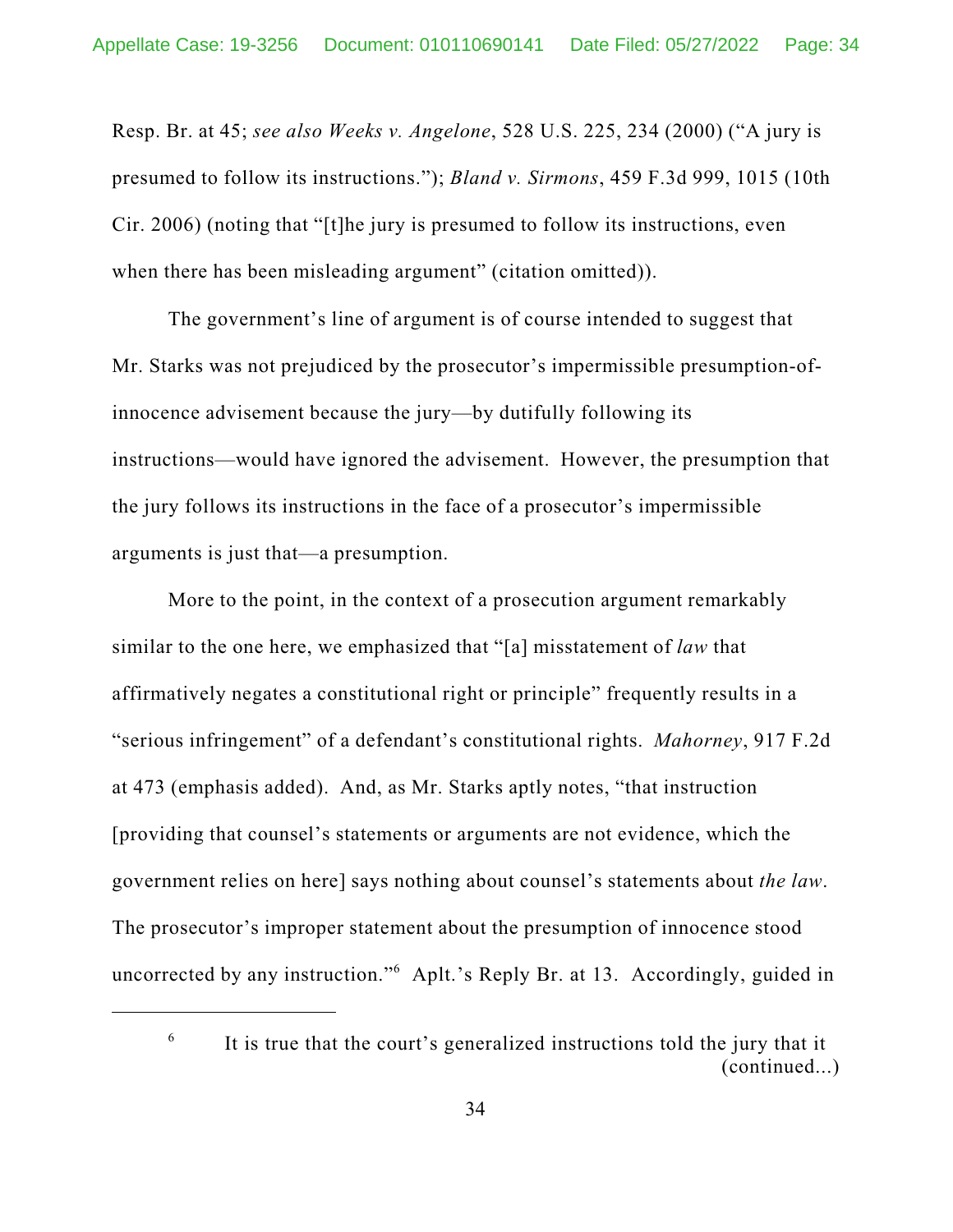substantial part by *Mahorney*'s reasoning and outcome, we are inclined to conclude that the district court's generalized admonishments to the jury about the non-evidentiary quality of counsel's arguments would have had little effect in dissipating the strong potential for prejudice—and actual prejudicial effects—stemming from the prosecution's presumption-of-innocence advisement. In sum, the substance of the district court's generalized instructions was unhelpful in mitigating this strong potential for prejudice and actual prejudicial effects of this advisement.

**b**

Moreover, at least under the circumstances here, the court's unconventional timing in orally delivering virtually all of its instructions may have significantly undermined any capacity that the court's generalized instructions had to mitigate

 $6$ (...continued)

should "apply the law as [the court] explain[ed] it to [the jury]." R., Vol. III, at 245 ("You must not substitute or follow your own notion or opinion as to what the law is or ought to be. It is your duty to apply the law as I explain it to you, regardless of the consequences."). Arguably, this could have suggested to the jury that counsel's statements and arguments should not be understood as providing the law of the case. However, even though the jury was thus informed that it should look to the court for the governing law, as we explain, the court unconventionally gave the jury this oral instruction approximately two days before it began deliberating, *see infra*, II.B.2.b—which may have significantly diminished the instruction's capacity to mitigate the potential and actual prejudicial effects of the prosecution's presumption-of-innocence advisement. And, more broadly, the substance of the court's generalized instructions was unhelpful in mitigating the strong potential for prejudice—and actual prejudicial effects—caused by this advisement.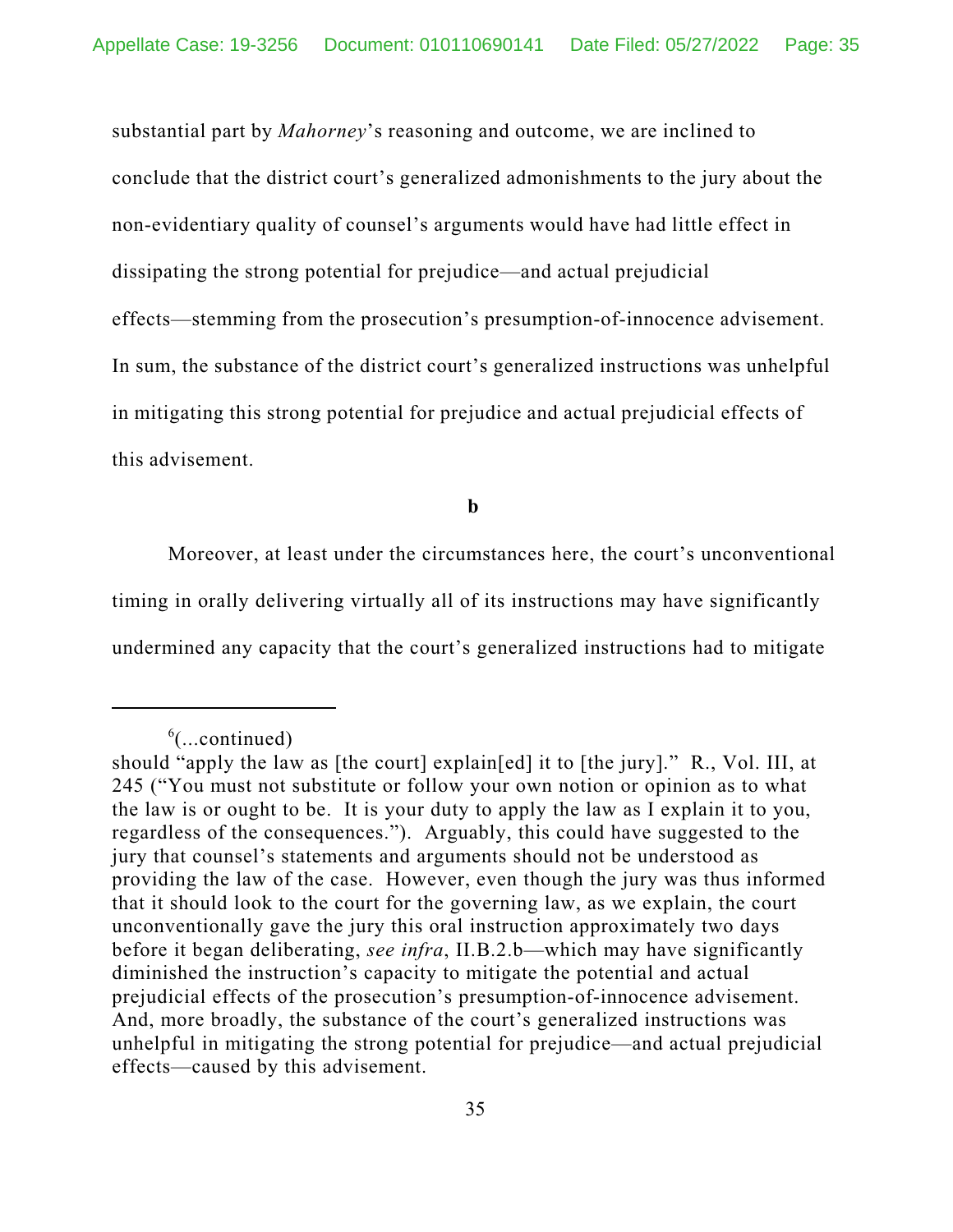the strong potential for "serious infringement" of Mr. Starks's constitutional rights—and also the actual prejudicial effects of the advisement. *Mahorney*, 917 F.2d at 473. The district court here acknowledged that the timing of its instructions was unconventional: with the exception of only a couple of instructions, the court elected to give the full set of instructions to the jury even before counsel started presenting evidence. *See* R., Vol. III, at 244. ("Well, folks, usually the instructions are given at the end of the case, right before closing arguments. It has always seemed to me that that got things backwards."). As the court understood, the usual practice is to give the instructions to the jury at the end of the evidence—frequently, after counsel's oral arguments. *See, e.g.*, Neil P. Cohen, *The Timing of Jury Instructions*, 67 TENN. L. REV. 681, 694 (2000) ("The usual pattern in America is that jury instructions are given after closing arguments by both sides."); 1 Kevin F. O'Malley et al., FED. JURY PRAC. & INSTR. § 7.1 (6th ed.), Westlaw (database updated Jan. 2022) ("The court's charge generally follows the jury arguments."); *id.* § 7.6 (noting that "the majority of judges deliver their instructions after final arguments"); *see also* Stephan Landsman, *The Civil Jury in America*, 62 LAW & CONTEMP. PROBS. 285, 299 (Spring 1999) ("*Once all the evidence has been presented*, it is the judge's job to inform the jury of the law to be used in deciding the case." (emphasis added)).

Significantly, the court's generalized instructions regarding the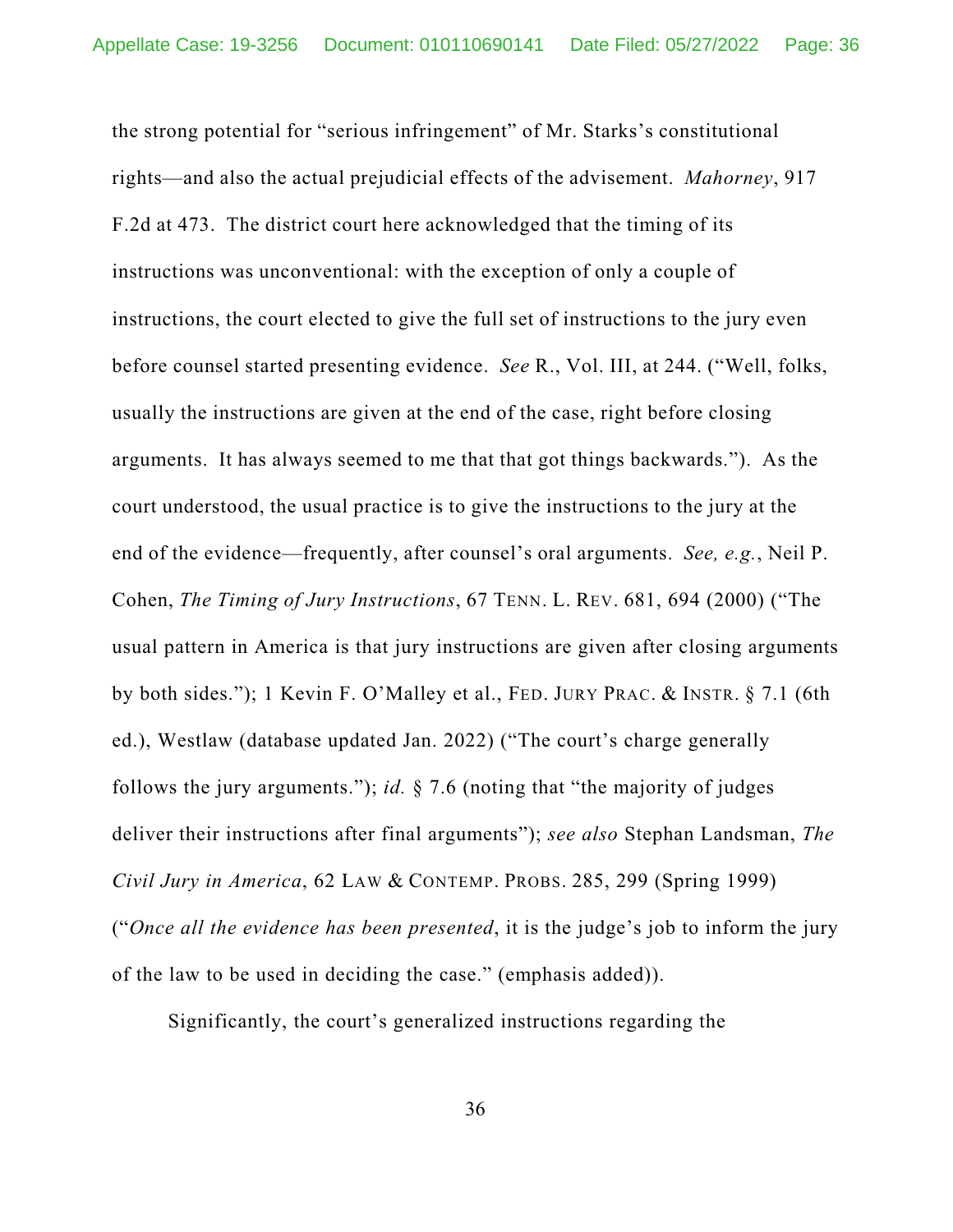government's beyond-a-reasonable-doubt burden (Instrs. 5 and 7) and the presumption of innocence constitutionally afforded to defendants (Instr. 6) were orally delivered to the jury on this unconventional schedule. And, crucially, the court did not repeat these important, bedrock instructions—or any of the others that it gave at the outset of the trial—at the close of the evidence. *See* R., Vol. III, at 485 (responding to a query from counsel regarding whether it would repeat the instructions at the close of the evidence, the court noted that it was "not going to go through the instructions again").

Therefore, as a consequence of the court's approach, the jury heard the court's oral instructions regarding most of the governing law only once and approximately two days before they began deliberations. And, in particular, the jury did not hear again—at the close of the evidence—the court's oral instructions regarding the government's burden of proof (i.e., Instrs. 5 and 7), nor the court's instruction concerning the presumption of innocence that the Constitution affords to Mr. Starks (i.e., Instr. 6).

We have never opined on the propriety of this unconventional instructional approach, and we do not need to lay down a one-size-fits-all categorical rule on the subject to resolve this case. In this regard, we recognize that the federal rules grant trial courts a certain amount of discretion regarding when they instruct the jury. *See* FED. R. CRIM. P. 30(c) ("The court may instruct the jury before or after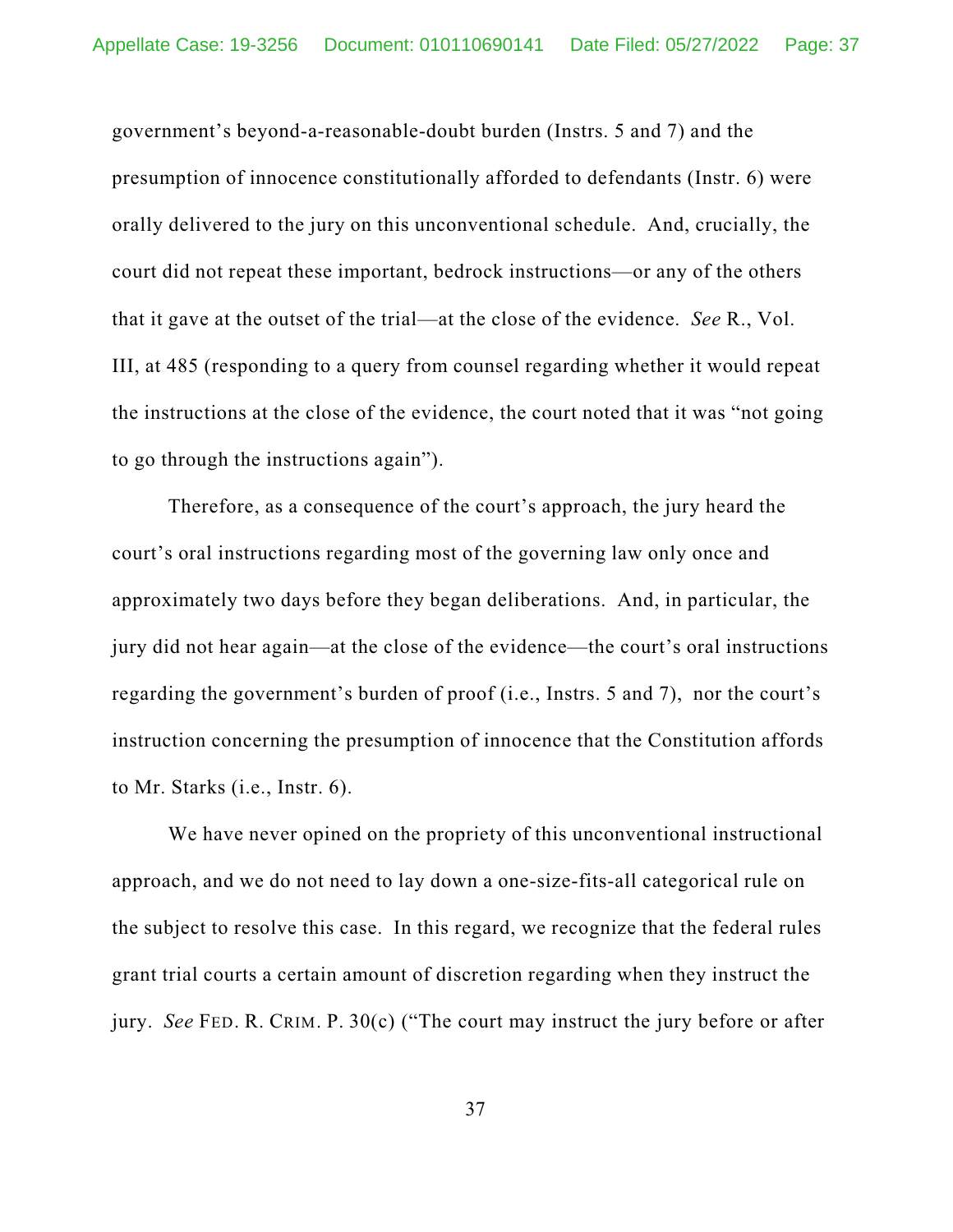the arguments are completed, or at both times."). However, we are well aware that some courts have deemed such an unconventional approach—involving the pre-evidence oral delivery of instructions—to be problematic and even legally erroneous, where, as here, the full set of instructions is not repeated at the end of the presentation of evidence. And this is primarily because of concerns regarding the jury's capacity to remember important legal principles before they deliberate. *See, e.g.*, *State v. Woolcock*, 518 A.2d 1377, 1389 (Conn. 1986) ("While on occasion preinstructions may be necessary and trial judges should not shrink from acting, in the main we concur with Justice Fuchsberg when he said: '[T]he issue crystallization process can only achieve its potential if detailed instructions are given immediately before the jury's deliberation. Introductory remarks are no substitute.'" (alteration in original) (citation omitted) (quoting *People v. Newman*, 385 N.E.2d 598, 600 (N.Y. 1978))); *State v. Nelson*, 587 N.W.2d 439, 444 (S.D. 1998) (concluding that trial court's delivery of instructions concerning the presumption of innocence and reasonable doubt standard at the beginning of trial but not at the close of evidence violated a statutory mandate and constituted plain error, reasoning that "[p]reliminary instructions serve to inform jurors of their 'function,'" but their use "never relieves the court of its duty to comprehensively inform jurors of the law at the close of the evidence," and the idea "[t]hat jurors will remember instructions given at the beginning of a case may presume too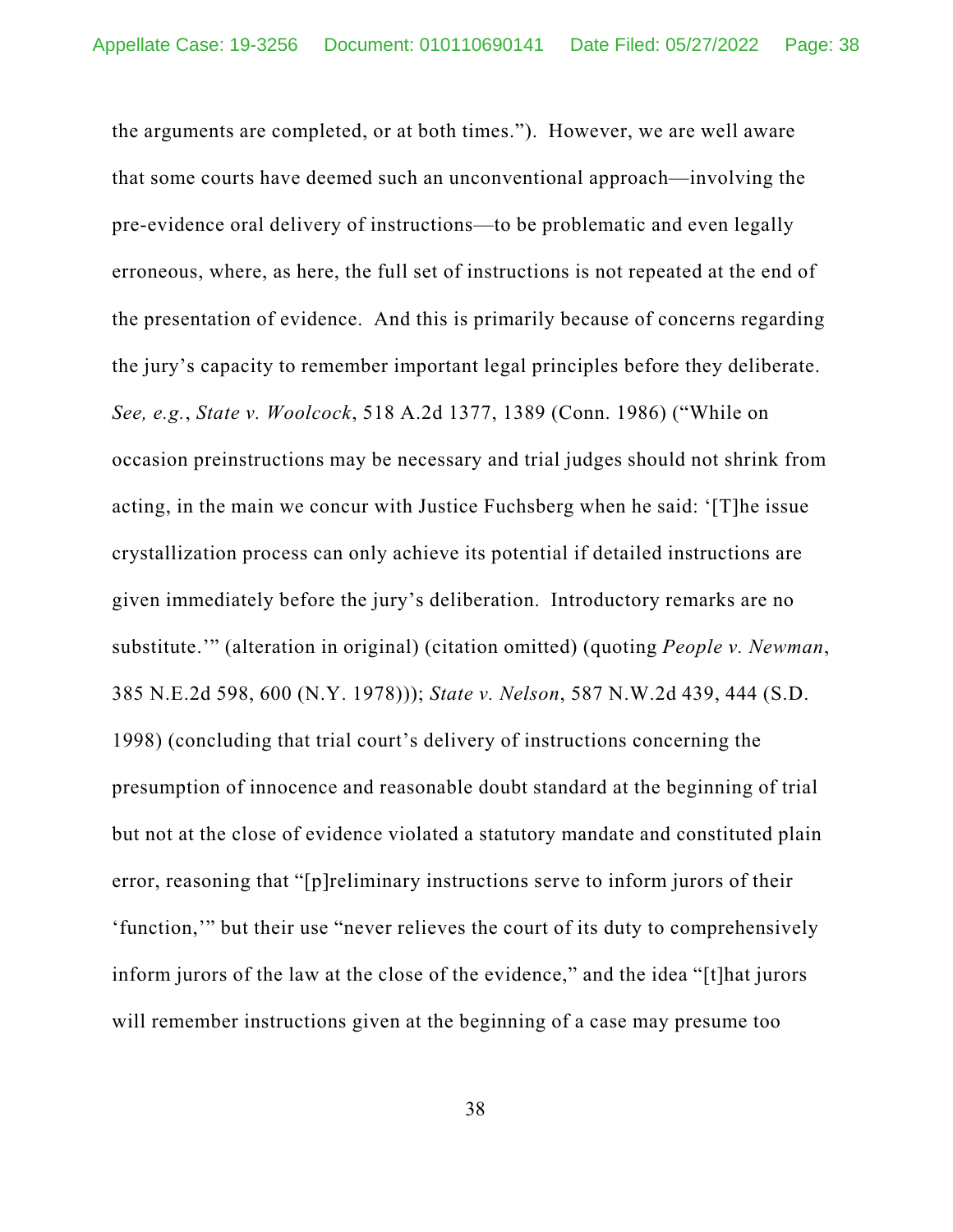much" (quoting *State v. Eagle Star*, 558 N.W.2d 70, 74 (S.D. 1996))); *United States v. Ruppel*, 666 F.2d 261, 274 (5th Cir. 1982) (concluding that the district court erred in instructing the jury on the presumption of innocence at the beginning of the trial but failing to repeat the instructions at the close of trial eleven days later); *State v. Romanosky*, 859 P.2d 741, 742 (Ariz. 1993) (holding that the judge's failure to re-instruct the jury regarding the reasonable doubt standard at the end of the evidence was reversible error); *see also* Saul M. Kassin & Lawrence S. Wrightsman, THE AMERICAN JURY ON TRIAL: PSYCHOLOGICAL PERSPECTIVES 146 (1988) ("Preliminary instructions . . . are not a substitute for the final charge, but a supplement to it."); Cohen, *supra*, at 692 ("Of course, the early jury instructions will not replace the final instructions.").

This authority leads us, under the particular circumstances of this case, to conclude that the court's unconventional timing in delivering its oral instructions may have undermined any capacity (albeit limited) that the court's generalized instructions may have had to mitigate the strong potential for "serious infringement" of Mr. Starks's constitutional rights—and the actual prejudicial effects—caused by the prosecution's impermissible presumption-of-innocence advisement. *Mahorney*, 917 F.2d at 473; *see also* Aplt.'s Reply Br. at 12 ("The unique and early timing of the oral jury instructions in this case (before, rather than after, the presentation of evidence) meant that the district court's only oral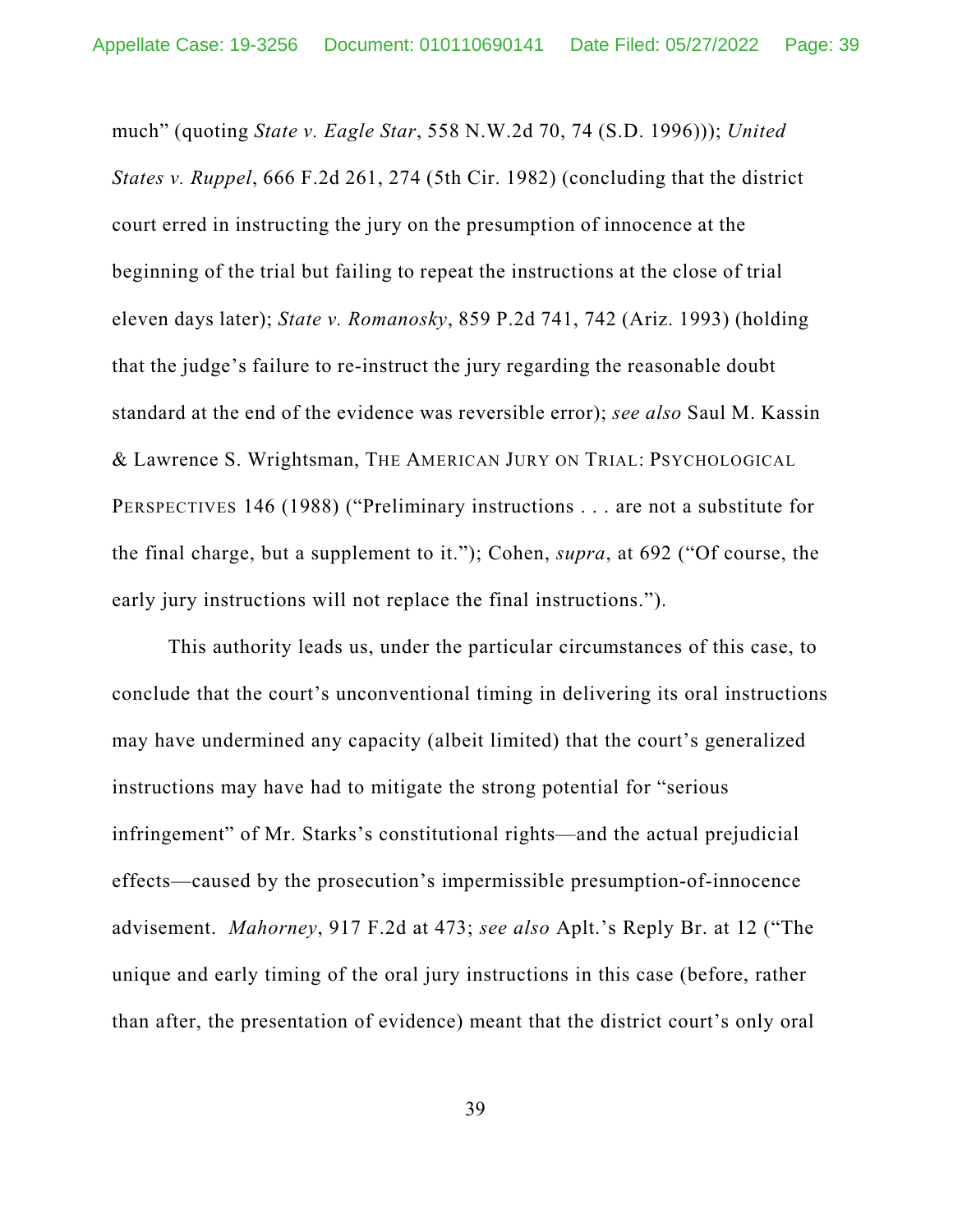admonitions about the presumption of innocence were separated from the prosecutor's misconduct by two days.").

Indeed, if the panel in *Mahorney* discerned substantial prejudice to the petitioner from a presumption-of-innocence advisement like the one here, we are hard pressed to say that the court's unconventional timing in this case could produce a better outcome in mitigating prejudice. In that regard, recall that in *Mahorney* the court at least offered its generalized instructions regarding the government's beyond-a-reasonable-doubt burden and the petitioner's presumption of innocence *after* the close of the evidence and "before closing arguments." 917 F.2d at 474 n.5. But under the court's unconventional timing here, the oral instructions were only delivered to the jury once *before* the presentation of evidence and approximately two days *before* the jury retired to deliberate.

Moreover, the problematic effect of the court's unconventional timing—that is, its delivery of most of its oral instructions only once *before* the presentation of evidence—is underscored when we contrast that timing with the timing of the prosecution's delivery of its erroneous presumption-of-innocence advisement. The prosecution offered its advisement in closing argument so that one of the last things the jury heard before retiring to deliberate was the government's uncorrected and erroneous statement that Mr. Starks no longer had a right to be presumed innocent. One might reasonably have concerns that the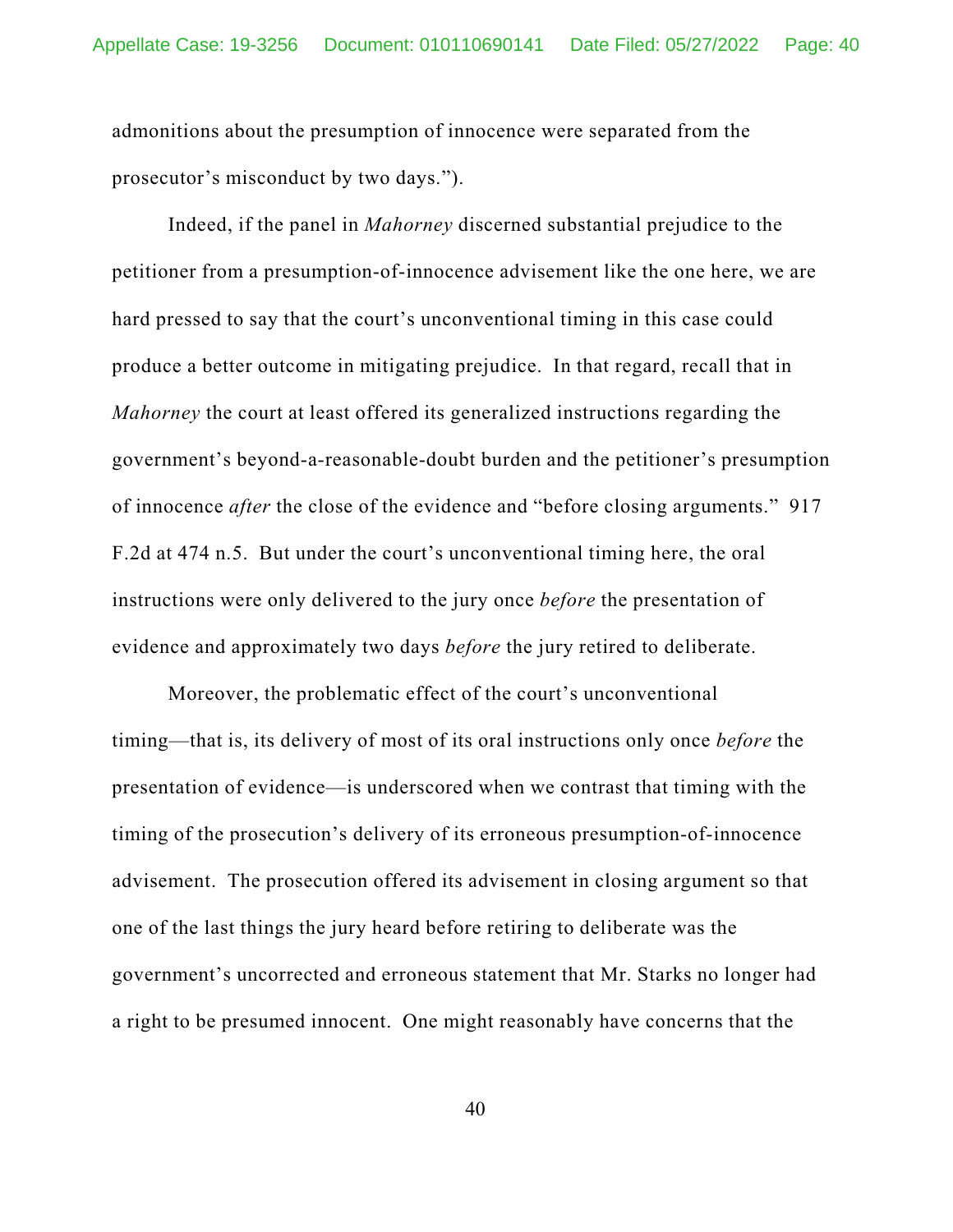timing of this advisement, standing alone, could magnify its prejudicial effect. *See, e.g.*, *United States v. Velazquez*, 1 F.4th 1132, 1140 (9th Cir. 2021) (concluding that an error was reversible where the prosecutor's mischaracterization of the beyond-a-reasonable-doubt standard in closing "was among the last things the jury heard before they began deliberations, ... exacerbating [the court's] concerns"); *Girts v. Yanai*, 501 F.3d 743, 760 (6th Cir. 2007) (holding that an error was reversible where the prosecutor's improper comments during closing arguments about the petitioner's silence "were some of the last statements heard by the jury before deliberations"); *see also* Michael D. Cicchini, *Combating Prosecutorial Misconduct in Closing Arguments*, 70 OKLA. L. REV. 887, 891–92 (2018) ("Because jurors enter deliberations with closing arguments . . . still ringing in their ears, those words could have more impact than the actual evidence presented much earlier in the case."); 7 *cf. United States v. De*

<sup>7</sup> Indeed, empirical research suggests that statements made in closing arguments—including, as here, improper comments or misstatements of law—are likely to have an outsized effect due to their temporal proximity to jury deliberations. *See, e.g.*, Mary Nicol Bowman, *Mitigating Foul Blows*, 49 GA. L. REV. 309, 343–44 (2015) (asserting that improper prosecutorial arguments, such as improper vouching for prosecution witnesses, "might be particularly powerful during closing arguments, as empirical research supports the common wisdom among trial advocates about the persuasive power of closing arguments on jurors"; specifically, "[e]mpirical research on the 'recency effect' suggests that people tend to remember best and be influenced by the latest event in a sequence more than by earlier events"); Mary Nicol Bowman, *Confronting Racist Prosecutorial Rhetoric at Trial*, 71 CASE W. RES. L. REV. 39, 62–63 (2020) ("[The importance of] closing arguments is supported by psychological research (continued...)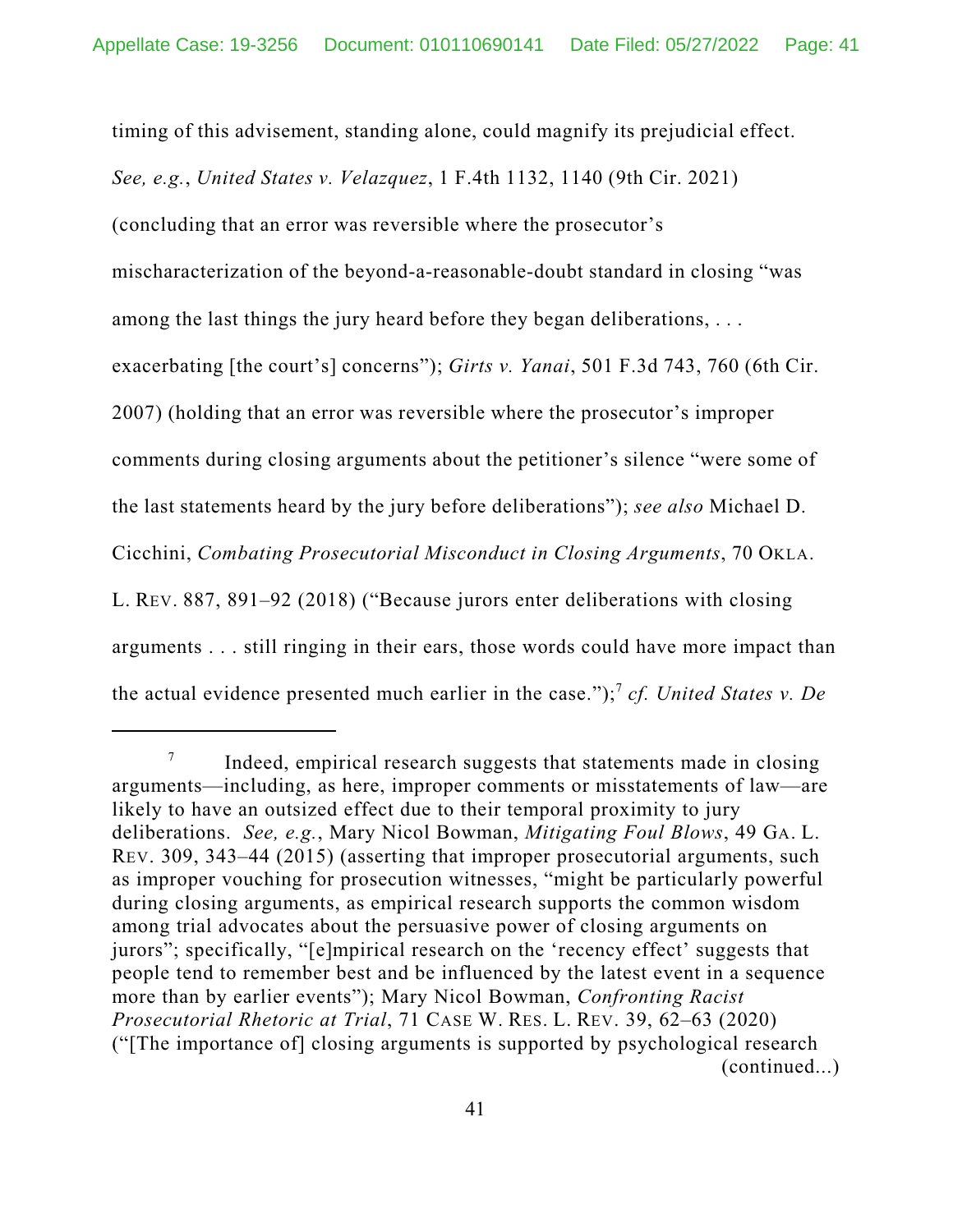*La Luz Gallegos*, 738 F.2d 378, 383 (10th Cir. 1984) (concluding that an error was harmless because the government's improper comments on the defendant's silence in its opening statement were not "fresh in the minds of the jurors" after the presentation of evidence and closing statements). And those concerns could only be exacerbated here by the fact that the jury instructions—which customarily serve to mitigate the prejudice of impermissible arguments by counsel—were not given around the time of the prosecution's erroneous statements but, instead, two days prior.

 $7$ (...continued)

on 'recency effect,' which involves a focus on the most recent information presented. 'Recency effects arise when a fact-finder is presented with voluminous, challenging evidence, and they must make an immediate decision following trial.' This research suggests that comments in closing arguments are likely to have outsized significance compared to comments in the middle of the trial." (quoting Mark Spottswood, *Ordering Proof: Beyond Adversarial and Inquisitorial Trial Structures*, 83 TENN. L. REV. 291, 293 (2015))); Ryan Patrick Alford, *Catalyzing More Adequate Federal Habeas Review of Summation Misconduct: Persuasion Theory and the Sixth Amendment Right to an Unbiased Jury*, 59 OKLA. L. REV. 479, 513–14 (2006) ("Empirical studies have also demonstrated that the recency effect is at play during trials; jurors are more likely to remember and be influenced by trial events that occur shortly before they begin deliberating. . . . Indeed, because of the recency effect, the closing argument has often been labeled the 'make or break' moment of the trial . . . ."); Hon. Amy J. St. Eve & Gretchen Scavo, *What Juries Really Think: Practical Guidance for Trial Lawyers*, 103 CORNELL L. REV. ONLINE 149, 168 (2018) (finding based on survey of more than 500 jurors that "[c]losing arguments matter to juries significantly more than opening statements," likely due to recency effects). *See generally* Christoph Engel et al., *Coherence-Based Reasoning and Order Effects in Legal Judgments*, 26 PSYCHOL. PUB. POL'Y & L. 333 (2020) (summarizing previous empirical research regarding recency effects, and conducting two studies on legal decision-making that "consistently observed recency effects").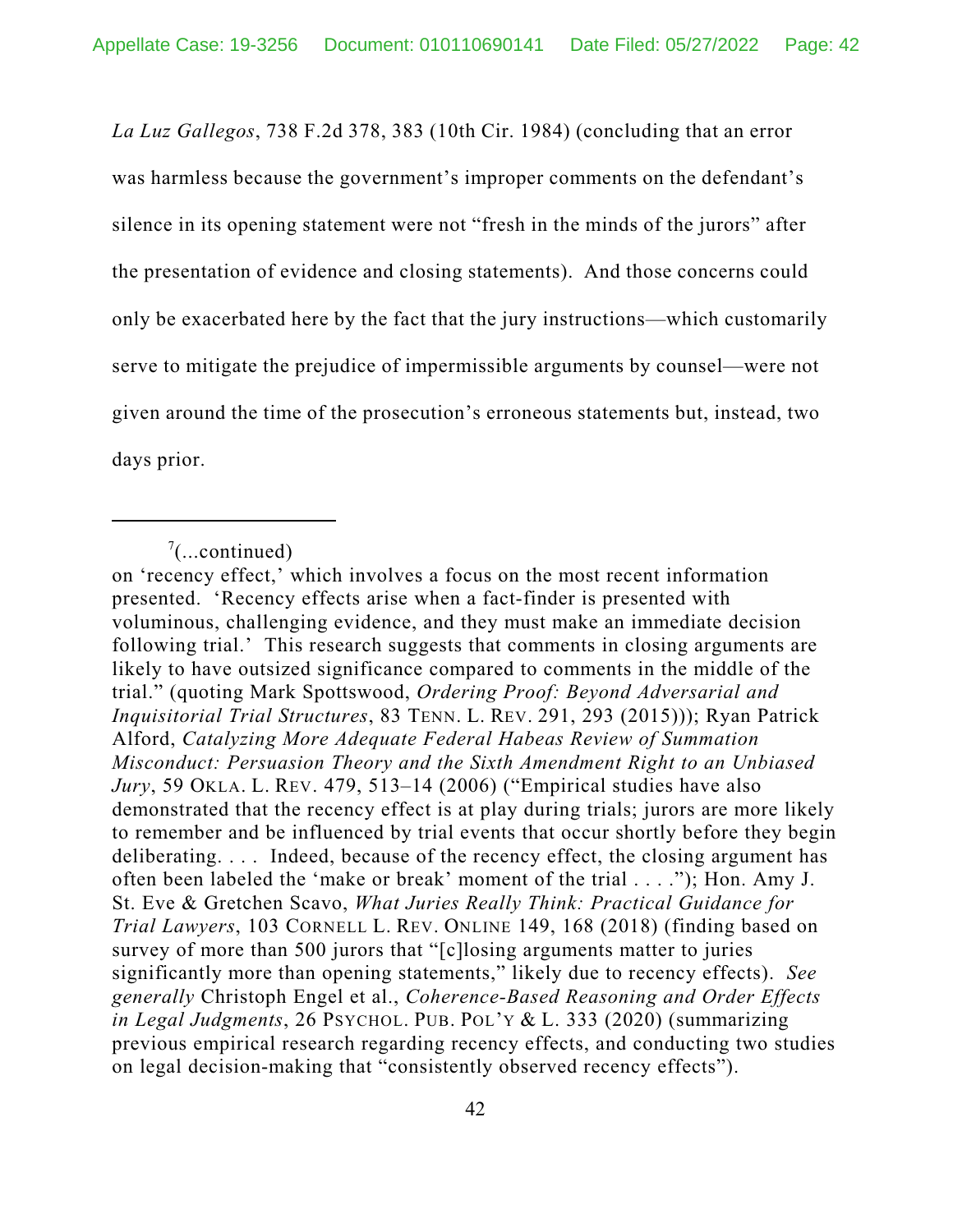To be sure, the district court ensured that each juror had a written set of the instructions at the outset of the case and arranged for the original set of the written instructions to be delivered to the jury at the start of its deliberations. Indeed, the court went further, urging the jurors to review the instructions early in their deliberations and pointing out that their work as jurors would be "more productive" if they were familiar with "the legal principles upon which [their] verdict must be based." R., Vol. I, at 171 (Instr. 34); *accord id.*, Vol. III, at 621.

However, these circumstances do not alter our belief that the district court's unconventional timing here in delivering its *oral* instructions may have undermined the capacity for the instructions to mitigate the strong potential for prejudice—and actual prejudicial effects—caused by the prosecution's presumption-of-innocence advisement. A court's *oral* instructions play a unique role in ensuring that jurors gain an accurate and comprehensive understanding of a case's governing legal principles—a role that *written* instructions arguably cannot replicate. *See, e.g.*, *United States v. Becerra*, 939 F.3d 995, 1001 (9th Cir. 2019) ("[M]any jurors may not adequately comprehend written instructions. It is no secret that jury instructions are often written in language more suitable for lawyers than laypersons. . . . When the instructions are read orally, tonal inflection can make the content of the instructions more accessible, as well as discourage the 'tuning out' common when reading dense material. Oral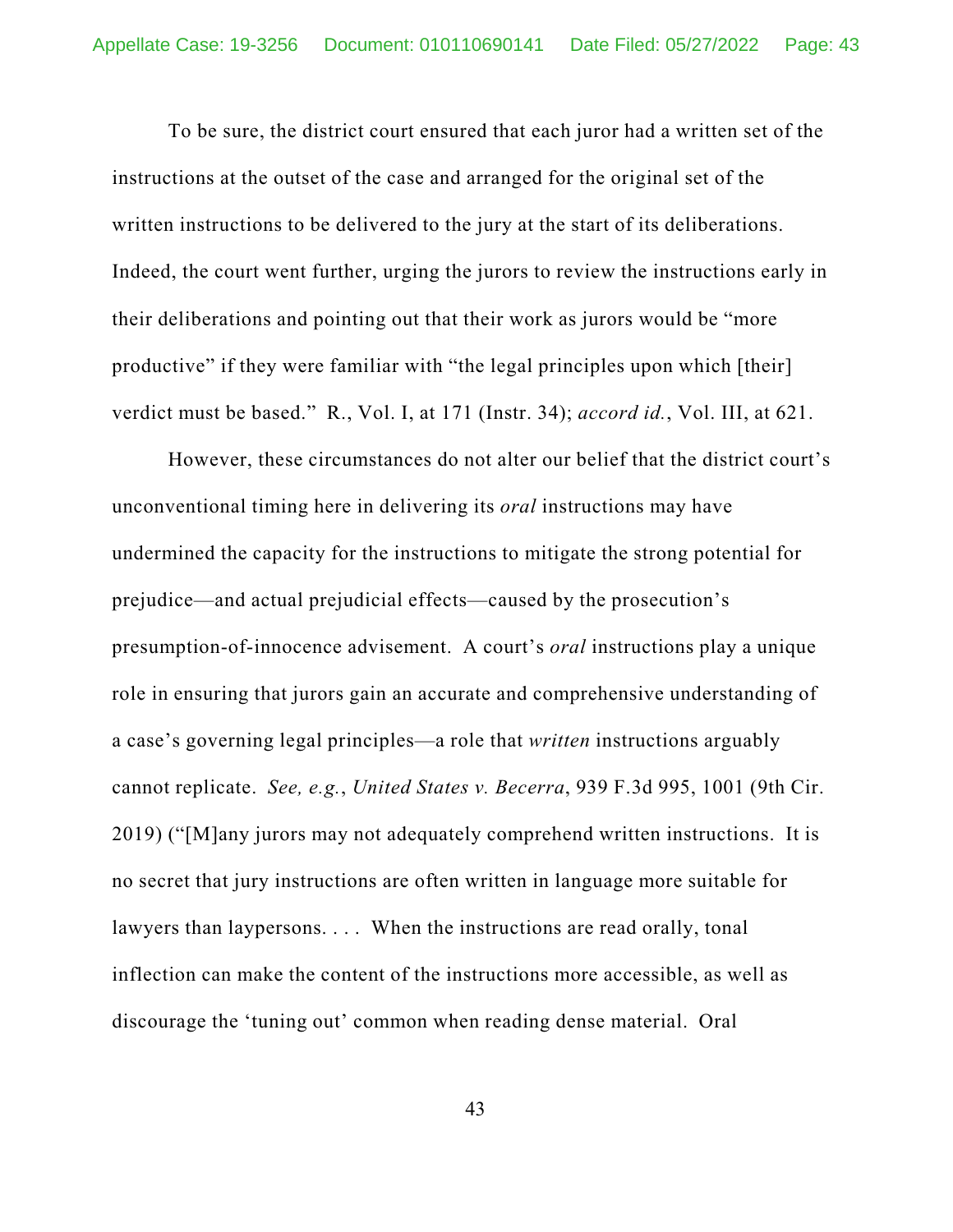instruction in the formal courtroom setting thus assures that jurors are exposed to the substance of the essential instructions by at least one sensual route."); *see also* William W. Schwarzer, *Communicating with Juries: Problems and Remedies*, 69 CALIF. L. REV. 731, 756 (1981) ("Oral instructions can be more easily followed and understood by jurors because they are less formalized."); Robert Winslow, *The Instruction Ritual*, 13 HASTINGS L. J. 456, 470 (1962) ("If we speak directly to the jury in a personalized manner during the so-called general instructions, we will be less likely to lose their attention."). Indeed, there is reason to believe that this unique role of oral instructions would be most fully at play when the subject matter involves complex concepts, like the government's beyond-a-reasonable doubt burden and the defendant's presumption of innocence. *Cf.* Laurence J. Severance et al., *Toward Criminal Jury Instructions that Jurors Can Understand*, 75 J. CRIM. L. & CRIMINOLOGY 198, 203–04 (1984) (concluding based on empirical research that jurors had particular "difficulty understanding instructions on 'reasonable doubt' and the closely linked concept of 'presumption of innocence'"). Accordingly, at least under the particular circumstances here, we conclude that the court's unconventional timing in orally delivering most of its instructions—before the presentation of evidence and not close in time to the prosecution's erroneous presumption-of-innocence advisement—may have undermined the capacity of the (already unhelpful) generalized instructions to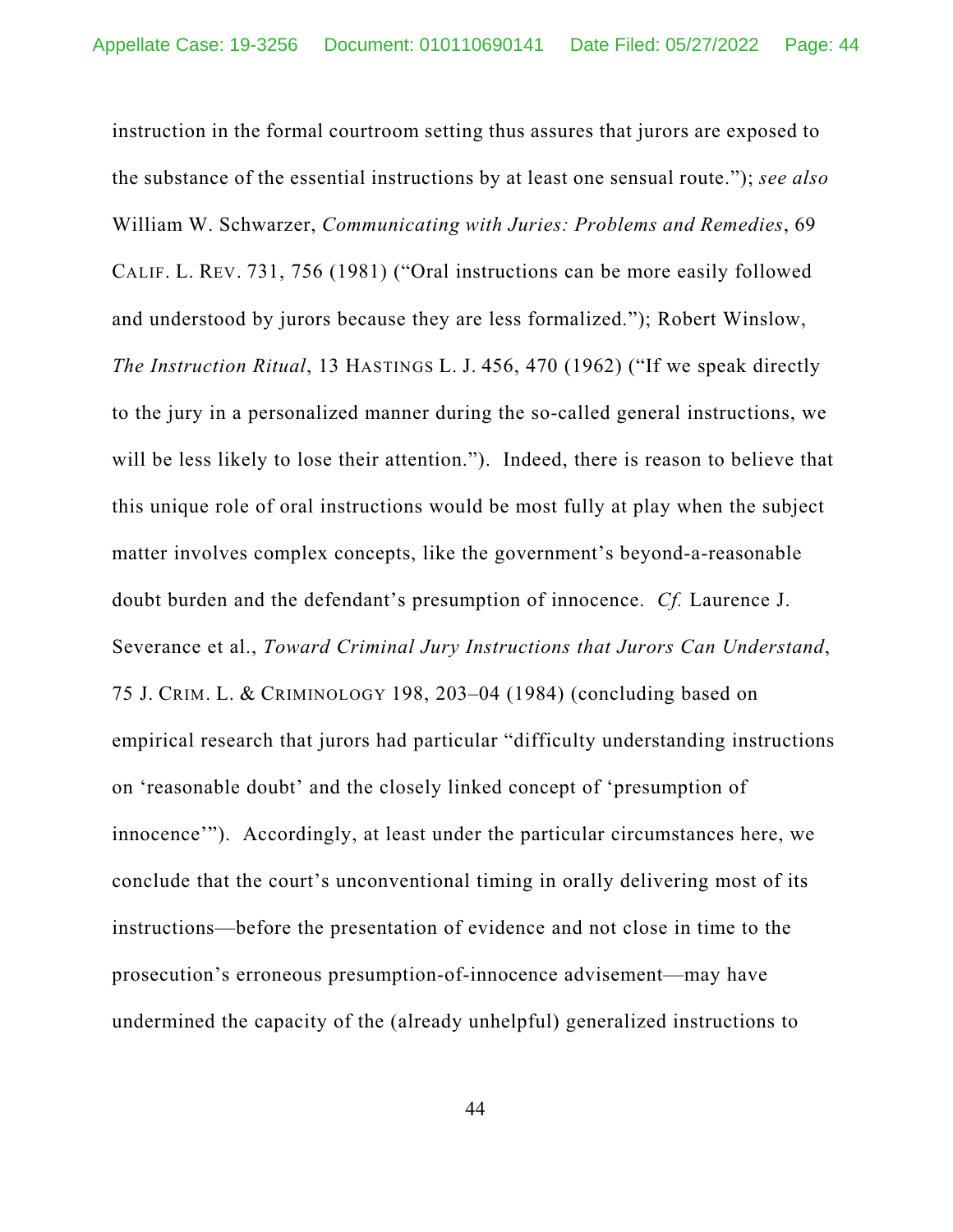mitigate the strong potential for prejudice—and actual prejudicial effects—of the government's advisement.

**c**

In addition to the generalized substance of the court's instructions and the unconventional timing of their oral delivery, a factor that allowed for the strong potential for prejudice—and actual prejudicial effects—of the government's presumption-of-innocence advisement was the lack of strength of the government's case.

Contrary to the government's assertion, the evidence against Mr. Starks on his possession-with-intent-to-distribute offenses of conviction was far from "overwhelming." *Cf.* Aplee.'s Resp. Br. at 21. As the government itself recognizes, "the main issue" was Mr. Starks's "knowledge of the drugs in the Toyota"—that is, the vehicle that Ms. Avery was driving. *Id.* The government had to prove beyond a reasonable doubt that Mr. Starks—who was occupying and driving the other car (the Chevy)—possessed those drugs "[o]n or about September 17, 2018," the day of his arrest. R., Vol. I, at 109–11 (Second Superseding Indictment, filed Mar. 26, 2019). More specifically, the government had to prove that on that date Mr. Starks at least constructively possessed the narcotics in the Toyota.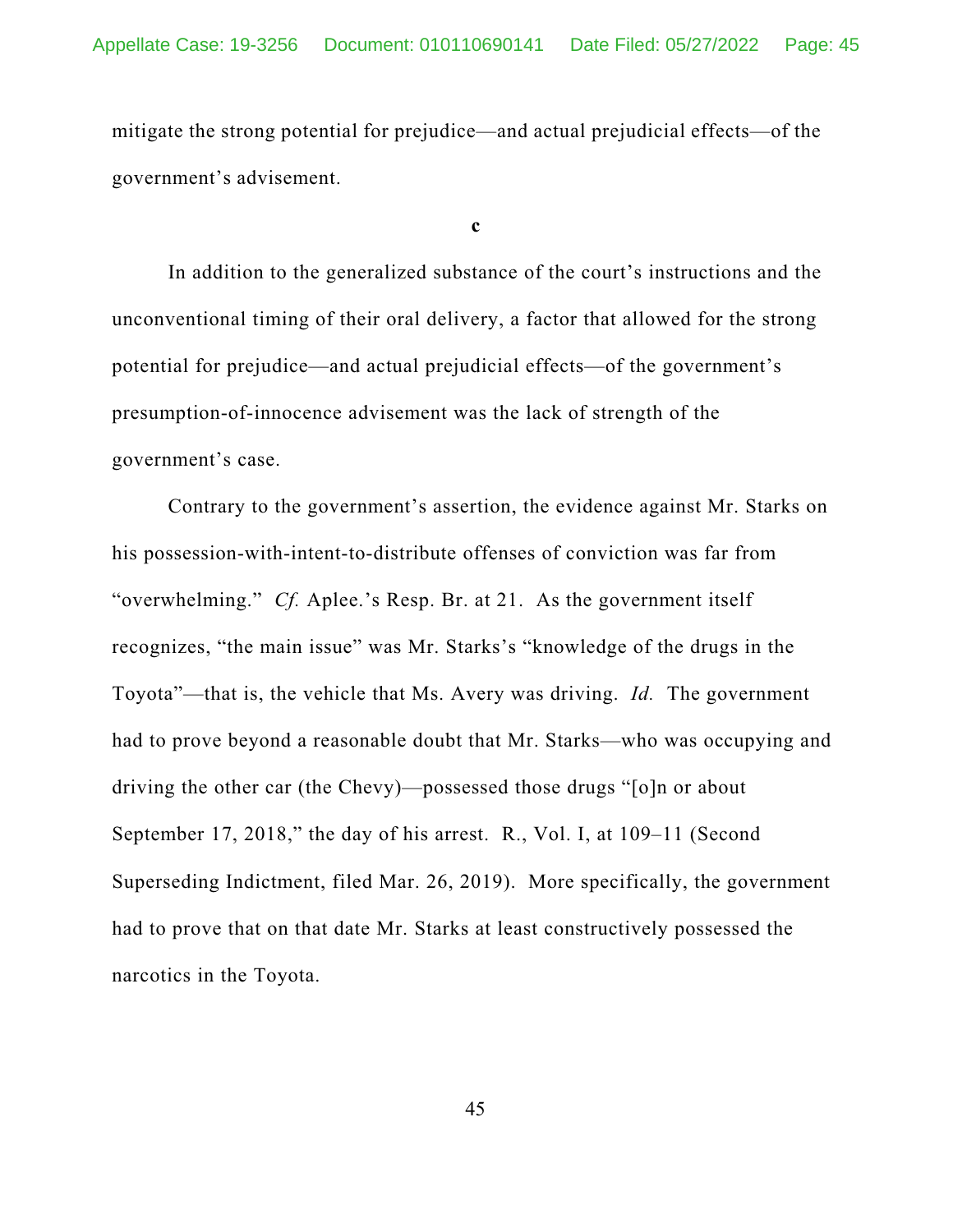In this regard, the court gave the jury an instruction about possession and

constructive possession, which is unchallenged here. It reads in part:

The law recognizes two kinds of possession: actual possession and constructive possession. A person who knowingly has direct physical control over a thing, at a given time, is then in actual possession of it.

A person who, although not in actual possession, knowingly has both the power and the intention, at a given time, to exercise dominion or control over a thing, either directly or through another person or persons, is then in constructive possession of it.

*Id.* at 150 (Instr. 15). There was a dearth of trial evidence that Mr. Starks possessed the narcotics in the Toyota—either actually or constructively—on September 17. Indeed, the government itself concedes that there was no direct evidence—be it "forensic evidence such as DNA or fingerprints" or anything else—that connected Mr. Starks to the drugs in the Toyota. Aplee.'s Resp. Br. at 57. Moreover, even though Ms. Avery's testimony inculpated Mr. Starks in other respects, as the government further acknowledges, she "did not tie [Mr. Starks] directly to the drugs in the Toyota." *Id.* at 56–57. Indeed, Ms. Avery could not shed any light whatsoever on whether Mr. Starks possessed the narcotics in the vehicle that she was driving because, according to her testimony, she was surprised herself upon arrest to learn that there were narcotics in the vehicle. And Mr. Starks made no incriminating statements connecting him to the narcotics in the Toyota. Nor, as he points out, was there any "surveillance evidence of Mr.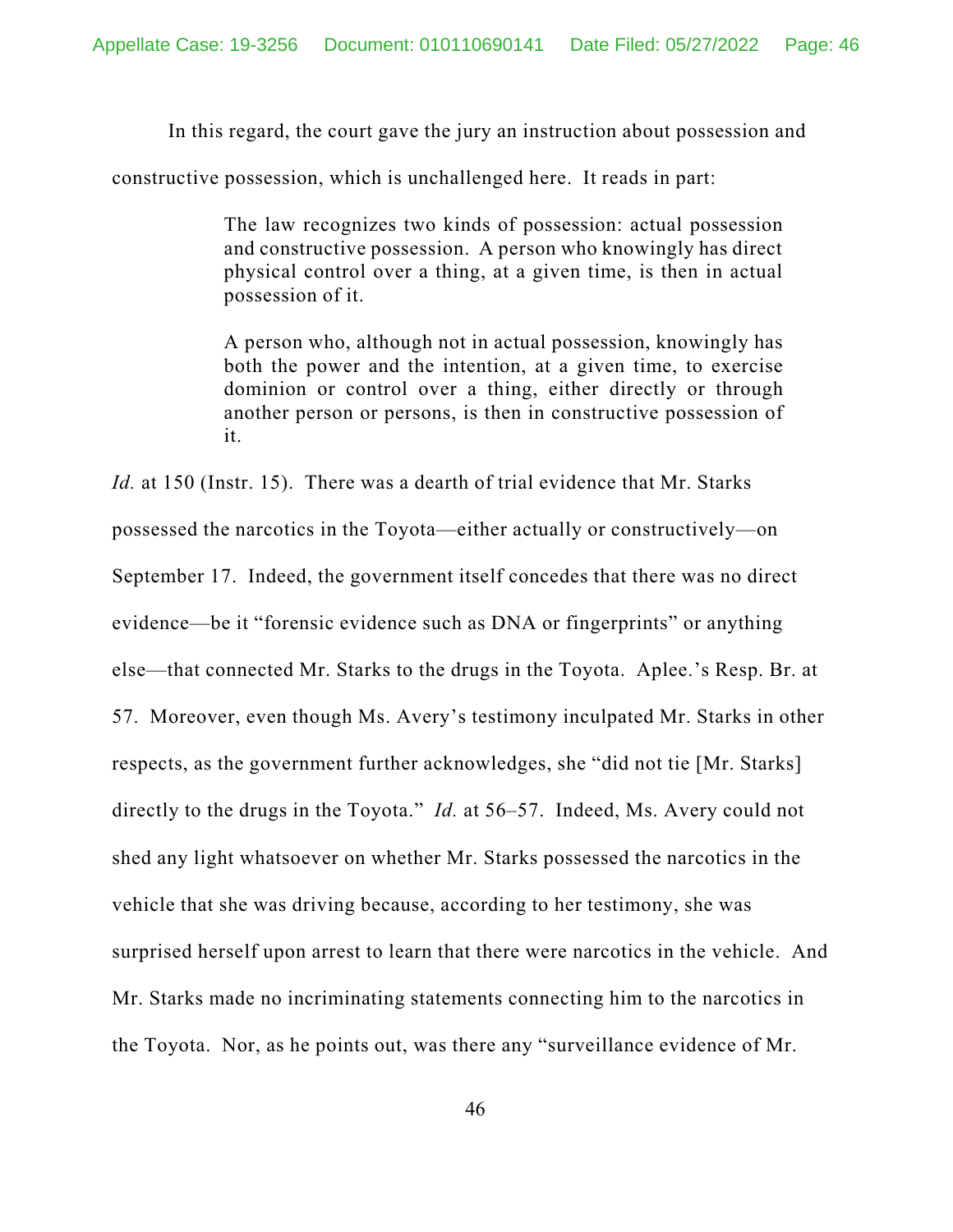Starks dealing drugs at any point." Aplt.'s Opening Br. at 43. Our observation in *Chavez* is thus apt here as well: "in evaluating the strength of the government's case, the evidence that it did *not* produce is telling." *Chavez*, 976 F.3d at 1210.

Thus, the government's case turned on circumstantial evidence—which, contrary to the government's description, was hardly "powerful." *Cf.* Aplee.'s Resp. Br. at 57. It summarized this evidence in the following way: "[Mr. Starks] made false exculpatory statements denying that he and [Mr.] Scott were traveling together with [Ms.] Avery and [Ms.] Watt; that [Ms.] Avery and [Ms.] Watt made a similar false exculpatory statement; and that [Mr. Starks] had a prior similar drug conviction." *Id.* (citations omitted). This is hardly a smoking gun.

"[F]alse exculpatory statements . . . 'are admissible to prove circumstantially consciousness of guilt or unlawful intent.'" *United States v. Davis*, 437 F.3d 989, 996 (10th Cir. 2006) (quoting *United States v. Zang*, 703 F.2d 1186, 1191 (10th Cir. 1982)), *cert. denied*, 547 U.S. 1122 (2006). And the government is correct that certain evidence—particularly, "the turnpike records and the phones found"—would have permitted the jury to reasonably infer that Mr. Starks's statement denying knowledge of the occupants of the Toyota was false. Aplee.'s Resp. Br. at 22. However, the government's own recounting of the evidence reveals that Ms. Avery, too, made a false exculpatory statement at the time of her arrest; yet, the government did not require Ms. Avery to plead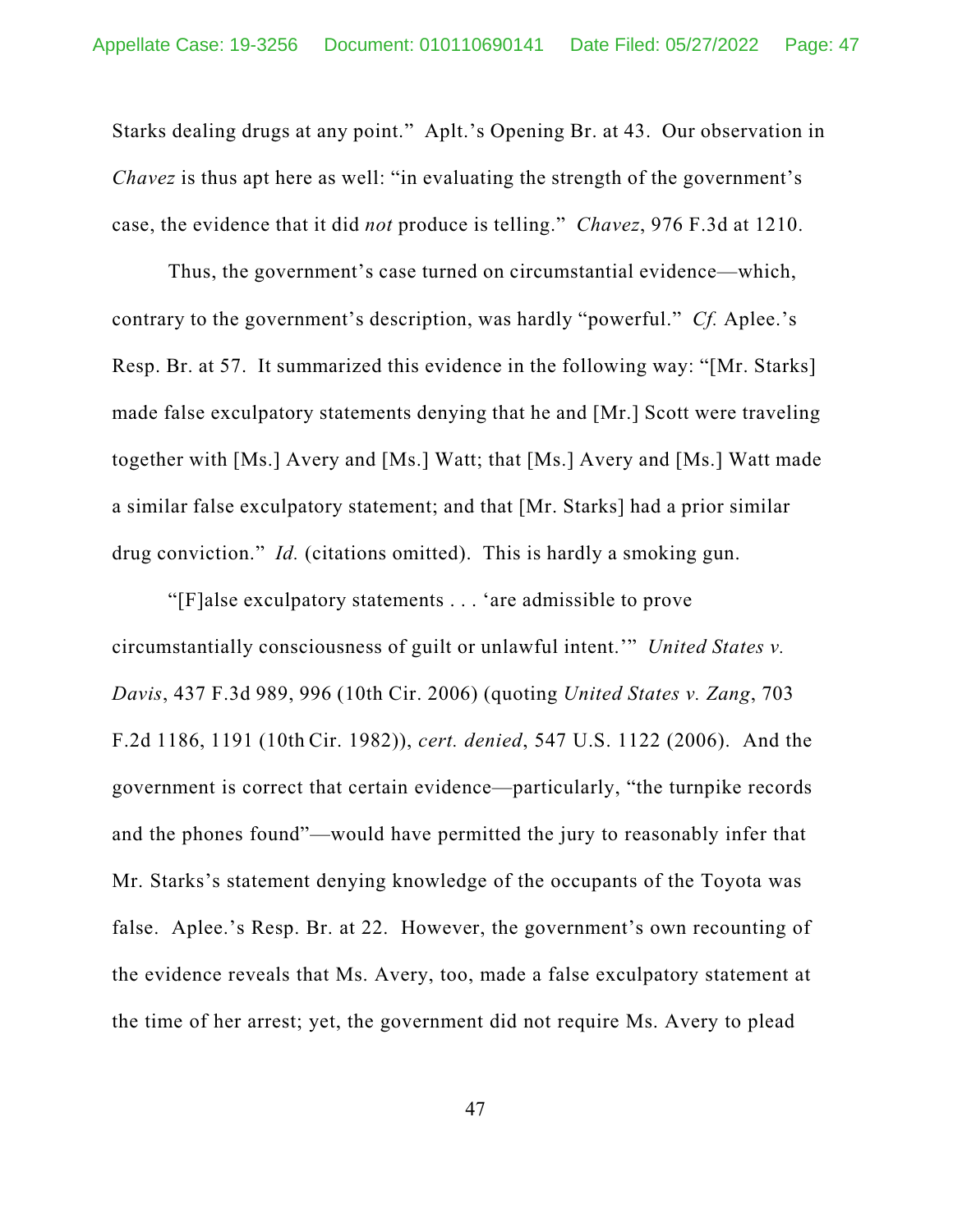guilty to possessing with the intent to distribute the narcotics in the Toyota, and she denies knowing that the drugs were present in the vehicle. So, Mr. Starks's false exculpatory statement is hardly dispositive of his knowledge and possession of these narcotics either. As for Mr. Starks's prior narcotics conviction, the court expressly instructed the jury that "the fact that [Mr. Starks] may have previously committed an act similar to the one charged in this case does not mean that [Mr. Starks] necessarily committed the act charged in this case." R., Vol. I, at 158. And we should at least presume that the jury followed this instruction. *See, e.g.*, *Weeks*, 528 U.S. at 234.

Moreover, the jury's inability to reach a verdict concerning Mr. Starks's conspiracy charge suggests that this was a close case for the jury—or, at the very least, that the evidence regarding his counts of conviction was not overwhelming—because that evidence was not "substantially different" from the evidence the government used to prove up the conspiracy charge. *Compare United States v. Reese*, 745 F.3d 1075, 1090–91 (10th Cir. 2014) (concluding that counts of conviction did not present a "close case" because the evidence supporting these counts was "substantially different from the evidence on the counts of acquittal"), *cert. denied*, 574 U.S. 894 (2014), *with Sanchez v. Mondragon*, 858 F.2d 1462, 1464, 1468 (10th Cir. 1988) (noting, where "[t]he court submitted four counts to the jury[] [for] battery, possession of a burglary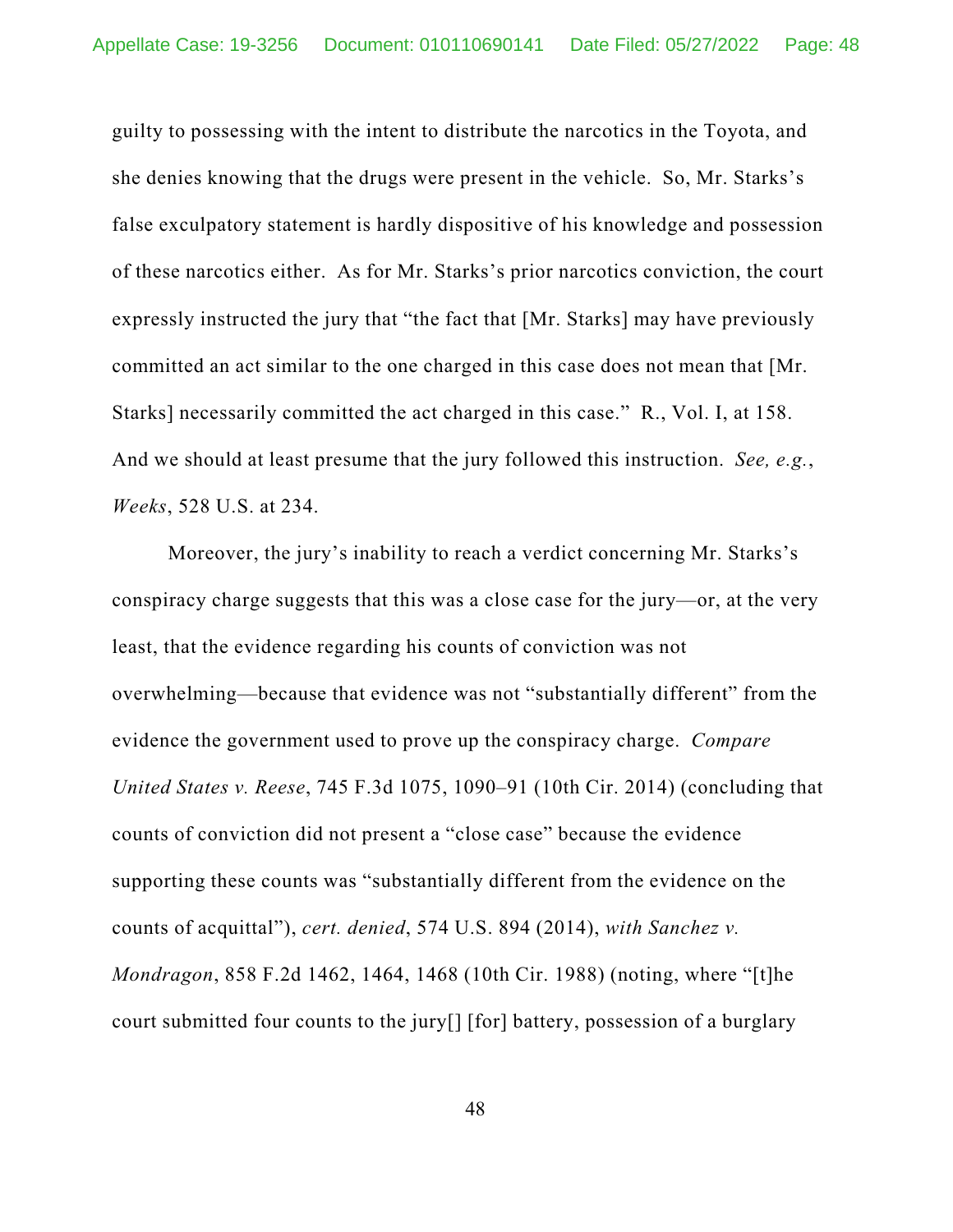tool, aggravated burglary, and larceny," that the defendant "was acquitted of both aggravated burglary and larceny, [thus] indicating that the jury had some doubts about his involvement in the crime"), *overruled on other grounds by United States v. Allen*, 895 F.2d 1577 (10th Cir. 1990).

To be sure, Ms. Avery's testimony painted a picture for the jury of Mr. Starks as a seasoned drug trafficker and supplier of narcotics to Mr. Scott—including the type of drugs involved in Mr. Starks's convictions, fentanyl and heroin. And she provided dramatic, detailed testimony of Mr. Starks's supposed prior dealings with Mexican drug traffickers in seeking to secure narcotics for Mr. Scott—testimony that could have suggested to the jury a nefarious explanation for why two men, with names and birthdays identical to those of Mr. Scott and Mr. Starks, crossed the U.S.-Mexico border on foot at 9:00 p.m. EST on September 7, 2018—ten days before the Kansas Troopers arrested them—and then eighteen minutes later returned to the United States on foot via that same entry-exit point, within one minute of each other.

Yet Ms. Avery's credibility "was open to question," *Chavez*, 976 F.3d at 1212—and that is saying the very least: she was testifying under a plea agreement in the hopes of securing leniency and was an admitted drug addict. And the court's jury instructions properly warned the jury of the need to consider Ms. Avery's testimony with greater caution than an ordinary witness. *See, e.g.*, R.,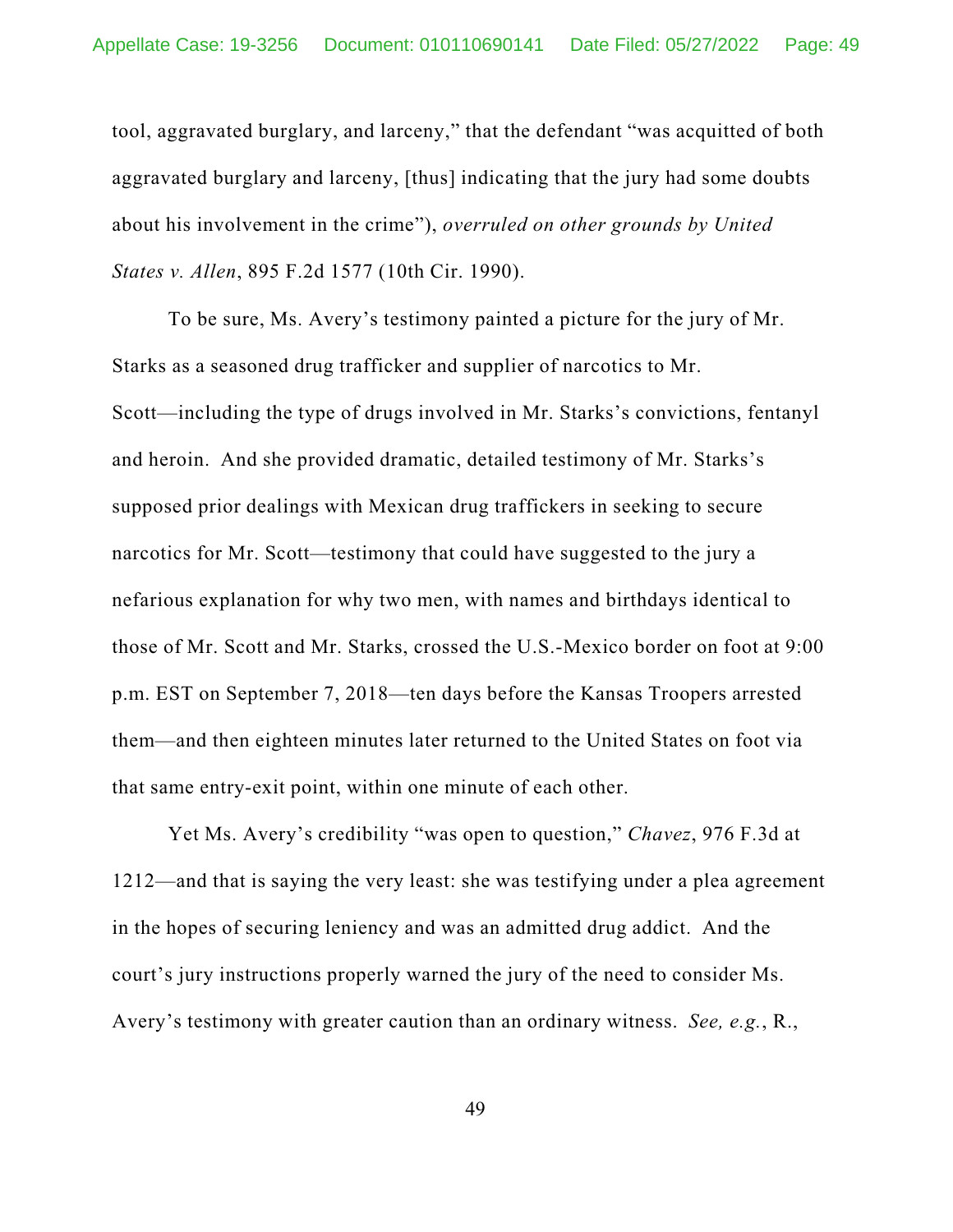Vol. I, at 159 (Instr. 24) (instructing, as to a government witness testifying under a promise of favorable treatment, that the jury "should examine [the witness's] testimony with more caution and greater care than the testimony of an ordinary witness"); *id.* at 163 (Instr. 27) ("The testimony of a drug abuser must be examined and weighed by the jury with greater caution than the testimony of a witness who does not abuse drugs."). Accordingly, Ms. Avery's testimony was hardly the stuff of an overwhelming case.

Thus, along with the generalized substance of the court's instructions and the unconventional timing of their oral delivery, a factor that allowed for the strong potential for prejudice—and actual prejudicial effects—of the government's presumption-of-innocence advisement was the lack of strength of the government's case.

\* \* \*

In sum, we determine that the court's error in allowing the government's presumption-of-innocence advisement to stand uncorrected had a strong potential for prejudice and did in fact have some prejudicial effects. As we discuss below, we need not determine whether those prejudicial effects were of the magnitude, standing alone, to affect Mr. Starks's substantial rights, within the meaning of the plain-error test's third prong. That is because when those prejudicial effects are cumulated with the prejudicial effects of two other errors, it is patent that Mr.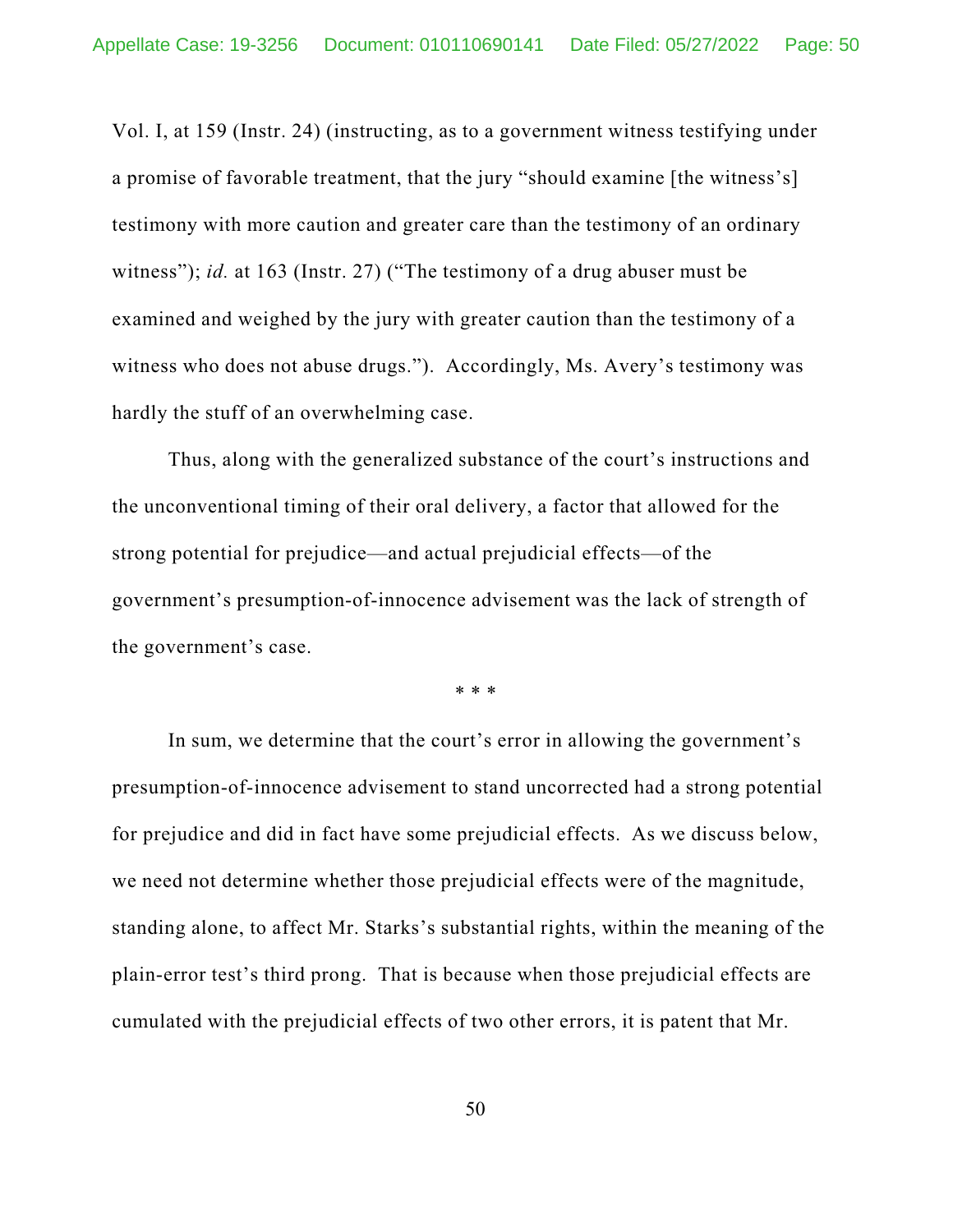Starks's substantial rights were affected and his convictions are fatally infirm.

### **C**

We conclude, under the particular circumstances of this case, that the prejudicial effects stemming from the government's presumption-of-innocence advisement—when cumulated with the prejudicial effects of a preserved error relating to the troopers' expert testimony and an unpreserved error pertaining to the prosecution's vouching for Ms. Avery's credibility—*did* affect Mr. Starks's substantial rights, and his convictions cannot stand. In light of this cumulativeerror conclusion, as with the presumption-of-innocence advisement, we have no need to make definitive determinations as to whether the prejudicial effects of each of the two additional errors, standing alone, would be sufficient to satisfy the third prong of the plain-error test.

We first outline the doctrine of cumulative error and then explain why the prejudicial effects of the court's errors with respect to the admission of the troopers' expert testimony and the prosecution's impermissible vouching regarding Ms. Avery's credibility—when cumulated with the prejudicial effects arising from the presumption-of-innocence advisement—affected Mr. Starks's substantial rights under the plain-error test's third prong. And, lastly, we discuss why we exercise our discretion to reverse Mr. Starks's convictions under that test's fourth prong.

51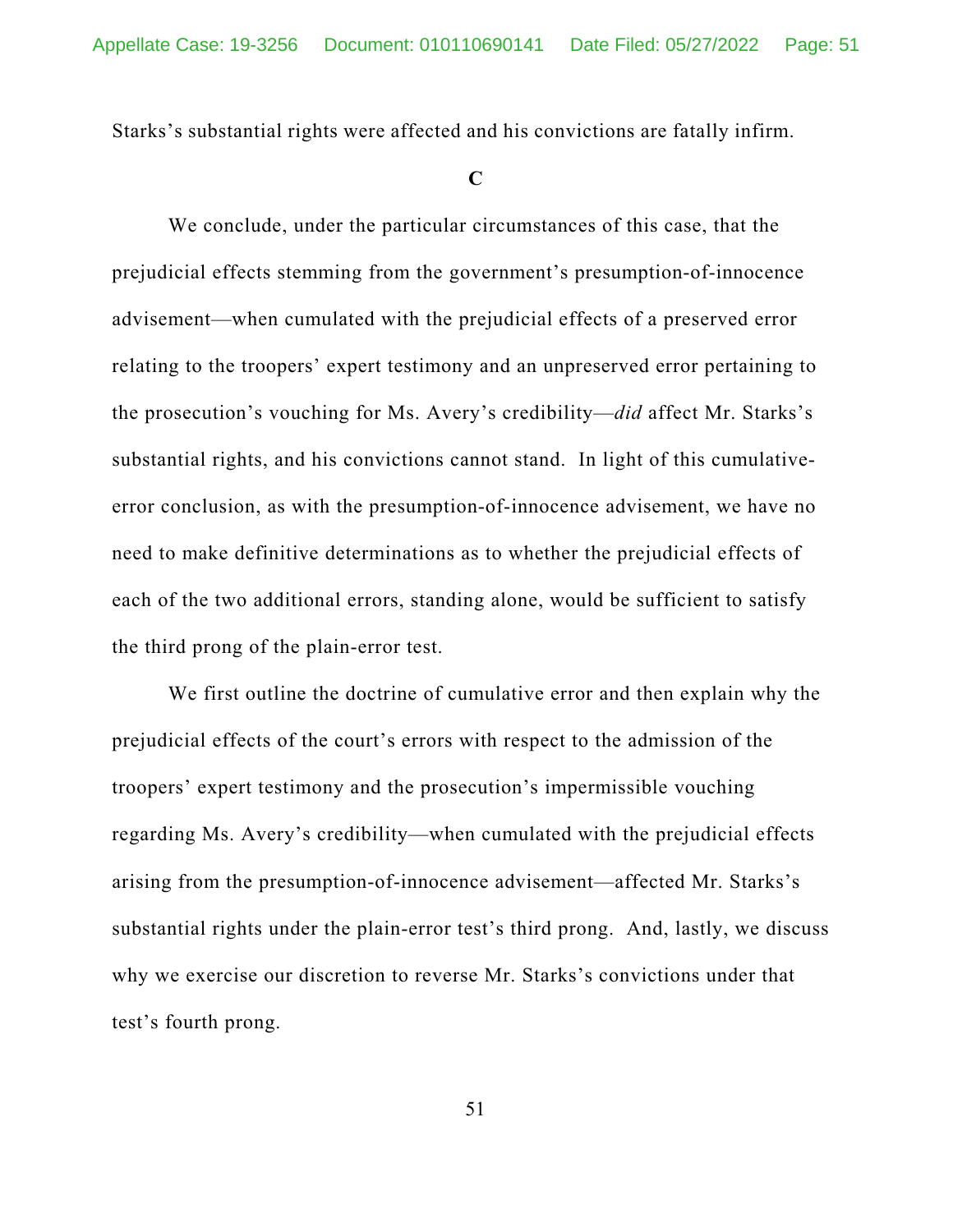**1**

When we engage in a cumulative-error analysis, we typically "aggregate [] all the errors that individually have been found to be harmless, and therefore not reversible, and . . . analyze[ ] whether their cumulative effect on the outcome of the trial is such that *collectively* they can no longer be determined to be harmless." *Lopez-Medina*, 596 F.3d at 740–41 (emphasis added) (quoting *Hooper v. Mullin*, 314 F.3d 1162, 1178 (10th Cir. 2002)). But "there are inherent problems in cumulating unpreserved error[s] (reviewed for plain error) with preserved error[s] (reviewed for harmless error)." *United States v. Caraway*, 534 F.3d 1290, 1302 (10th Cir. 2008). Therefore, our case law instructs that, when there are both preserved and unpreserved errors, the cumulative-error analysis proceeds as follows:

> First, the preserved errors should be considered as a group under harmless-error review. If, cumulatively, they are not harmless, reversal is required. If, however, they are cumulatively harmless, the court should consider whether those preserved errors, when considered in conjunction with the unpreserved errors, are sufficient to overcome the hurdles necessary to establish plain error. In other words, the prejudice from the unpreserved error is examined in light of any preserved error that may have occurred. For example, the defendant may not be able to establish prejudice from the cumulation of all the unpreserved errors, but factoring in the preserved errors may be enough for the defendant to satisfy his burden of showing prejudice. If so, the fourth prong of plain-error review must then be examined.

*Id.* Under this framework, we assume without deciding that each of the three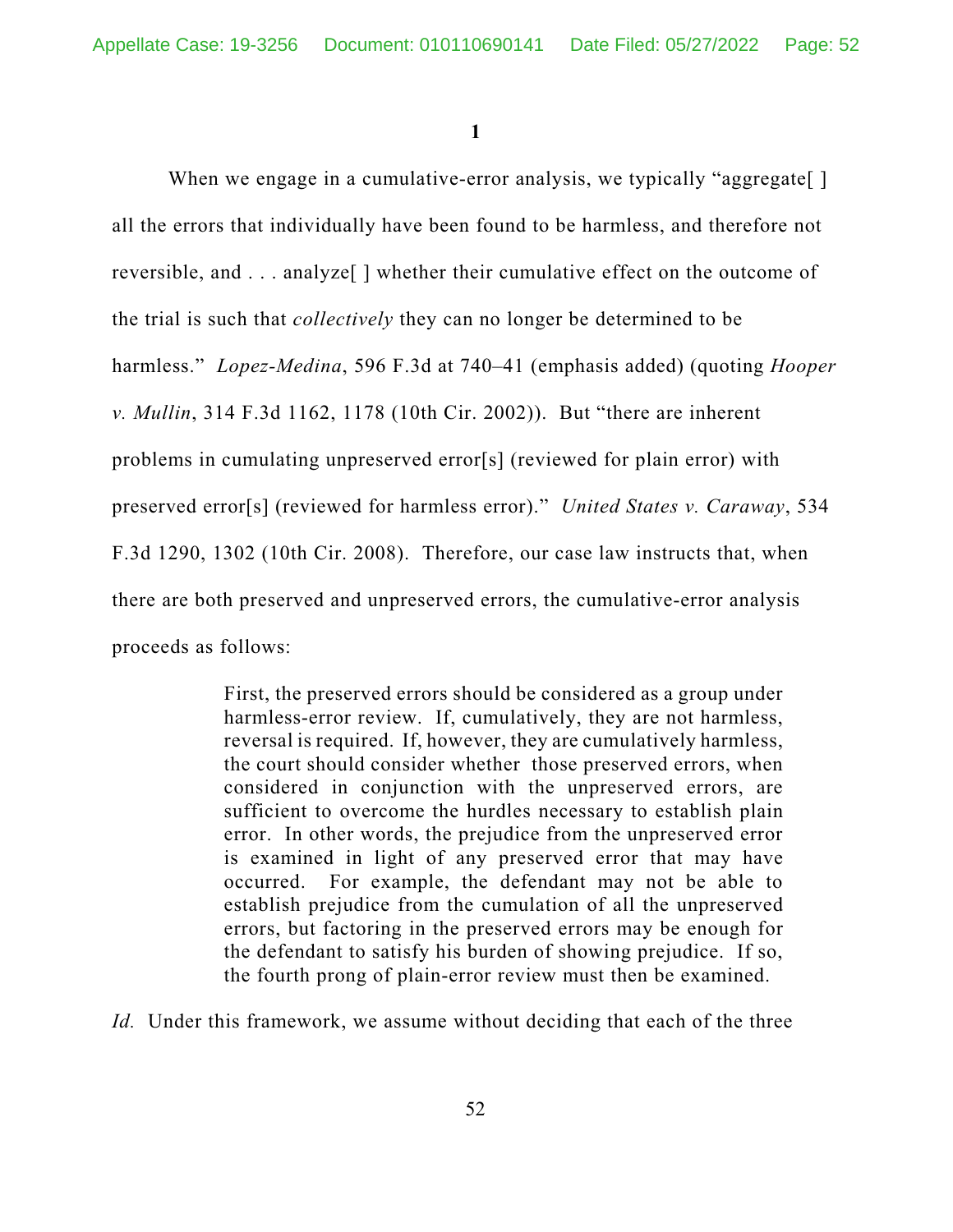errors at issue here—though producing *some* prejudicial effects—would ultimately be determined, standing alone, to be harmless. Under this assumption, it is only when their prejudicial effects are cumulated that they affect substantial rights.

**2**

"We review a district court's determination regarding the admissibility of evidence under an abuse of discretion standard." *United States v. Contreras*, 536 F.3d 1167, 1170 (10th Cir. 2008). This includes the court's decision regarding the admission of expert testimony under Federal Rule of Evidence 702. *See United States v. Roach*, 582 F.3d 1192, 1206 (10th Cir. 2009) (reviewing a court's decision on "whether to admit or exclude an expert's testimony for abuse of discretion" (quoting *Dodge v. Cotter Corp.*, 328 F.3d 1212, 1223 (10th Cir. 2003))); *see also James River Ins. Co. v. Rapid Funding, LLC*, 658 F.3d 1207, 1214 (10th Cir. 2011) (holding that the district court abused its discretion in admitting as a lay opinion testimony, what was actually expert opinion testimony "based on technical or specialized knowledge").

Federal Rule of Evidence 702 provides that "[a] witness who is qualified as an expert by knowledge, skill, experience, training, or education may testify in the form of an opinion." <sup>8</sup> FED. R. EVID. 702. Testimony becomes "expert

<sup>8</sup> Conversely, Federal Rule of Evidence 701 provides that the (continued...)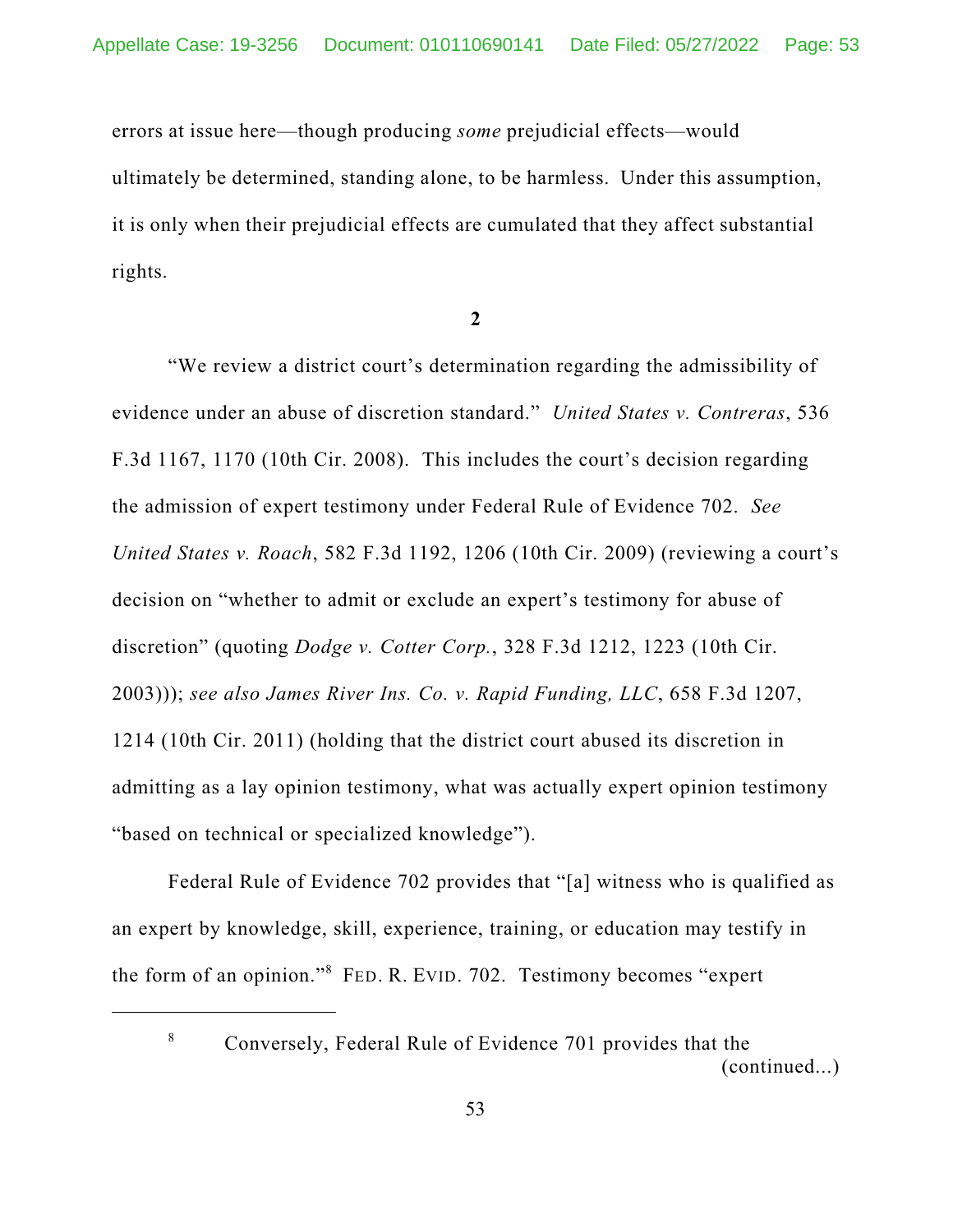testimony" when it addresses topics that are "beyond the realm of common experience and . . . require the special skill and knowledge of an expert witness." *James River Ins.*, 658 F.3d at 1214 (quoting *Randolph v. Collectramatic, Inc.*, 590 F.2d 844, 846 (10th Cir. 1979)).

Knowledge drawn from experience in a specialized job—including, as here, a law enforcement officer's knowledge of drug trafficking patterns and practices—falls "squarely" within the scope of expert testimony under Rule 702. *United States v. Cristerna-Gonzalez*, 962 F.3d 1253, 1259 (10th Cir. 2020) (addressing agent's testimony on drug slang, culture, and trafficking protocol as expert testimony under Rule 702); *accord United States v. Cushing*, 10 F.4th 1055, 1079–80 (10th Cir. 2021). "Although the line is not always clear, . . . 'opinion testimony premised on the officer's professional experience *as a whole* is expert testimony' under Rule 702." *United States v. Draine*, 26 F.4th 1178, 1187 (10th Cir. 2022) (emphasis added) (quoting *Cushing*, 10 F.4th at 1080); *see also United States v. Kamahele*, 748 F.3d 984, 998 (10th Cir. 2014) ("[W]e have long recognized that police officers can testify as experts based on their

<sup>8</sup> (...continued)

testimony of a witness who is not testifying as an expert is limited to opinions that are "not based on scientific, technical, or other specialized knowledge within the scope of Rule 702." FED. R. EVID. 701(c); *see also United States v. Draine*, 26 F.4th 1178, 1187 (10th Cir. 2022) (noting that "'a law-enforcement officer's testimony based on knowledge derived from the investigation of the case at hand is typically regarded as lay testimony' under Rule 701" (quoting *United States v. Cushing*, 10 F.4th 1055, 1080 (10th Cir. 2021))).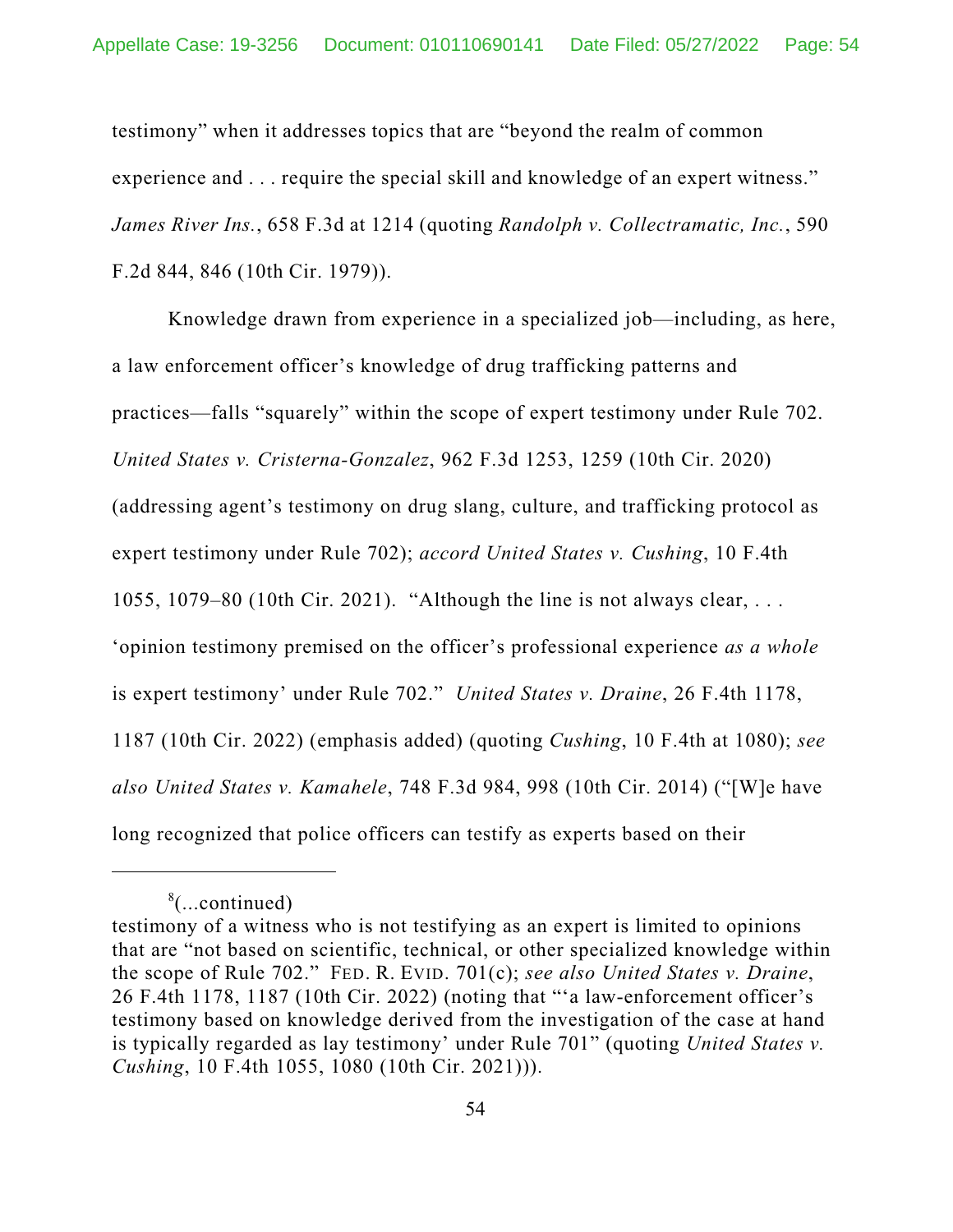experience '[b]ecause the average juror is often innocent of the ways of the criminal underworld.'" (second alteration in original) (quoting *United States v. Garcia*, 635 F.3d 472, 477 (10th Cir. 2011))).

The government does not dispute that Mr. Starks preserved at trial his challenge to the admission of the expert testimony of Troopers Goheen and Birney,<sup>9</sup> and that the district court abused its discretion in admitting this testimony. However, the government argues that the court's error in admitting this testimony was harmless and should not lead to reversal. Having evaluated the balance of the evidence, we are willing to at least assume that this is true, but only insofar as this expert-testimony error is considered in isolation. But that does not mean that the error was devoid of *some* prejudicial effects. And we conclude that the cumulative effects of this error with the two other errors addressed here affected Mr. Starks's substantial rights.

Recall that the major deficiency in the government's case pertained to the lack of evidence connecting Mr. Starks to the narcotics in Ms. Avery's vehicle (i.e., the Toyota). As the government itself tells us, "the main issue in the case . . . was whether [Mr. Starks] had knowledge of the drugs in the Toyota." Aplee.'s

<sup>&</sup>lt;sup>9</sup> Mr. Starks's counsel timely objected to five statements from Troopers Goheen and Birney on the grounds that they constituted impermissible expert testimony and were introduced without appropriate notice under federal discovery rules. *See* FED. R. CRIM. P. 16(a)(1)(G). Those objections were overruled, but preserved for appeal. *See Rogers v. Roth*, 477 F.2d 1154, 1160 (10th Cir. 1973).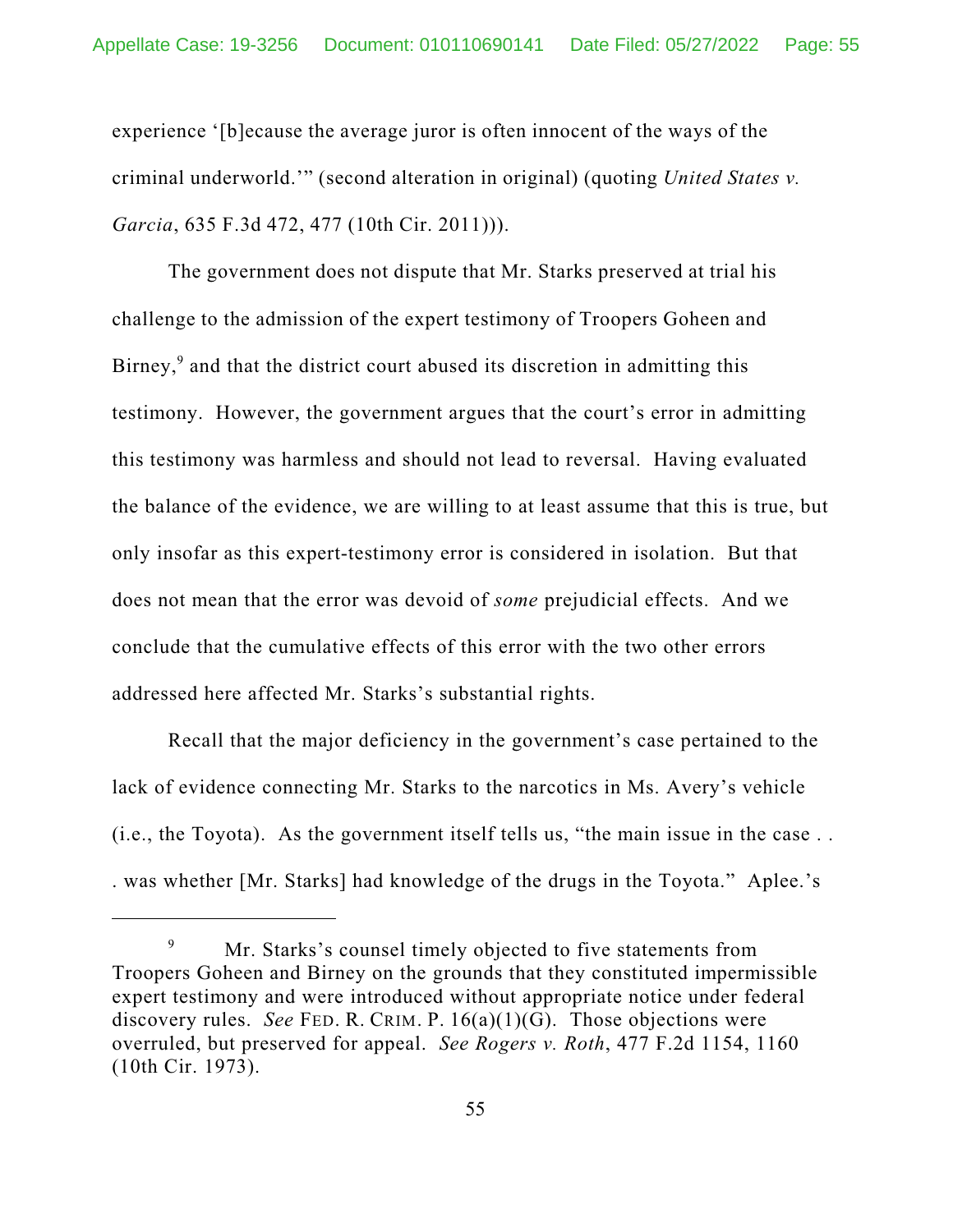Resp. Br. at 21. Yet there was a dearth of evidence indicating that Mr. Starks knew there were narcotics in that vehicle and contemporaneously intended to exercise dominion or control over them—that is, to constructively possess the narcotics (as well as, of course, a lack of evidence of actual possession). Indeed, though Ms. Avery's testimony incriminated Mr. Starks in other respects, she could not shed any light on whether Mr. Starks possessed (actually or constructively) the narcotics in the vehicle that she was driving because, according to her testimony, she was surprised herself upon arrest to learn that there were narcotics in the vehicle.

Critically, the improperly admitted expert testimony of the troopers significantly helped to fortify the proof regarding the "main issue," *id.*, in the government's case. In particular, this testimony purported to educate the jury regarding the patterns and practices of drug traffickers relating to the vehicular movement of narcotics. The government sought to demonstrate through this expert testimony that Mr. Starks drove his vehicle in a manner consistent with the practices of drug traffickers. In other words, the troopers offered their opinions, as experts, that Mr. Starks drove his vehicle in a manner consistent with the conduct of one who knew that he was facilitating the movement of narcotics. For example, recall that Trooper Goheen testified that Mr. Starks was traveling on an interstate drug-trafficking route, *see* R., Vol. III, at 277, and that, based on his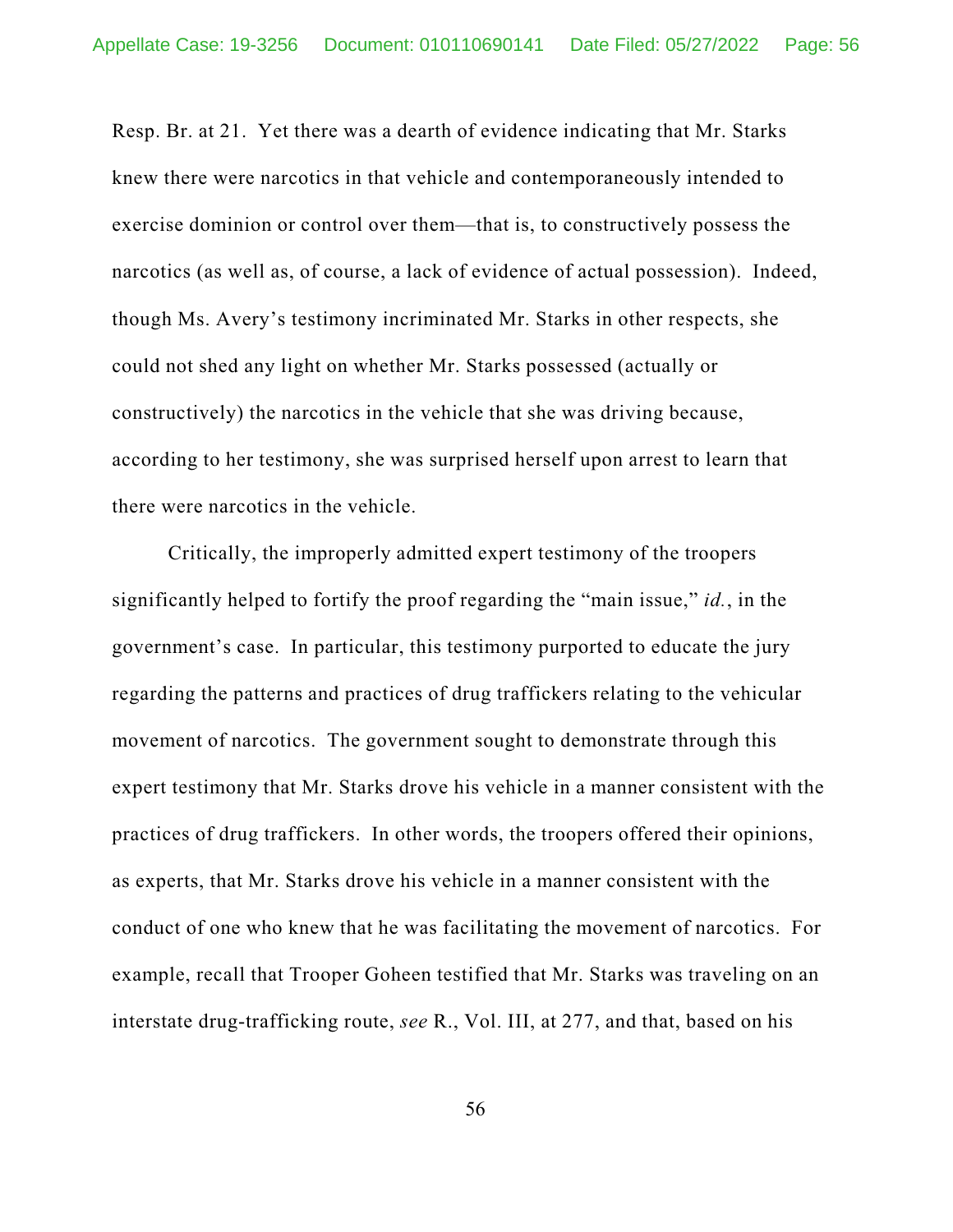training and experience, drug traffickers use "escort vehicles or decoys" to divert law enforcement from load vehicles, *id.* at 357–58. And Trooper Birney testified that, based on his training and experience, "just everything [was] adding up" that the two vehicles in this case and their occupants were operating together. *Id.* at 411.

The troopers' improper expert testimony thus lent credence to the government's contention that Mr. Starks constructively possessed with intent to distribute the narcotics in the vehicle that Ms. Avery was driving. Indeed, from this testimony, a reasonable jury arguably could infer that not only did Mr. Starks know the identities of the individuals occupying the vehicle driven by Ms. Avery, but also that he knew that the vehicle contained and was transporting narcotics for distribution.

Furthermore, through its statements to the jury at the beginning and the end of the trial, the prosecution stressed that the officers' expert testimony concerning the patterns and practices of drug traffickers mirrored the actual driving patterns and practices of Mr. Starks. For instance, alluding to the troopers' expected testimony, the prosecution pointed out that "you'll have an escort vehicle. That escort vehicle's job is to make sure the dope gets home, it gets to the ultimate source." *Id.* at 77. And then shortly thereafter, in discussing Trooper Goheen's actual observations of the vehicles being driven by Mr. Starks and Ms. Avery, the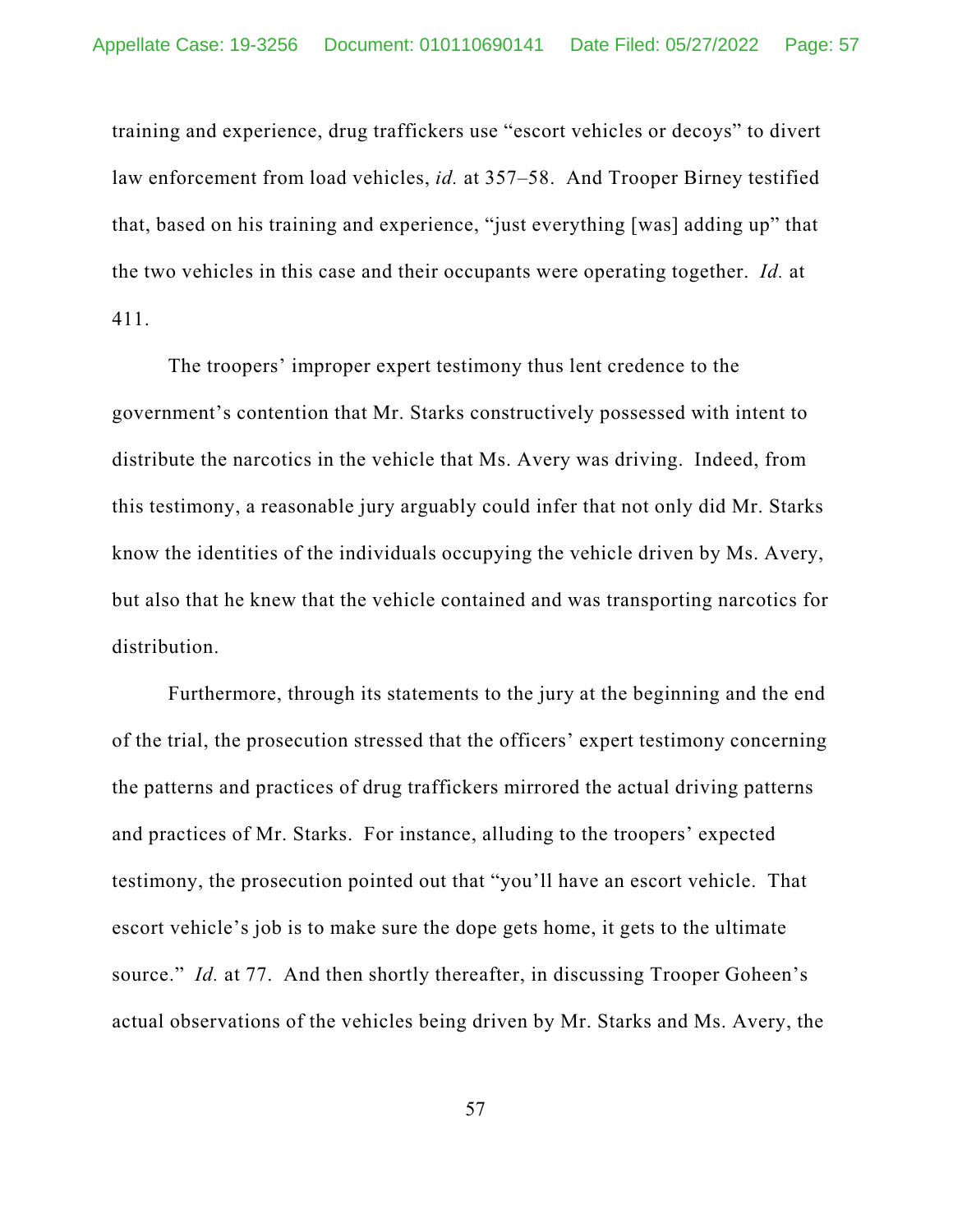prosecution said, "[t]urns out [Mr. Starks] was driving that escort vehicle." *Id.* at

78.

Moreover, during closing arguments, the government emphasized the

importance of this testimony, saying:

Remember the testimony of Trooper Goheen. Trooper Goheen told you that based on his training and experience, what you see in interdiction is a load car and then an escort car. In this case, who's driving that escort car? The defendant [i.e., Mr. Starks].

What does the defendant do? The defendant, when he sees the trooper pulling up along side, about to pull over the dope car, he whips over and tailgates a trooper.

I challenge any of you to pull over and tailgate a trooper like that without knowing exactly what's going to happen.

*Id.* at 630. The government thus directly and strongly leaned into the troopers' status as experts in arguing that Mr. Starks's otherwise unremarkable driving on the interstate bore the hallmarks of drug trafficking. *See* Aplt.'s Reply Br. at 6 ("The prosecutor then exploited that expert testimony at the end of the trial during closing argument to establish the disputed issues that the government acknowledges no direct evidence proved: Mr. Starks's possession, control, and intent with respect to the drugs.").

The impact of the troopers' improperly admitted expert testimony was thus significant. It fortified the proof regarding the "main issue," Aplee.'s Resp. Br. at 21, in the government's case against Mr. Starks—that is, whether he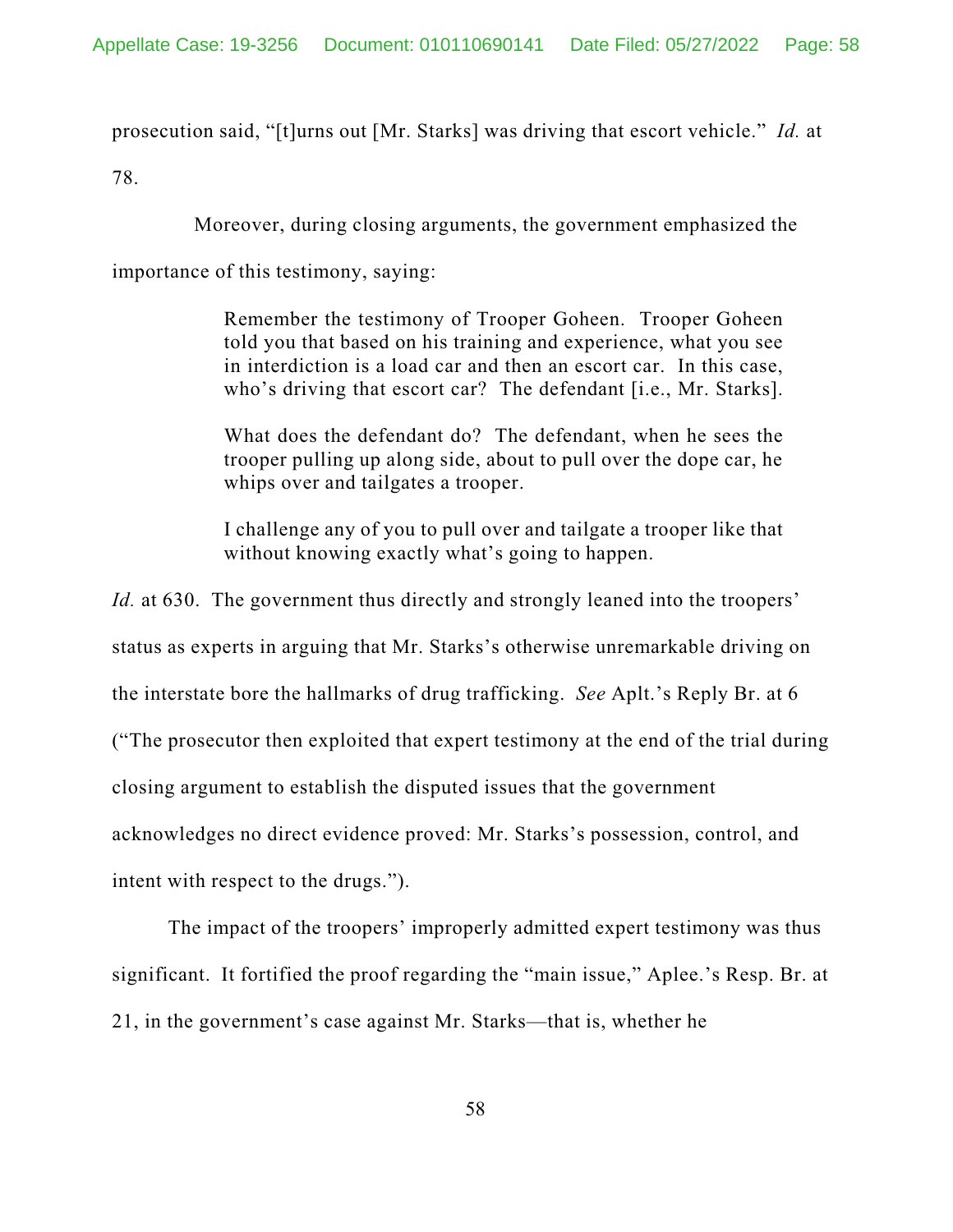constructively possessed the narcotics in the Toyota being driven by Ms. Avery. Consequently, we can say that this error at least had *some* prejudicial effects during Mr. Starks's trial.<sup>10</sup> We already have homed in on and discussed at some length the prejudicial effects of one of the unpreserved errors—perhaps the most problematic one—related to the prosecution's presumption-of-innocence advisement. Now we turn to examine the other unpreserved error related to the government's vouching for Ms. Avery's credibility. 11

**3**

"It is a due process error for a prosecutor to indicate 'a personal belief in

<sup>10</sup> It is not a sufficient rebuttal to this assertion to say—as the government does—that the troopers would have been qualified as experts in any event. *See* Aplee.'s Resp. Br. at 25 ("Because the troopers could have been qualified under Rule 702 to give the testimony, the failure to so qualify them was harmless."). This may be a persuasive argument under some circumstances. *Cf. Draine*, 26 F.4th at 1189 (in concluding the defendant had not established that his substantial rights were affected by the admission of expert law enforcement testimony, observing that "he has not shown that, had he objected or had the district court addressed sua sponte [the officers'] qualifications, they likely would have been found unqualified under Rule 702"). But, as Mr. Starks points out, he "did not just object that the troopers were not properly qualified. He objected that he did not receive proper notice of the substance of their testimony  $\dots$ ." Aplt.'s Reply Br. at 8. Moreover, we assume in this discussion that the error, *standing alone*, was ultimately harmless, as the government argues; that is not logically inconsistent, however, with our conclusion that the error at least had *some* prejudicial effects.

Ordinarily, under *Caraway*'s framework, we would cumulate other preserved errors first. *See Caraway*, 534 F.3d at 1302. But there are no such errors amongst the errors that we have targeted for analysis. So, we proceed to cumulate the preserved error regarding the troopers' expert testimony with the two unpreserved errors that we have elected to address.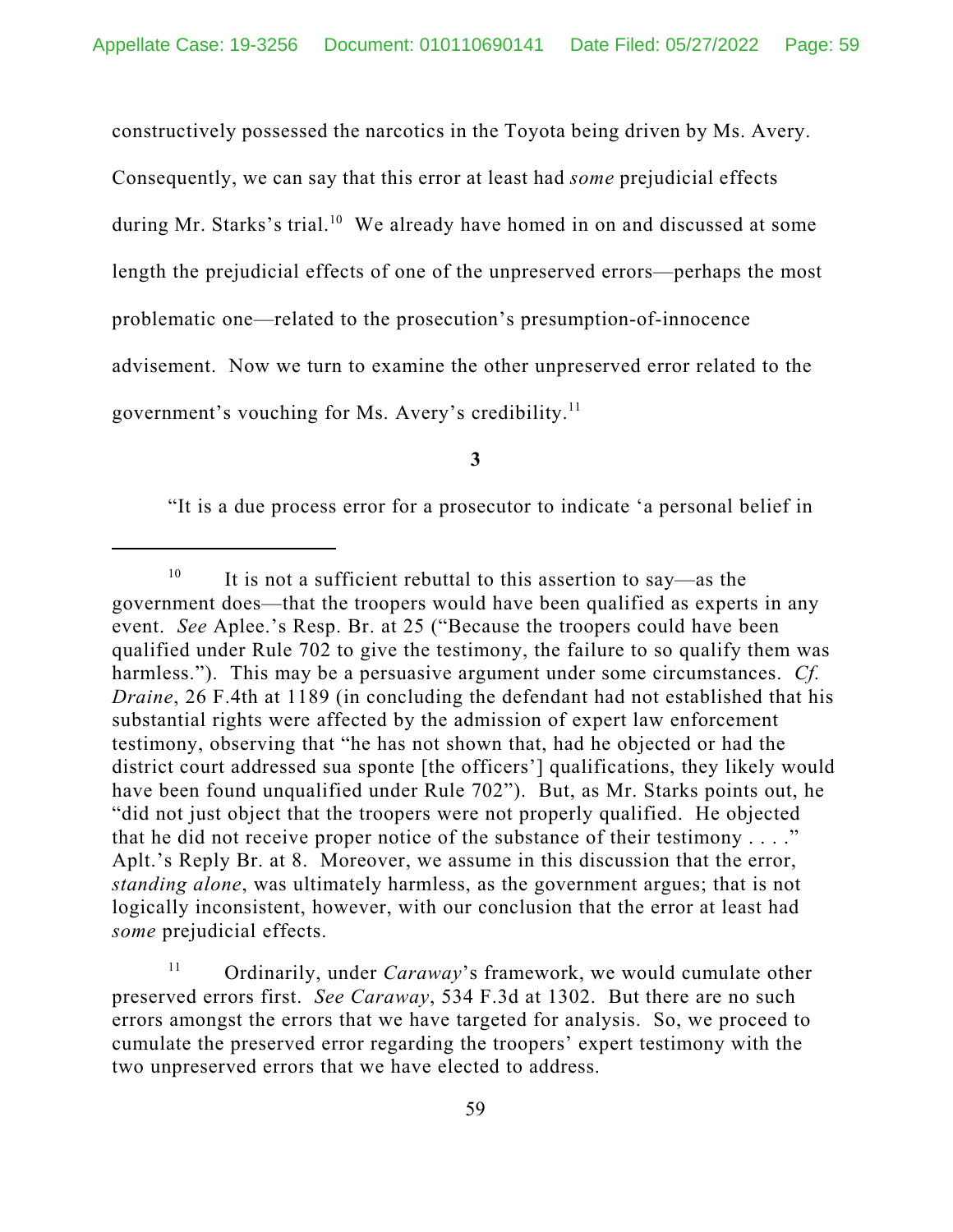the witness' credibility . . . .'" *United States v. Jones*, 468 F.3d 704, 707 (10th Cir. 2006) (quoting *United States v. Bowie*, 892 F.2d 1494, 1498 (10th Cir. 1990)). Discouraging prosecutors from engaging in vouching is critical because "the prosecutor's opinion carries with it the imprimatur of the Government and may induce the jury to trust the Government's judgment rather than its own view of the evidence." *Young*, 470 U.S. at 18–19. We distinguish between a prosecutor's "fair[ ] comment on the evidence" to a jury, *United States v. Orr*, 692 F.3d 1079, 1097 (10th Cir. 2012), which is permissible, and "vouching by an attorney as to the veracity of a witness[, which] is improper conduct and an error which this Court will carefully review," *United States v. Swafford*, 766 F.2d 426, 428 (10th Cir. 1985). "An argument is only improper vouching '"if the jury could reasonably believe that the prosecutor is indicating a personal belief in the witness' credibility, either through explicit personal assurance of the witness' veracity or by implicitly indicating that information not presented to the jury supports the witness' testimony."'" *United States v. Franklin-El*, 555 F.3d 1115, 1125 (10th Cir. 2009) (quoting *United States v. Magallanez*, 408 F.3d 672, 680 (10th Cir. 2005)); *accord Anaya*, 727 F.3d at 1053–54. In other words, "[v]ouching requires 'either . . . explicit personal assurances of the witness's veracity or . . . implicit<sup>[]</sup> indicat<sup>[ions]</sup> that information not presented to the jury supports the witness's testimony.'" *Anaya*, 727 F.3d at 1053 (second and third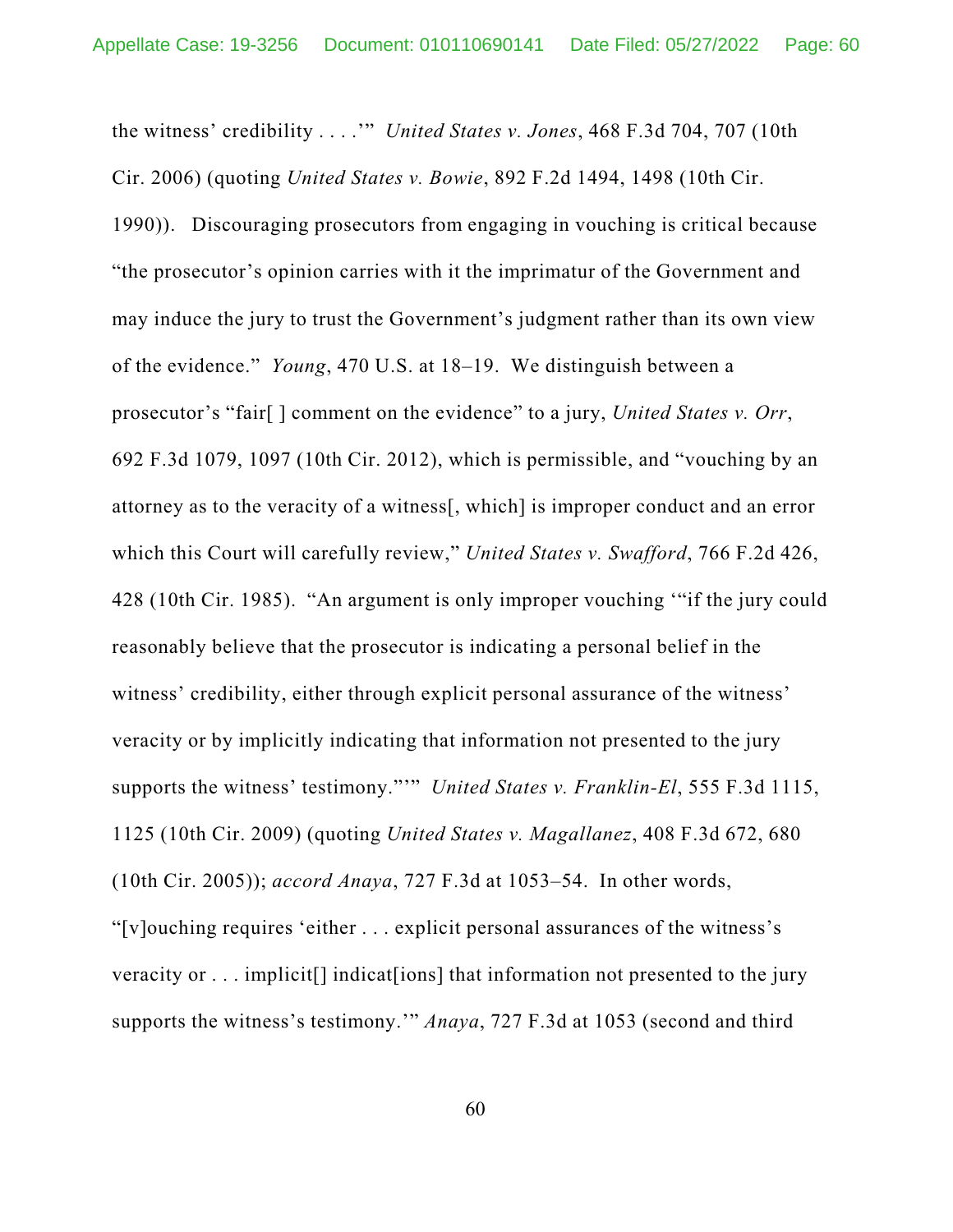alterations and omissions in original) (quoting *Orr*, 692 F.3d at 1097); s*ee also Christy*, 916 F.3d at 834 (concluding that statement in rebuttal closing argument that the witness was "probably the most sincere witness the prosecutor had ever seen" constituted plainly improper vouching).

Invoking the plain-error rubric, Mr. Starks argues that the prosecution improperly vouched for the credibility of Ms. Avery's testimony. Specifically, the prosecution stated that Ms. Avery was bound to a plea agreement requiring her "only to do one thing: [t]ell the truth." R., Vol. III, at 631. The prosecution added, "[n]obody has ever told her to do anything other than tell the truth. And she sat there and she told you the absolute truth . . . ." *Id.* Mr. Starks's counsel did object to this statement as improper vouching. The district court sustained the objection and instructed the jury to disregard the statement. Nevertheless, Mr. Starks concedes here that his appellate challenge to the prosecution's vouching was not preserved and subject to plain-error review because he "did not request further curative action when his objections were sustained."<sup>12</sup> Aplt.'s Opening Br. at 33. He maintains, however, that this error was clear or obvious, violated his substantial rights, and should lead us to rule in his favor under the plain-error standard. Notably, the government does not dispute that the prosecution committed clear or obvious error; however, it contends that the error did not

<sup>&</sup>lt;sup>12</sup> We accept Mr. Starks's concession on the preservation question and do not independently opine on the matter.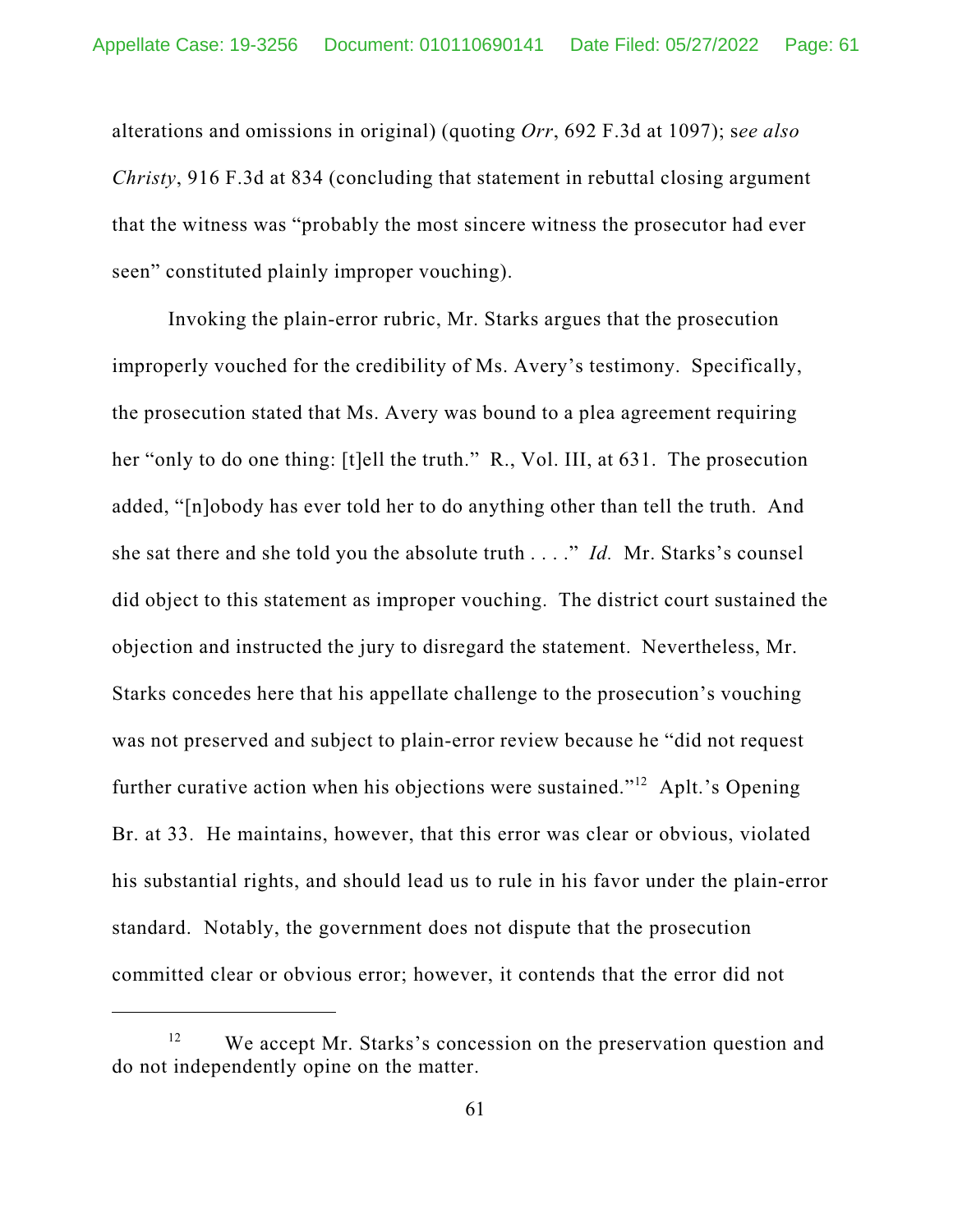affect Mr. Starks's substantial rights—i.e., the error did not satisfy the plain-error test's third prong.

We assume without deciding, for purposes of our cumulative-error analysis, that the government is correct—that Mr. Starks has not satisfied the third prong, when this error is considered alone. But that does not mean that this error was devoid of all prejudicial effects. The credibility of Ms. Avery's testimony was critical to the prosecution's case. In particular, Ms. Avery's testimony painted a picture for the jury of Mr. Starks as a seasoned drug trafficker and supplier of narcotics to Mr. Scott—including the drugs involved in Mr. Starks's convictions, fentanyl and heroin. And she provided dramatic, detailed testimony of Mr. Starks's supposed prior dealings with Mexican drug traffickers in seeking to secure narcotics for Mr. Scott—testimony that could have suggested to the jury an illicit reason why two men, with names and birthdays identical to those of Mr. Scott and Mr. Starks, crossed the U.S.-Mexico border on foot at 9:00 p.m. EST on September 7, 2018—ten days before the Kansas Troopers arrested them—and then eighteen minutes later returned to the United States on foot via that same entryexit point, within one minute of each other.

However, as we have noted, Ms. Avery's credibility clearly "was open to question," *Chavez*, 976 F.3d at 1212: she was testifying under a plea agreement in the hopes of securing leniency and was an admitted drug addict. And the court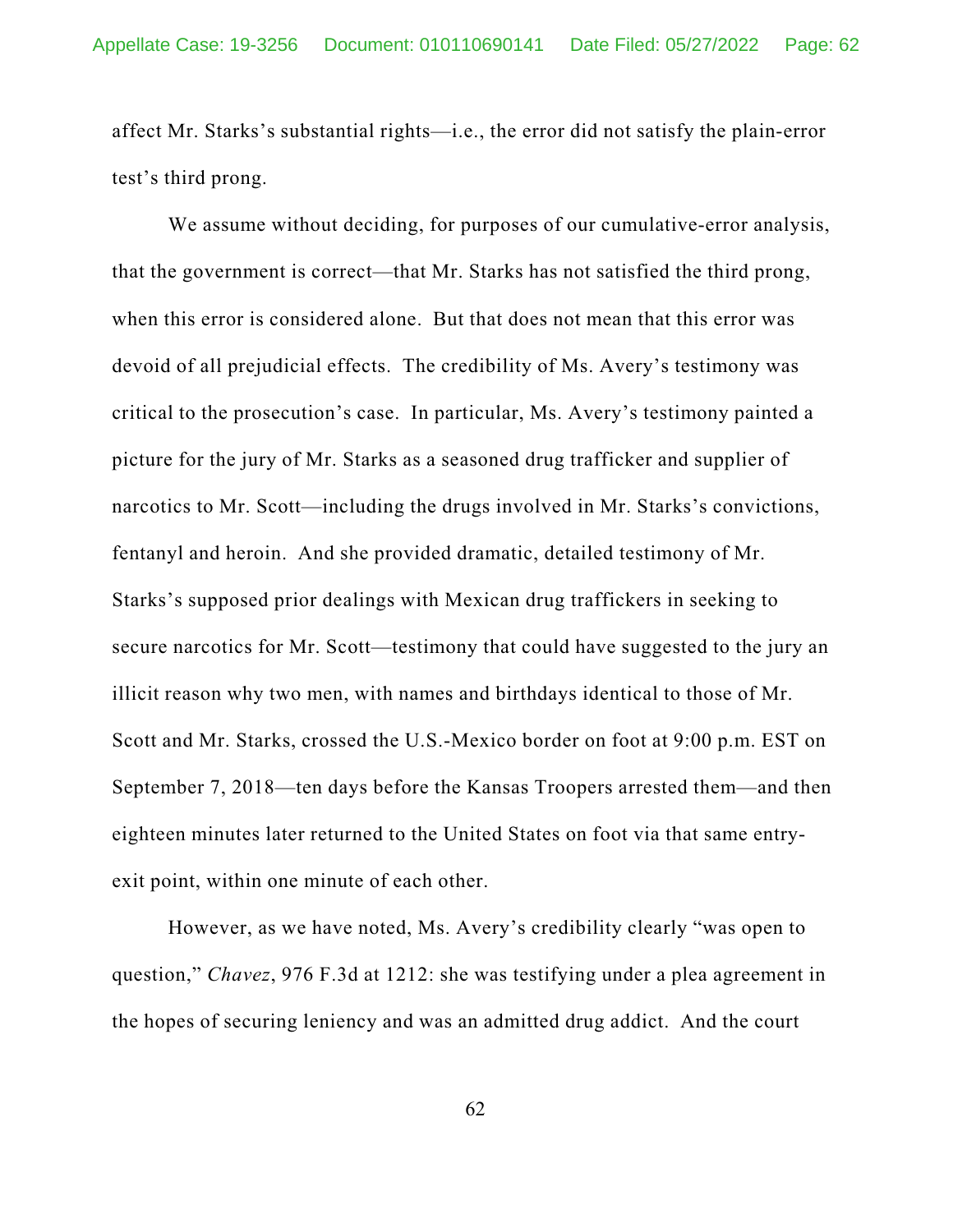properly instructed the jury about the need to consider Ms. Avery's testimony with comparatively greater caution.<sup>13</sup> Accordingly, almost any elevation of Ms. Avery's credibility standing in the eyes of the jury would have been beneficial in some appreciable measure to the government's case. And Mr. Starks makes at least a colorable argument that the court's "curative instruction was not strong enough to mitigate the harm." Aplt.'s Reply Br. at 13 (citing *United States v. Alancantara-Castillo*, 788 F.3d 1186, 1197–98 (9th Cir. 2015)). Accordingly, even though we assume that that this vouching error was not sufficient, standing alone, to affect Mr. Starks's substantial rights, we cannot conclude that the government's vouching for the credibility of Ms. Avery's testimony did not benefit the government's case and appreciably prejudice Mr. Starks.

### **4**

When the prejudicial effects of the preserved error relating to the troopers' expert testimony and the unpreserved error concerning the prosecution's vouching for the credibility of Ms. Avery's testimony are combined with the prejudicial effects stemming from the court's failure to correct the government's presumption-of-innocence advisement, we conclude that Mr. Starks's substantial

<sup>13</sup> *See, e.g.*, R., Vol. I, at 159 (Instr. 24) (instructing, as to a government witness testifying under a promise of favorable treatment, that the jury "should examine [the witness's] testimony with more caution and greater care than the testimony of an ordinary witness"); *id.* at 163 (Instr. 27) ("The testimony of a drug abuser must be examined and weighed by the jury with greater caution than the testimony of a witness who does not abuse drugs.").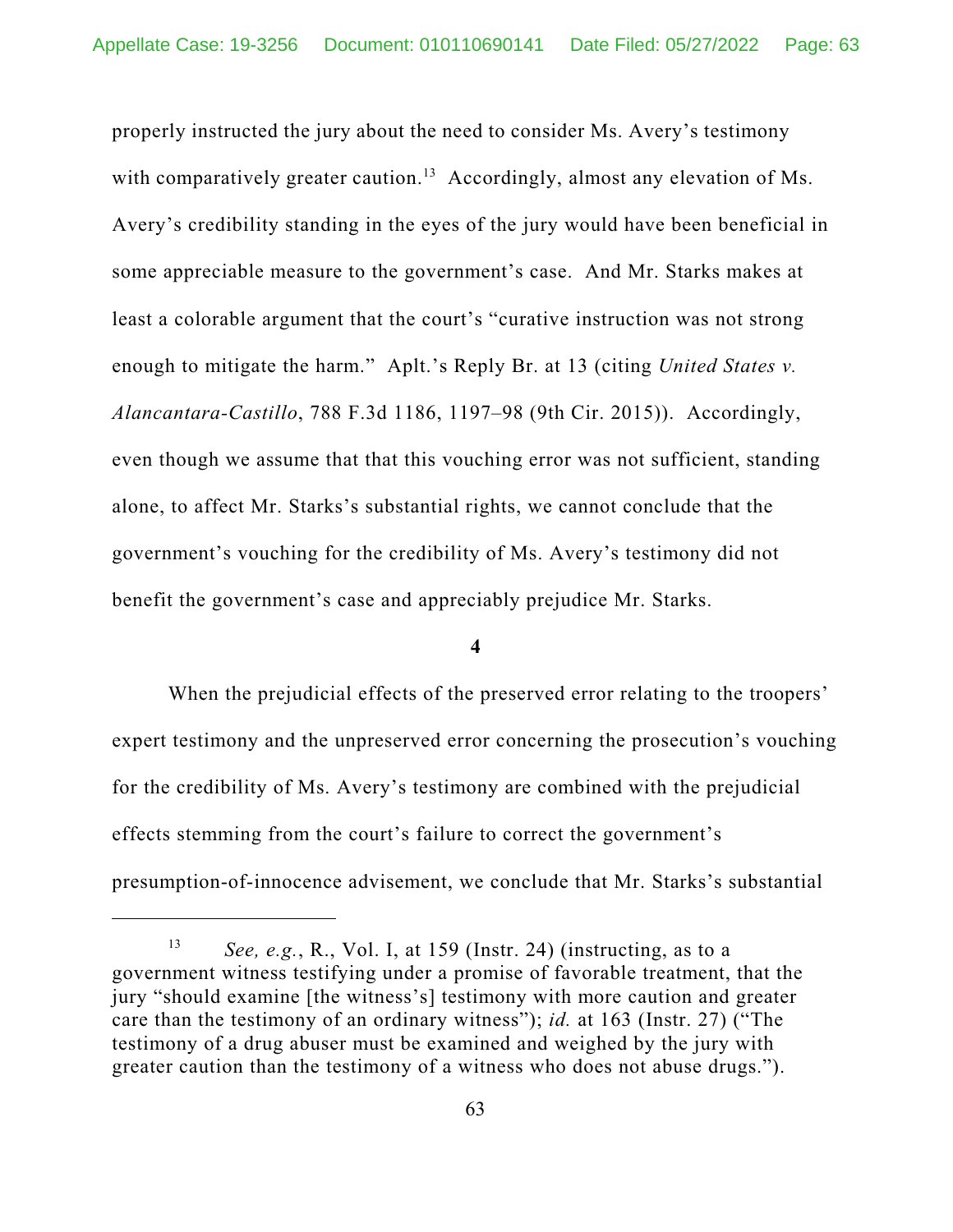rights were affected. In this regard, recall that the latter error involving the presumption of innocence "went directly to a fundamental precept guiding the factfinder's evaluation of guilt or innocence." *Mahorney*, 917 F.2d at 474. The government effectively told the jury that when it was deliberating regarding the elements of Mr. Starks's charged offenses—including the critical element of (constructive) possession—that Mr. Starks no longer was clothed in the presumption of innocence, a presumption that properly "is extinguished only upon the *jury's* determination that guilt has been *established beyond a reasonable doubt*." *Id.* at 471 n.2 (second emphasis added). Accordingly, applying the cumulative-error doctrine under the circumstances here, we conclude that the plain-error test's third prong is satisfied—that is, Mr. Starks has established that his substantial rights were violated.

**5**

Lastly, applying the cumulative-error rubric, we exercise our discretion under the plain-error test's fourth prong to notice this cumulative prejudice and reverse Mr. Starks's convictions. At issue here, in substantial part, are errors of constitutional magnitude. And where such errors are present under plain-error review, "reversal usually directly cures the constitutional infirmity and, as a result, the failure to notice and correct the constitutional error would impugn the fairness, integrity, or public reputation of judicial proceedings." *United States v.*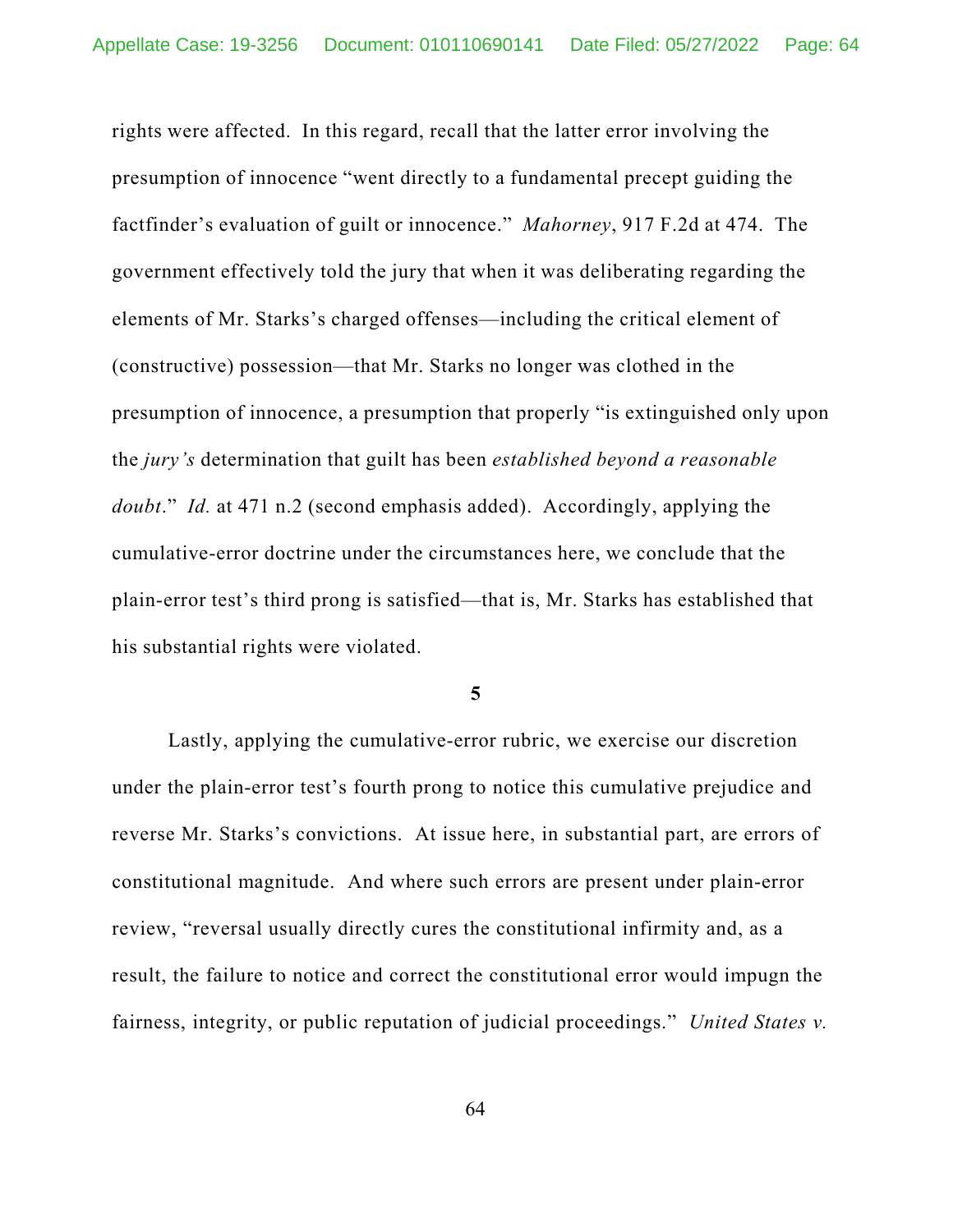*Mozee*, 405 F.3d 1082, 1091 (10th Cir. 2005); *see also Gonzalez-Huerta*, 403 F.3d at 745 (Hartz, J., concurring) ("Not to reverse to correct the error is to ignore the injury the defendant suffered from the violation of his or her constitutional rights.").

Furthermore, it is difficult to overstate the importance of the presumption of innocence to the fairness and integrity of our criminal justice system. The presumption of innocence is a "bedrock 'axiomatic and elementary' principle whose 'enforcement lies at the foundation of the administration of our criminal law.'" *In re Winship*, 397 U.S. 358, 363 (1970) (quoting *Coffin v. United States*, 156 U.S. 432, 453 (1895)); *accord Taylor v. Kentucky*, 436 U.S. 478, 483 (1979). And the right to be presumed innocent is especially important in a case like this one, where the evidence was circumstantial and not overwhelming. Under these circumstances, the presumption of innocence "cautions the jury to put away from their minds all the suspicion that arises from the arrest, the indictment, and the arraignment, and to reach their conclusion solely from the legal evidence adduced." *Taylor*, 436 U.S. at 485. But Mr. Starks's jury was told that this presumption evaporated at the close of the evidence—before it began deliberating on his guilt and innocence.

In light of these important considerations, we exercise our discretion to notice the cumulative prejudicial effects of the three errors discussed above and